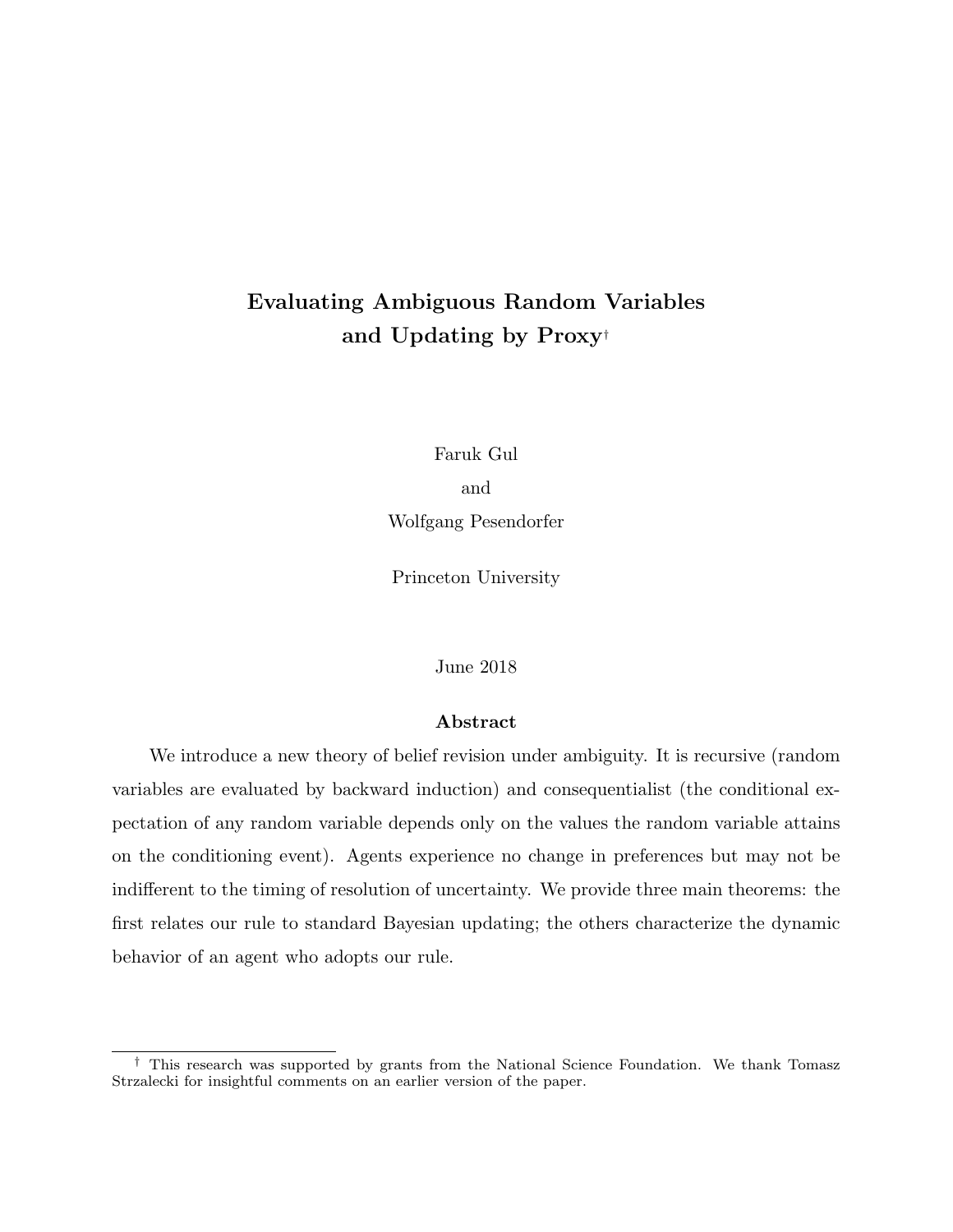# 1. Introduction

Consider the following Ellsberg-style experiment: a ball is drawn from an urn consisting of blue and green balls of unknown proportions and a fair coin is flipped. The decision maker is ambiguity averse and receives \$1 if the ball is blue and the coin comes up heads or if the ball is green and the coin comes up tails. Prospect 1 (Figure 1 below) describes a version of this experiment in which the agent first learns the color of the ball drawn and then the outcome of the coin flip whereas in Prospect 2, she learns the outcome of the coin flip before the ball is drawn from the urn.

Prospect 1 describes a situation in which the coin flip hedges the ambiguity of the draw and, thus, we expect its value to be the same as the value of a \$1 bet on the outcome of a fair coin. This interpretation conforms with the definition of hedging in standard models of ambiguity (Gilboa and Schmeidler (1989), Schmeidler (1989), Klibanoff, Marinacci and Mukherji (2005)). In particular, all axiomatic models set in the Anscombe-Aumann framework assume that the coin flip hedges the ambiguity in Prospect 1. The situation is different in Prospect 2; in this case, it seems plausible that the coin flip does not hedge the ambiguous draw from the urn. If it did, agents could eliminate ambiguity by randomizing over acts, as Raiffa (1961) argues.

The implicit assumption underlying much of the ambiguity literature is that ex ante randomization does not hedge while ex post randomization does. We explicitly make this assumption.<sup>1</sup> Thus, an ambiguity averse decision maker may prefer Prospect 1 to Prospect 2 even though these two prospects differ only in the order in which uncertainty resolves.

<sup>&</sup>lt;sup>1</sup> This view, however, is not unanimous. For example, Ellis (2016) assumes that the decision maker can hedge with a coin flip even if the coin flip is revealed before the unambiguous state. Saito (2015) develops a subjective hedging model with axioms on preferences over sets of Anscombe-Aumann acts. His model identifies a preference parameter that measures the extent to which the decision maker finds hedging through randomization feasible. In our model, the sequencing of uncertainty resolution serves a role similar to Saito's parameter.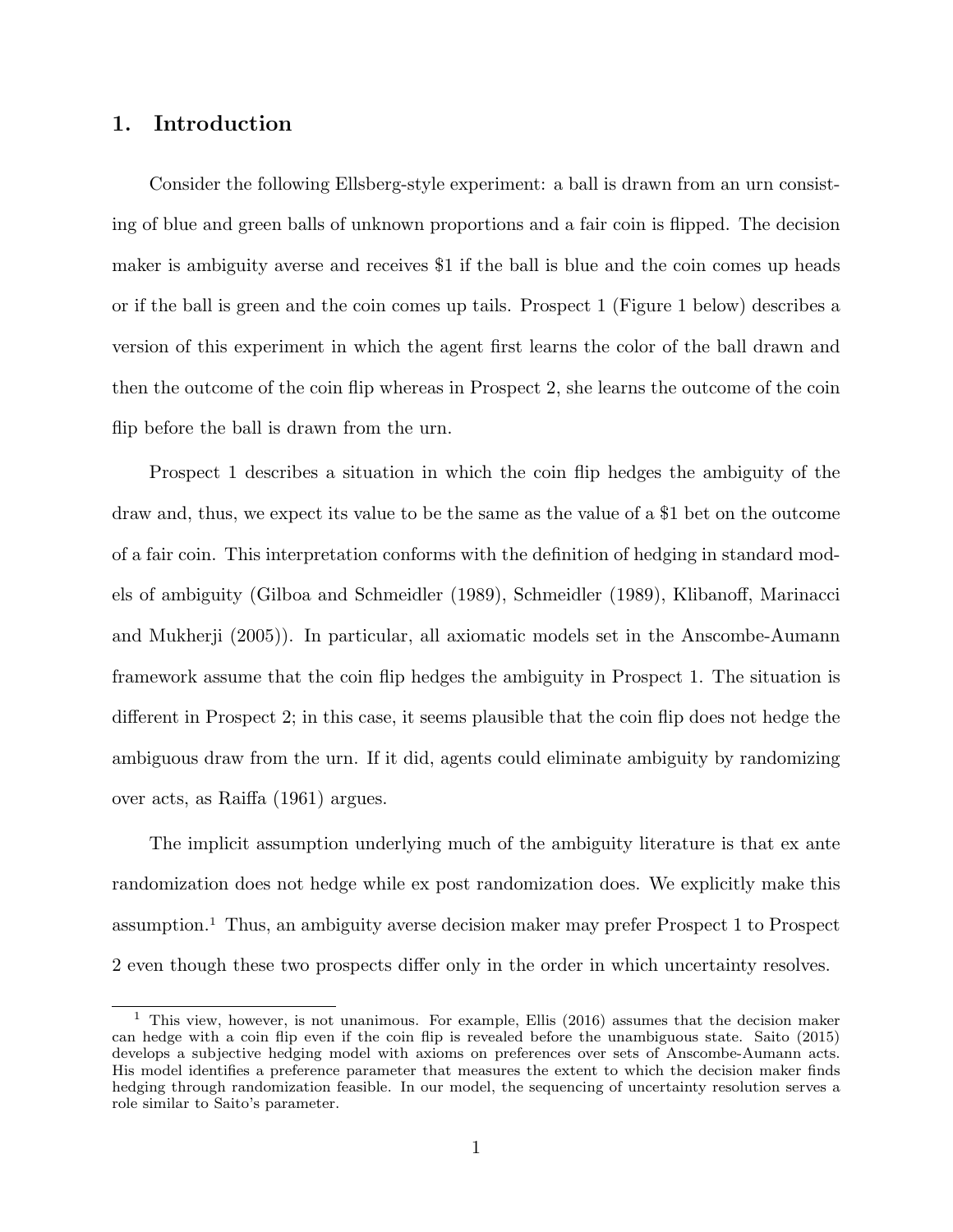

Figure 1

The main contribution of this paper is a model of belief updating consistent with the description above. Specifically, we formulate an updating rule that ensures that rolling back payoffs in the ball-first tree (Prospect 1) yields values consistent with hedging while the corresponding calculation in a coin-first tree (Prospect 2) yields values consistent with no hedging.

Our theory is recursive and consequentialist. Recursivity means that random variables that resolve gradually are evaluated by backward induction. There is no "preference change" and no preference for commitment (i.e., there is no dynamic inconsistency). Consequentialism means that the conditional expectation of any random variable depends only on the values the random variable attains on the conditioning event. However, our belief revision rule cannot, in general, satisfy the law of iterated expectation since the decision makers need not be indifferent to the manner in which uncertainty resolves. As the opening example illustrates, this sensitivity to the order of resolution of uncertainty is necessary to match the standard notion of hedging in the ambiguity literature.

As in Kreps and Porteus (1978), our model posits an intrinsic preference for how uncertainty resolves. Whether the coin toss occurs first or the ball is drawn first matters despite the fact that no decisions are made in between these two events. In the Kreps-Porteus model, the agent cares about the timing of resolution of uncertainty because she values knowing earlier or because she prefers to stay uninformed longer. Hence, the carriers of utility are the beliefs that the agent has at a given moment in time. Therefore, the amount of time that elapses between the coin toss and the draw from the urn matters in the Kreps-Porteus model. In our model, the agent cares about the sequencing of the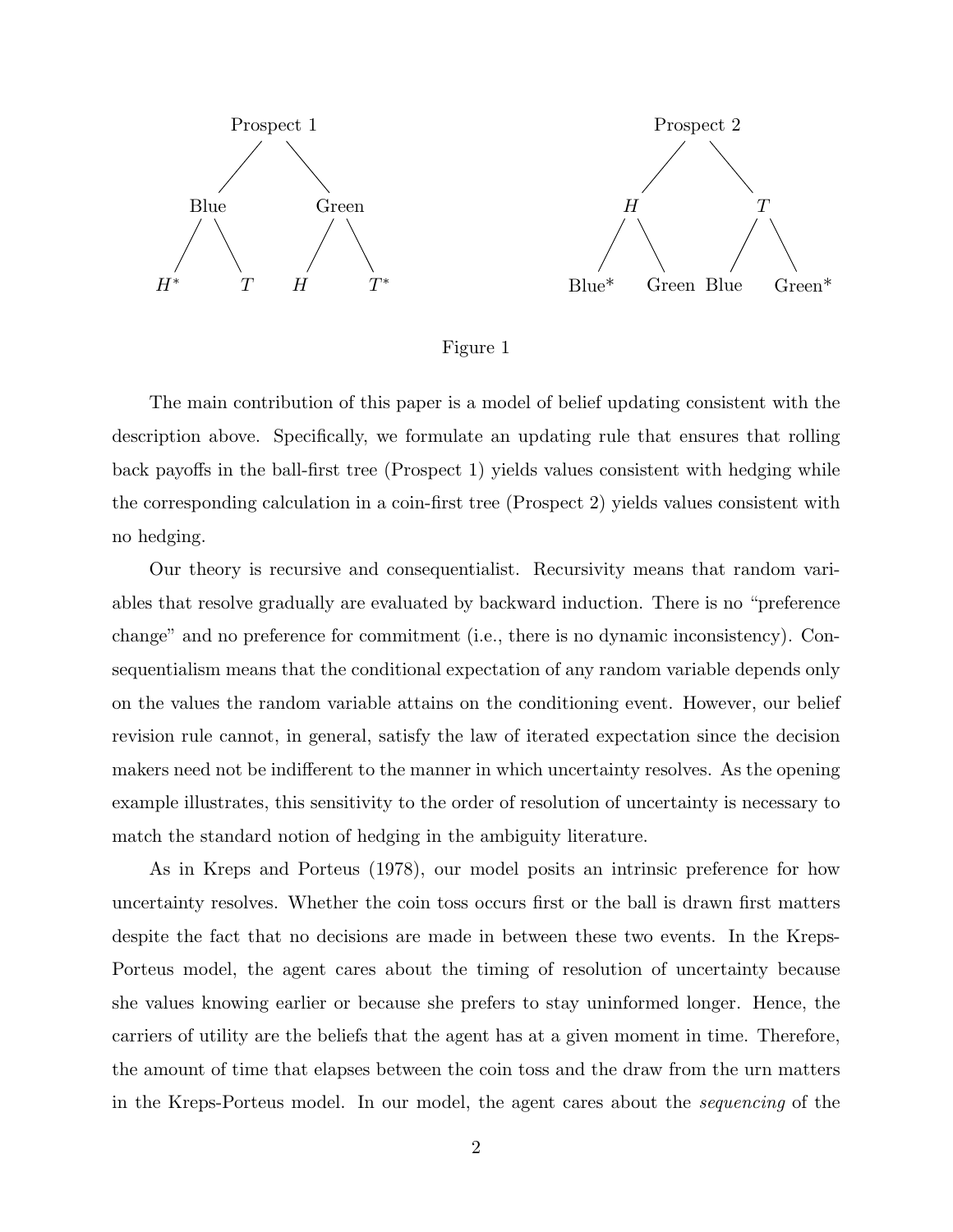resolution of uncertainty. Hence, she cares about whether the coin is tossed first or the ball is drawn first but not about how much time elapses between these two events.

The primitives of our model are random variables. These random variables could be interpreted as the composition of a general act and a cardinal utility index. A simple evaluation E associates a real number,  $E(X)$ , with each random variable X and represents the overall value of that random variable (or the utility of the underlying act). Our first result (Proposition 1) ensures that simple evaluations are Choquet integrals with respect to a totally monotone capacity.

To study updating, we define two-stage random variables. In the first stage, she learns the element of a partition  $\mathcal{P} = \{B_1, \ldots, B_k\}$  of the state space. In the second stage, the agent learns the state. A *compound evaluation*,  $E_{\mathcal{P}}(X)$ , is the value of a random variable X when the partition is  $\mathcal{P}$ . Even though the agent takes no action at the intermediate stage, the compound evaluation of  $X$  depends on the way uncertainty resolves. Assume, for the moment, that we have an updating rule and let  $E(X|B)$  denote the conditional evaluation of X given  $B \in \mathcal{P}$ . As usual, we define  $E(X | \mathcal{P})$  to be the random variable Y such that

$$
Y(s) = E(X | B)
$$
 for B such that  $s \in B \in \mathcal{P}$ 

Then, we can state our recursivity assumption as follow:

$$
E_{\mathcal{P}}(X) = E(E(X | \mathcal{P}))
$$
\n<sup>(1)</sup>

that is, the compound evaluation is computed by backward induction; first for every state s in  $B \in \mathcal{P}$ , we set  $Y(s)$  equal to the conditional expectation  $E(X | B)$  of X and then, we evaluate Y. The missing ingredient in this formulation is the new updating rule  $E(\cdot | \cdot)$ .

Our main result, Theorem 1, characterizes a new updating rule assuming the following weakening of the law of iterated expectation:  $E(X | B) \le c$  for all  $B \in \mathcal{P}$  implies  $E(X) \le c$ . We can paraphrase this condition as saying that not all news can be bad news. The law of iterated expectation implies this condition but the converse is not true. In particular, it allows for the possibility that all news is good news. To see why ambiguity can lead to this violation of the law of iterated expectation, consider again the introductory example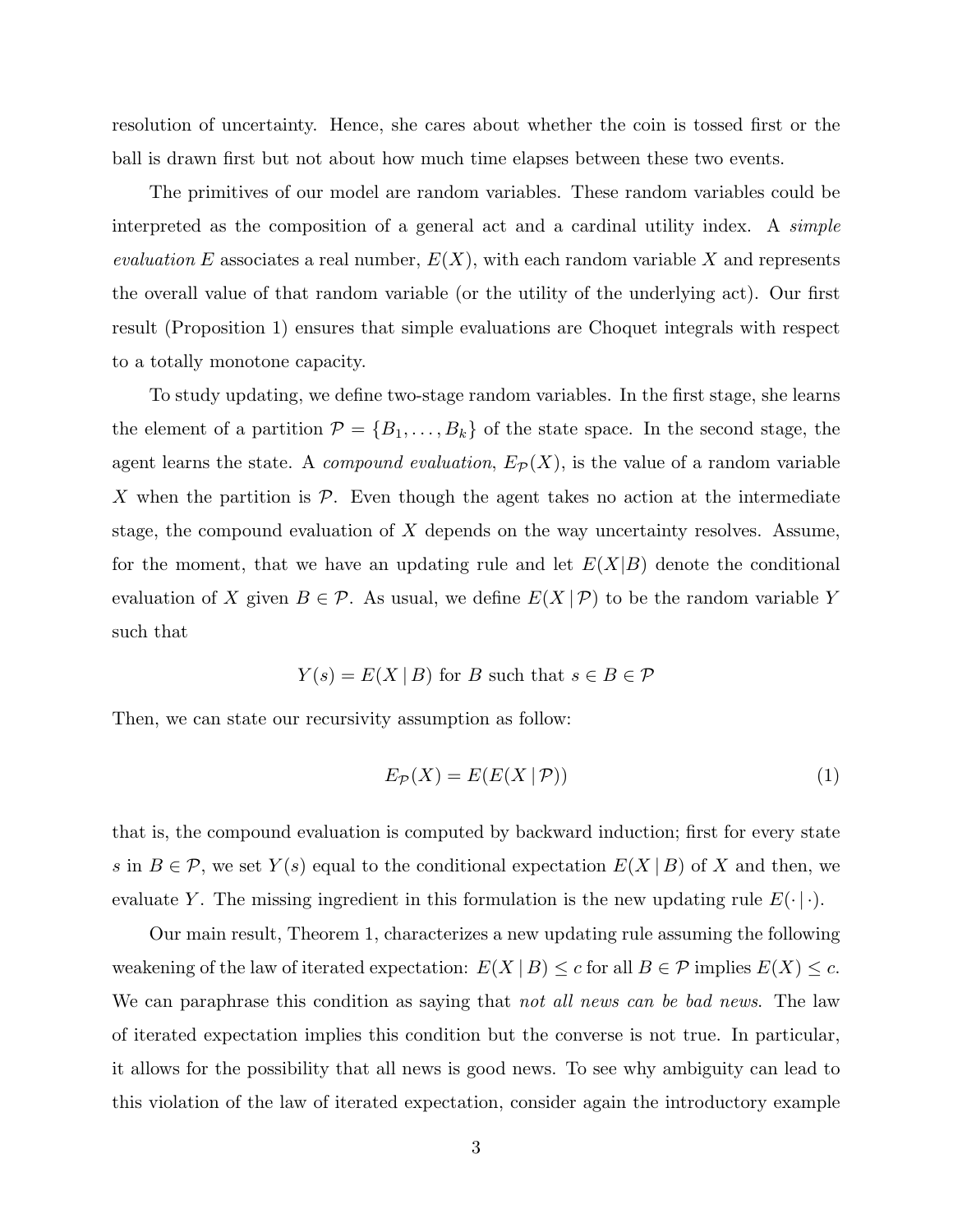in Figure 1, above. Let Prospect 3 be the version of Prospect 1 in which the coin toss and the draw from the urn are *simultaneous* and assume that simultaneous randomization does not hedge the ambiguous draw from the urn. Thus, the ambiguity averse agent assigns the same value to Prospects 2 and 3. If c is the value of a \$1 bet on the coin, then we expect the value of Prospect 3 to be less than c. By contrast, in Prospect 1 the conditional value of the prospect is c under either outcome of the drawn from the urn and, therefore, all news is good news. In Prospect 1, uncertainty resolves in a manner that eliminates ambiguity which leads to the seemingly paradoxical situation that all news is good news.

For most of the analysis, we assume that the information that agents receive is a partition of the "payoff relevant" state space; that is, on the domain of the random variables in question. In sections 5 and 6, we allow for a more general information structures that may not be of a partition form. Thus, agents receive signals that may affect the likelihood of states without necessarily ruling them out. We call compound evaluations with this more general information structure, general compound evaluations. The more general informational structure is better suited for studying situations in which the analyst does not know the information structure of the agent. Our second main result shows that, given our updating rule, every generalized compound evaluation corresponds to the maxmin rule with some set of priors. Our third main result is the converse of our our second: every maxmin evaluation can be approximated arbitrary closely by some generalized compound evaluation. Hence, our model provides an interpretation of maxmin expected utility as Choquet expected utility with gradual resolution of uncertainty.

#### 1.1 Related Literature

As is typical for ambiguity models, our theory does not satisfy the law of iterated expectation; that is,  $E(X)$  need not equal  $E(E(X|P))$ . Epstein and Schneider (2003) ensure that the law of iterated expectation is satisfied by restricting the conditioning events.<sup>2</sup> In contrast to Epstein and Schneider (2003), we consider all conditioning events. Restricting the possible conditioning events renders ambiguity theory incapable of analyzing problems

<sup>2</sup> Specifically, Epstein and Schneider (2003) restrict attention to event partiti?ons that ensure that the priors of for the maxmin expectation satisfy a rectangularity condition.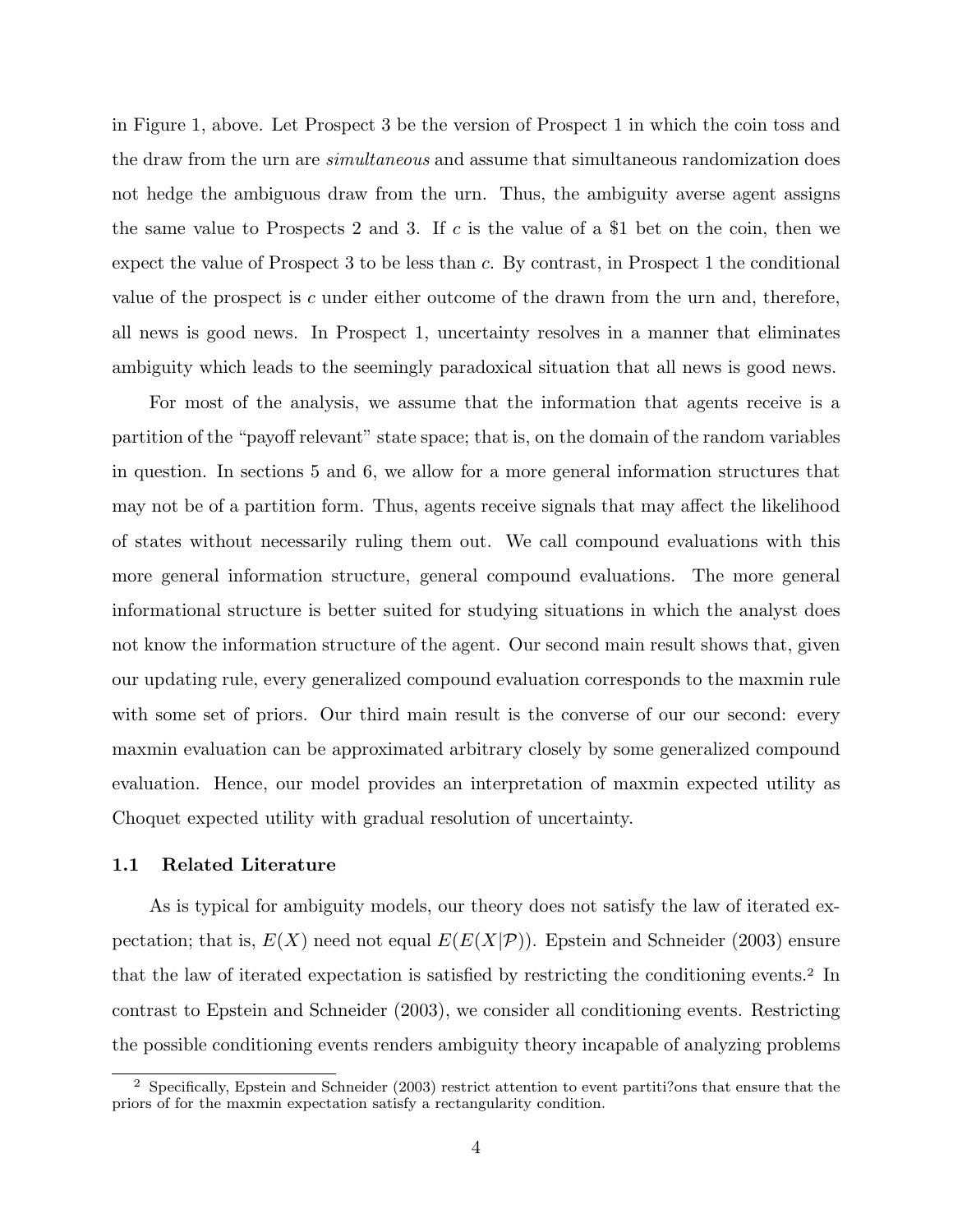in which decision makers choose or affect their information as is the case in recent models of costly information processing, persuasion, and in many other traditional models in information economics.

Siniscalchi (2011) analyzes choice in decision trees (i.e., trees with both chance and decision nodes). He axiomatizes the following behavior: initially, the agent has a set of priors and at each decision node derives a new set by updating prior-by-prior. The agent makes decisions at each node according to the maxmin criterion given her current set of priors and is indifferent to how the remaining uncertainty will resolve. As is well-know, maxmin expected utility with prior-by-prior updating leads to dynamic inconsistency. Siniscalchi's agent deals with this inconsistency by treating the behavior of her future selves as constraints. Thus, as in Strotz (1955), the agent is sophisticated and engages in consistent planning. In contrast, our agent cares about how uncertainty resolves. Since gradually resolving random variables are evaluated recursively, dynamic consistency is guaranteed.

Hanany and Klibanoff (2009) posit a non-consequentialist updating rule. In their model, the value of  $E(X|B)$  changes according to the ex ante optimal plan. Thus, Hanany and Klibanoff (2009) give up consequentialism and enforce equality of  $E(X)$  and  $E(E(X|\mathcal{P}))$ . By contrast, we attribute the difference between  $E(X)$  and  $E(E(X|\mathcal{P}))$  to differences in the sequence of resolution of uncertainty.<sup>3</sup> As a result, ambiguity does not generate a preference for commitment in our model.

The two most studied updating rules under ambiguity are *prior-by-prior* updating and the Dempster-Shafer rule. The latter was introduced by Dempster (1967) and Shafer (1976) and axiomatized by Gilboa and Schmeidler (1993). The former was analyzed by Wasserman and Kadane (1990), Jaffray (1992) and axiomatized by Pires (2002). Below, we provide examples that show that prior-by-prior updating and the Dempster-Shafer rule violate the "not all news can be bad news" condition. Seidenfeld and Wassermann (1993) observe this feature of prior-by-prior updating and call it dilation.

<sup>&</sup>lt;sup>3</sup> Note, however, that in our model the resolution of uncertainty only affects the agent's evaluation if he is not an expected value maximizer while Kreps and Porteus (1978) consider expected utility maximizers who care about the manner in which uncertainty resolves.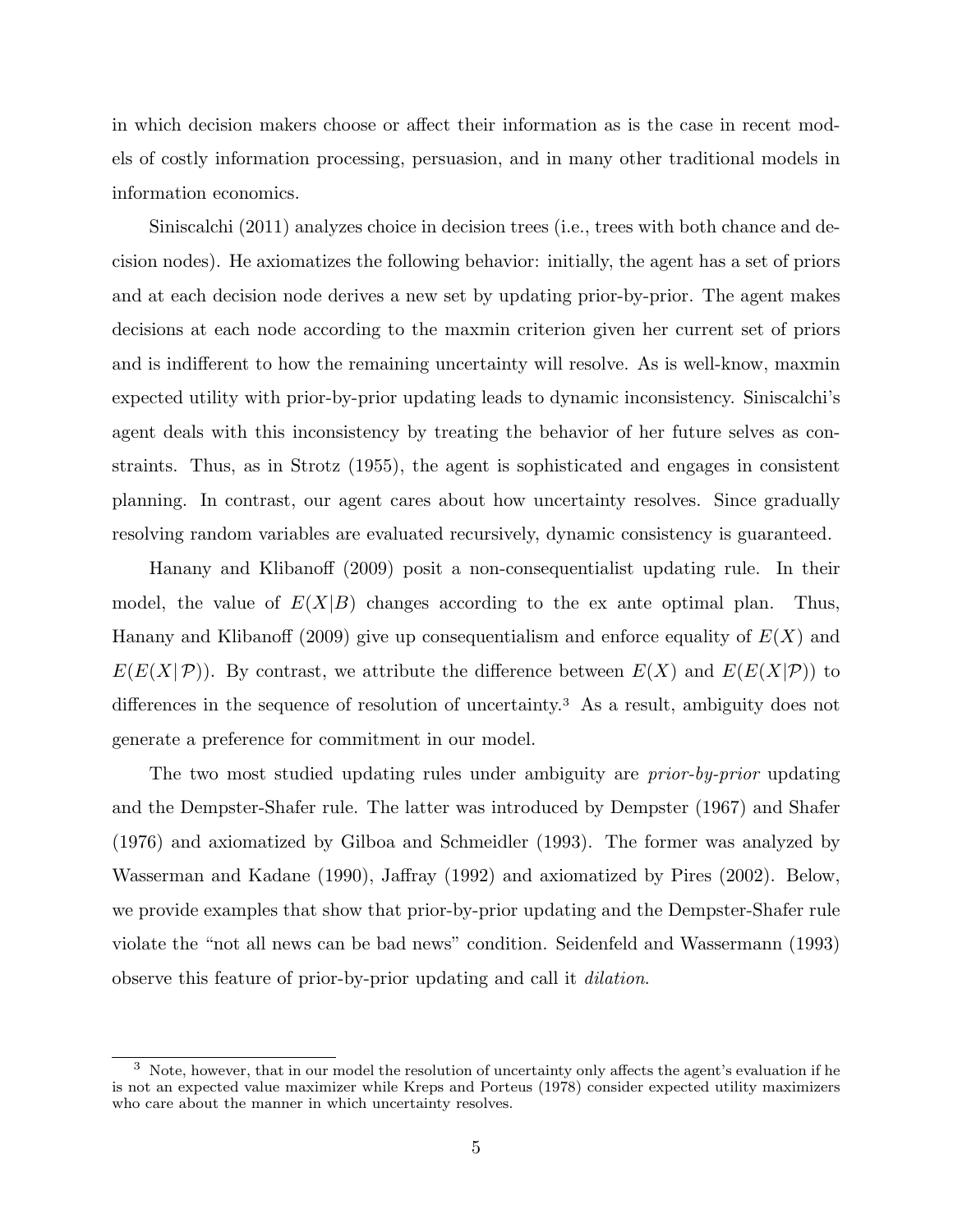### 2. Evaluations

Let  $S = \{1, 2, ...\}$  be the set of all states. Any (finite) subset of S is a (finite) event; the letters  $A, B, C, D$  denote generic events;  $P, Q$  denote generic partitions of S. A random *variable* is a function from S to the set of non-negative real numbers. We let  $X, Y$  and Z denote generic random variables. For any  $A$  and random variable  $X$ , we write  $X_A$  to denote the random variable Y such that  $Y(s) = X(s)$  for  $s \in A$  and  $Y(s) = 0$  otherwise. We identify a constant random variable  $X$  with the corresponding constant  $x$ ; thus  $1_A$ describes the random variable that has value 1 at  $s \in A$  and 0 otherwise. The restriction to positive random variables is for convenience.

Our primitive is a function  $E$  that assigns a non-negative real number to each random variable. A random variable Y is E-null if  $E(X+Y) = E(X)$ . An event A is E-null if  $X_A$ is null for all X. We say that A is a support for E if  $E(X) = E(X_A)$  for all X.

Random variables can be interpreted as the values of a cardinal utility index; the evaluation of these random variables can be interpreted as the overall utility of the corresponding act. By now, the axioms needed to derive the utility index for maxmin/Choquet expected utility theory are well-understood.<sup>4</sup> Once the utility index is at hand, translating our assumptions on the evaluation operator to preference statements is straightforward. We will impose three properties on  $E$  and call the functions that satisfy these properties simple evaluations. Our first assumption is finiteness and normalization:

### **P1:** E has a finite support and  $E(1) = 1$ .

The existence of a finite support facilitates a simpler treatment. The requirement  $E(1) = 1$  is a normalization. We call the next property the Lebesgue property since it is related to the definition of the Lebesgue integral. This property plays the same role here as does comonotonic independence in Choquet expected utility theory and is closely related to a property called put-call parity in Cerreia-Vioglio, Maccheroni, Marinacci (2015).

**P2:**  $E(X) = E(\min\{X, \gamma\}) + E(\max\{X - \gamma, 0\})$  for all  $\gamma \ge 0$ .

Property 3 is *superhedging*. It is stronger than the standard assumption of uncertainty aversion and ensures that the capacity associated with the Choquet-integral representation

<sup>4</sup> See Schmeidler (1989), Gilboa and Schmeidler (1989), and Ghirardato and Marinacci (2001) for a unifying treatment.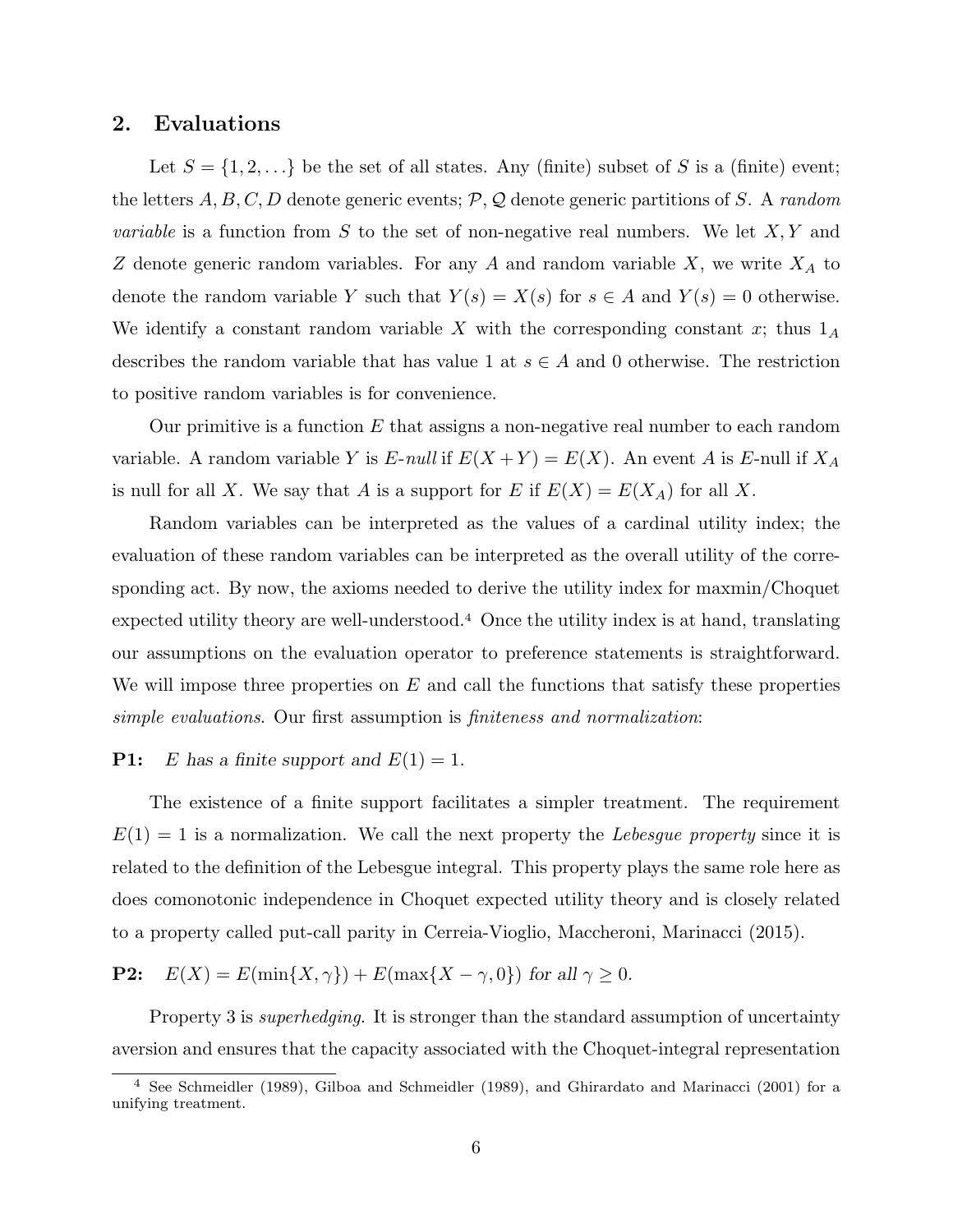of the evaluation is totally monotone. Given any collection of random variables  $\mathcal{X} =$  $(X_1, \ldots, X_n), \alpha \geq 0$  and  $A \subset S$ , let

$$
K_{\alpha}(\mathcal{X}, A) = |\{i \,|\, X_i(s) \ge \alpha \text{ for all } s \in A\}|
$$

where |A| denotes the cardinality of the set A. The collection  $\mathcal{X} = (X_1, \ldots, X_n)$  set-wise dominates  $\mathcal{Y} = (Y_1, \dots, Y_n)$  if  $K_\alpha(\mathcal{X}, A) \geq K_\alpha(\mathcal{Y}, A)$  for all  $\alpha, A$ .

**P3:**  $(X_1, \ldots, X_n)$  set-wise dominates  $(Y_1, \ldots, Y_n)$  implies  $\sum_i E(X_i) \ge \sum_i E(Y_i)$ .

To interpret P3, we extend the agents utility to lotteries over random variables. P3 then says that the agent prefers a random draw from the collection  $\mathcal X$  over a random draw from  $Y$  if  $X$  set-wise dominates  $Y$ .

A (simple) capacity is a function  $\pi : 2^S \to [0, 1]$  such that (i)  $\pi(\emptyset) = 0$ , (ii) there is a finite D such that  $\pi(A) = \pi(A \cap D)$  for all  $A$ , (iii)  $\pi(A) \leq \pi(B)$  whenever  $A \subset B$ . We say that  $\mu: 2^S \rightarrow I\!\!R$  is the Möbius transform of  $\pi$  if

$$
\pi(A) = \sum_{B \subset A} \mu(B)
$$

A simple, inductive argument establishes that every capacity has a unique Möbius transform  $\mu_{\pi}$ . The capacity  $\pi$  is *totally monotone* if  $\mu_{\pi}(A) \geq 0$  for all A. Total monotonicity implies supermodularity; that is,

$$
\pi(A \cup B) + \pi(A \cap B) \ge \pi(A) + \pi(B)
$$

for all  $A \in 2^S$ .

For any random variable X and capacity  $\pi$ , the Choquet integral of X with respect to the capacity  $\pi$  is defined as follows: let  $\alpha_1 > \cdots > \alpha_n$  be all of the nonzero values that X takes and set  $\alpha_{n+1} = 0$ . Then

$$
\int f d\pi := \sum_{i=1}^n (\alpha_i - \alpha_{i+1})\pi(\{s \mid X(s) \ge \alpha_i\})
$$

Proposition 1 below establishes that every simple evaluation has a Choquet integral representation with a totally monotone capacity. It is clear that the capacity  $\pi$  in the integral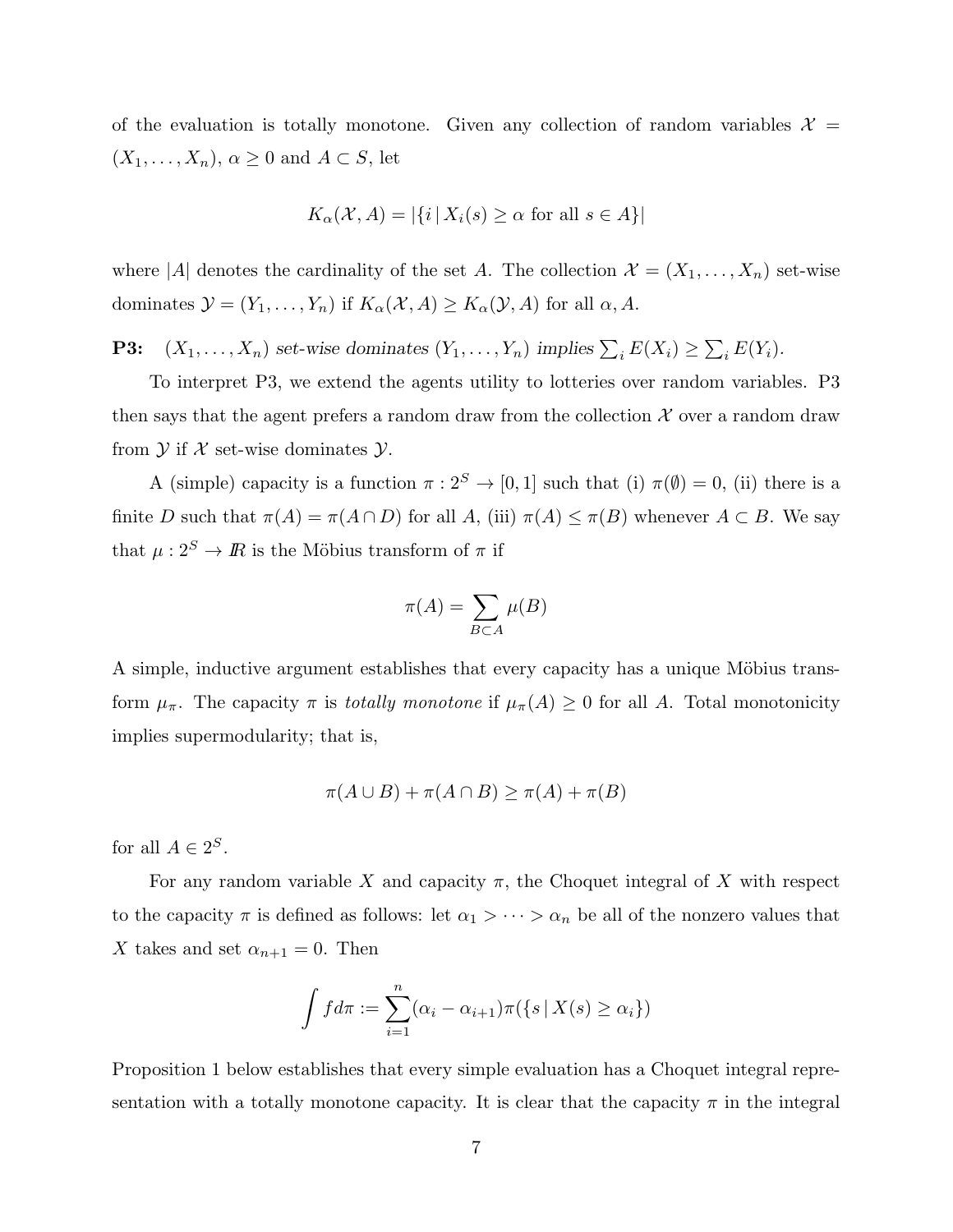representation of E is unique. Hence, we call this  $\pi$  the capacity of E and call E the evaluation with capacity  $\pi$ . All proofs are in the appendix.

**Proposition 1:** E is a simple evaluation if and only if there is a totally monotone capacity  $\pi$  such that  $E(X) = \int X d\pi$  for all X.

Every simple evaluation can also be described as a maxmin evaluation. Let  $\Delta(\pi) :=$  $\{p \, | \, p(A) \geq \pi(A) \text{ for all } A \}$  be the core of  $E$  's capacity  $\pi$  and define

$$
E^m(X) = \min_{p \in \Delta(\pi)} \int X dp
$$

Since a totally monotone capacity is supermodular, it follows (Schmeidler (1989)) that  $E(X) = E^{m}(X)$  for all X.

The set D is a support for  $\pi$  if  $\pi(D \cap A) = \pi(A)$  for all A. Note that a set is a support for  $E$  if and only if it is a support for  $E$ 's capacity. Every capacity and hence every simple evaluation has a (unique) minimal support; that is, a support that is contained in every other support. We let  $S_E = S_{\pi}$  denote this support. We call the set  $S_X = \{s | X(s) > 0\},\$ the support of X. Let  $\mathcal E$  denote the set of all simple evaluations and let  $\mathcal E^o \subset \mathcal E$  denote the subset of simple evaluations that have a probability as their capacity. Hence, the elements of  $\mathcal{E}^o$  are expectations.

We conclude this section with a definition of unambiguous random variables and events. Let E be a simple evaluation with capacity  $\pi$ . A random variable Y is Eunambiguous if  $E(X + Y) = E(X) + E(Y)$  for all X. An event A is E-unambiguous if  $E(X_A) + E(X_{A^c}) = E(X)$  for all X. Define  $A_{\pi}(s) = \{A \subset S \mid s \in A, \mu_{\pi}(A) \neq 0\}$ .

**Proposition 2:** Let E be a simple evaluation with capacity  $\pi$ . The following conditions are equivalent: (i) B is E-unambiguous. (ii)  $A_{\pi}(s) \subset B$  for all  $s \in B$ . (iii)  $\pi(B) + \pi(B^c) = 1$ .

Parts (i) and (ii) of Proposition 2 show that our definition of unambiguous events coincides with the standard definition of unambiguous events based on capacities. Part (iii) provides an alternative characterization based on the Möbius transform.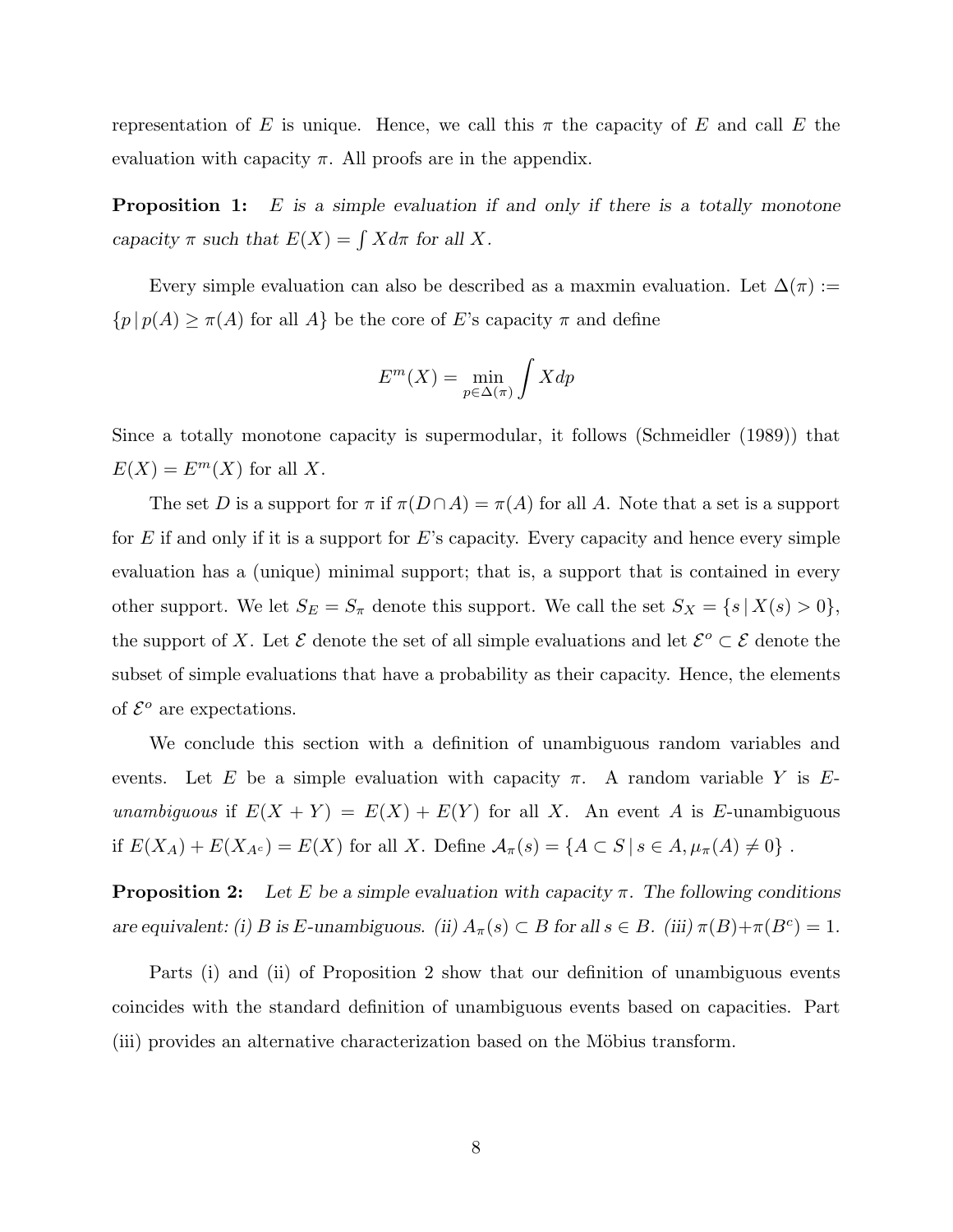### 3. Compound Evaluations and Proxy Updating

A two-stage random variable is a pair  $(X, \mathcal{P})$  such that X is a random variable and  $\mathcal P$ is a finite partition. Let  $E_{\mathcal{P}}(X)$  denote the (compound) evaluation of the two stage random variable  $(X, \mathcal{P})$ . For any E and E-nonnull event B, let  $E(\cdot | B)$  denote the conditional of  $E$  given  $B$ . This conditional is itself a simple evaluation. Hence, an updating rule maps every simple evaluation  $E$  and  $E$ -nonnull  $B$  to a simple evaluation with support contained in B. If B is E-null, we let  $E(\cdot | B)$  be unspecified. For every X and finite partition P of S, let  $E(X | \mathcal{P})$  denote the random variable Y such that  $Y(s) = E(X | B)$  whenever  $s \in B$ and B is E-nonnull. The agent evaluates the two-stage random variable  $(X,\mathcal{P})$  recursively; that is,

$$
E_{\mathcal{P}}(X) = E(E(X | \mathcal{P}))
$$

Note that we are able to avoid specifying  $E(\cdot | B)$  for E-null B because  $E(\cdot | B)$  is multiplied by 0 when computing  $E(E(X | P)).$ 

We interpret our updating rule as a two-stage procedure. In the first stage, the agent forms a proxy of the original capacity that renders information cells unambiguous. Then, she updates the proxy according to Bayes' rule. Let  $\pi$  be the capacity of a simple evaluation E and let  $\mu_{\pi}$  be the corresponding Möbius transform. The proxy depends on the information partition  $P$ ; accordingly, we write  $\pi^P$  for  $\pi$ 's proxy and  $\mu^P_\pi$  the proxy's Möbius transform. Equation  $(6)$ , below, defines the Möbius transform of the proxy: for all events A,

$$
\mu_{\pi}^{\mathcal{P}}(A) = \sum_{B \in \mathcal{P}} \sum_{\{D: D \cap B = A\}} \frac{|A|}{|D|} \cdot \mu_{\pi}(D) \tag{2}
$$

Then,  $\pi$ 's proxy capacity is the capacity  $\pi^{\mathcal{P}}$  such that  $\pi^{\mathcal{P}}(A) = \sum_{C \subset A} \mu_{\pi}^{\mathcal{P}}(C)$ . We refer to the evaluation corresponding to  $\pi^{\mathcal{P}}$  as the proxy evaluation  $E^{\mathcal{P}},$  that is,  $E^{\mathcal{P}}(X) = \int X d\pi^{\mathcal{P}}$ . Given the proxy capacity  $\pi^{\mathcal{P}}$ , the agent updates according to Bayes' rule:

$$
\pi(A \mid B) := \frac{\pi^{\mathcal{P}}(A \cap B)}{\pi^{\mathcal{P}}(B)}\tag{3}
$$

**Definition:** Let  $\pi$  be the capacity of the simple evaluation E, let B be an E-nonnull event and let  $\pi(\cdot | B)$  be as defined in equations (2) and (3). The proxy update,  $E(\cdot | B)$ , of E is the evaluation with capacity  $\pi(\cdot | B)$ ; that is,  $E(X | B) = \int X d\pi(\cdot | B)$  for all X.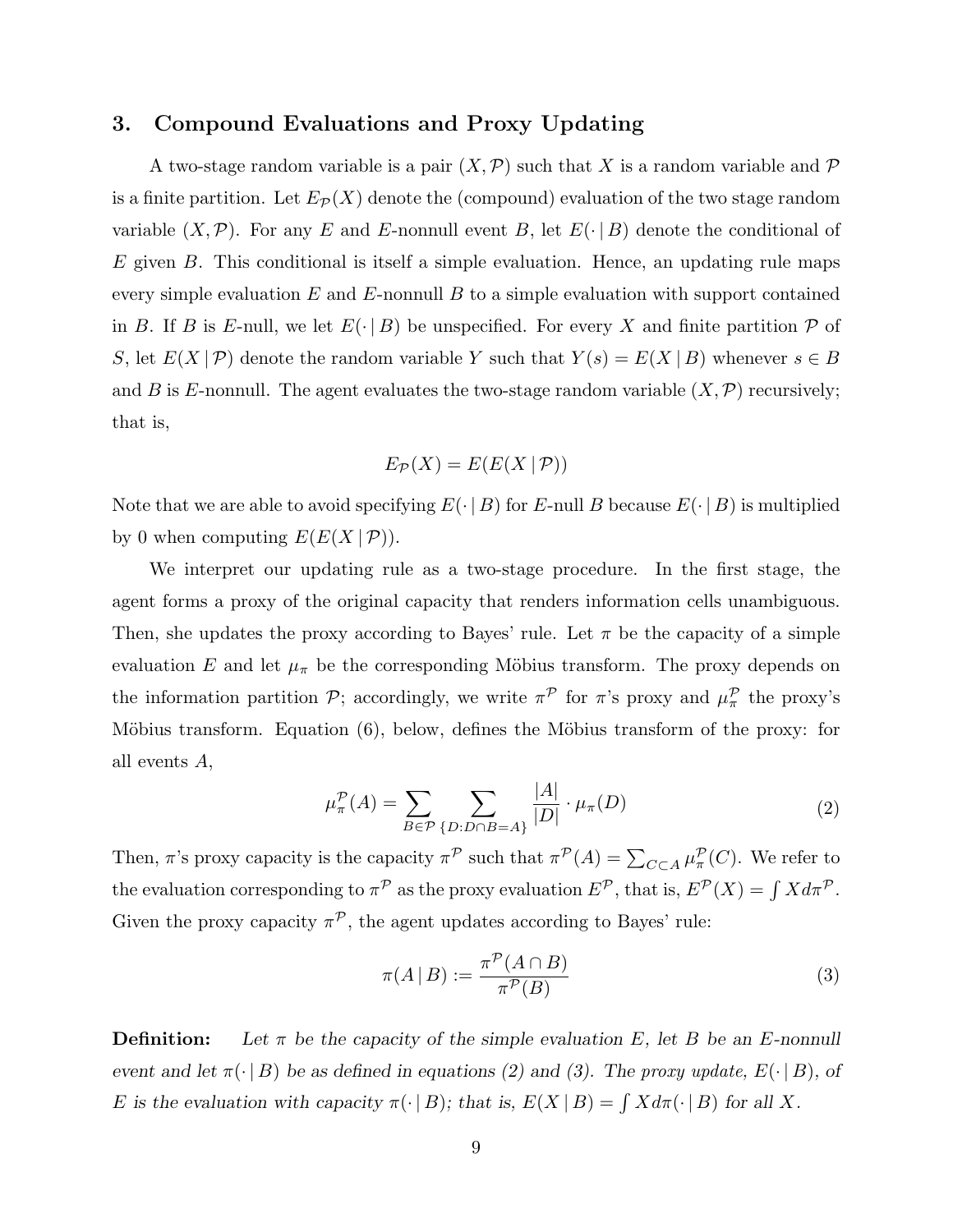The proxy of a capacity modifies it in a manner that renders every element of the information partition unambiguous. To do so, the Möbius transform weight of any event A is apportioned to events  $A \cap B$  for every B in the information partition, in proportion to the number of elements in  $A \cap B$ . As a result of this apportionment, no event that intersects multiple elements of the information partition is given positive weight by the Möbius transform of the proxy capacity. Then, Proposition 2 implies that every element of the information partition is  $E_{\mathcal{P}}$ -unambiguous. This feature of the proxy reflects the view that once an event occurs, it is no longer ambiguous and ensures that the proxy of  $\pi$ entails less ambiguity than  $\pi$ ; that is,

$$
E_{\mathcal{P}}(X) \ge E(X)
$$

for all X. If  $\pi$  is a probability, its proxy coincides with the original capacity since  $\mu_{\pi}(A) = 0$ for all non-singleton events. More generally, a capacity and its proxy coincide whenever every  $B \in \mathcal{P}$  is E−unambiguous. This follows since, by Proposition 2(ii), if B is unambiguous, there is no C with  $\mu_{\pi}(C) > 0$  that intersects both B and its complement. Then, equation (2) implies  $\mu_{\pi}^{\mathcal{P}} = \mu_{\pi}$ . Finally, note that  $\pi(\cdot | B)$  does not depend on the information partition P as long as  $B \in \mathcal{P}$ . This follows since, by equation (2),  $\pi^{\mathcal{P}}(A) = \pi^{\mathcal{P}'}(A)$ for all  $A \subset B \in \mathcal{P} \cap \mathcal{P}'$ .

An alternative way to describe the proxy updating formula is the following: call  $E$  an elementary evaluation if there is some finite set D such that  $E(X) = \min_{s \in D} X(s)$  for all random variables  $X$ . The capacity of an elementary evaluation has the form

$$
\pi(A) = \begin{cases} 1 & \text{if } D \subset A \\ 0 & \text{otherwise.} \end{cases}
$$

We let  $E_D$  denote the elementary evaluation with support D and let  $\pi_D$  denote its capacity. It is easy to see that every capacity can be expressed as a convex combination of elementary evaluations; that is,

$$
\pi = \sum_{D \subset S} \mu_{\pi}(D) \cdot \pi_D
$$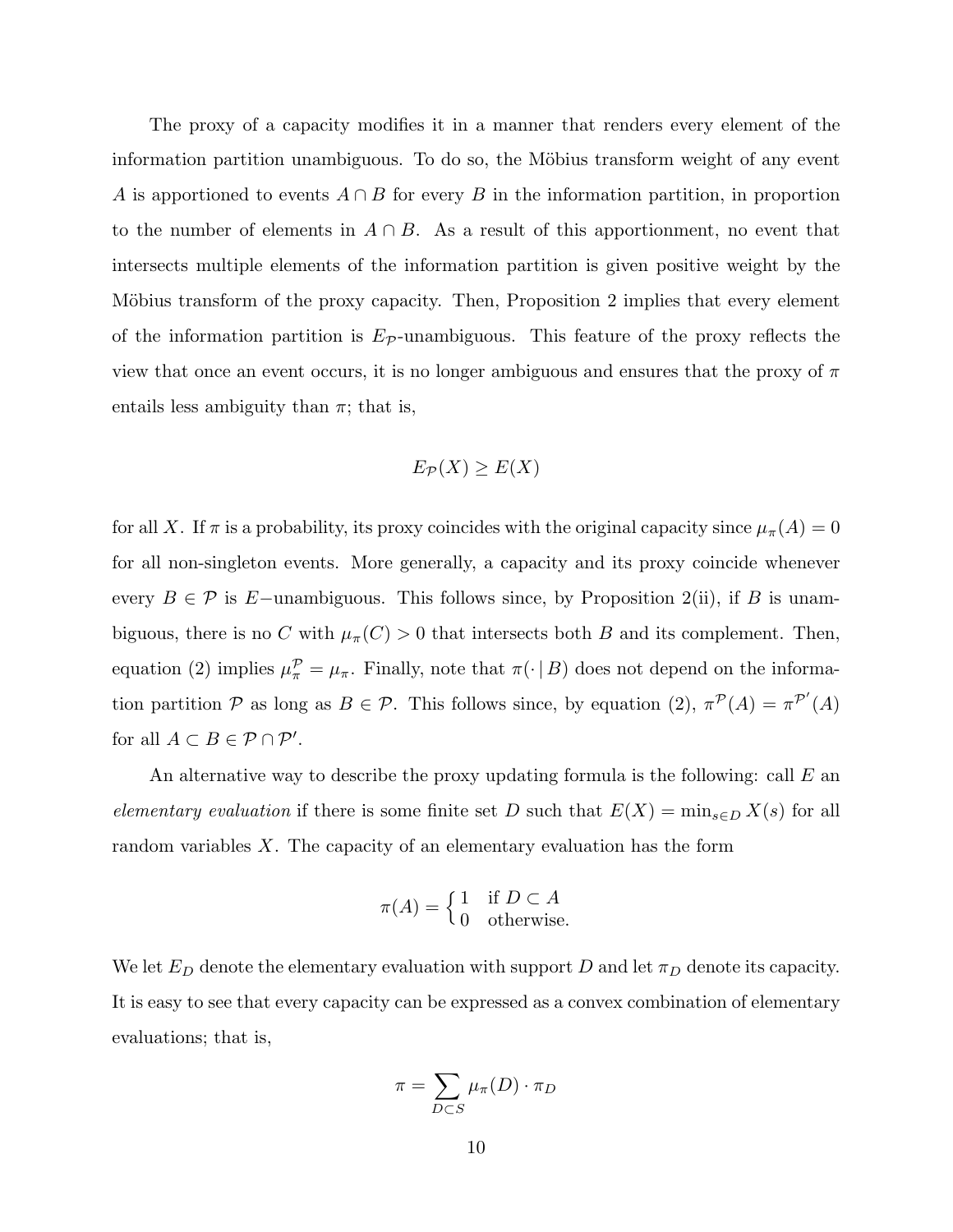where  $\mu_{\pi}$  is the Möbius transform of  $\pi$ . Then, the proxy update of  $\pi$  conditional any nonnull  $B$  is:

$$
\pi(C \mid B) = \frac{\sum_{D \subset S} \mu_{\pi}(D) \frac{|B \cap D|}{|D|} \pi_{D \cap B}(C)}{\sum_{D \subset S} \mu_{\pi}(D) \frac{|B \cap D|}{|D|}}
$$
(4)

In the proof of Theorem 1, we establish the equivalence of the proxy updating described in equation (4) and the rule described by equations (2) and (3).

As we show in the next section, proxy updating satisfies the "not all news can be bad news" property:

$$
E(X|B) \le \alpha \text{ for all } B \in \mathcal{P} \text{ implies } E(X) \le \alpha \tag{C4}
$$

Property (C4) distinguishes proxy updating from the best known existing rules, prior-byprior updating and the Dempster-Shafer rule. To facilitate comparisons between proxy updating and these two alternatives, first we will define the compound evaluations implied by prior-by-prior updating and by the Dempster-Shafer rule.

Recall that  $\Delta(\pi)$  are the set of priors in the core of  $\pi$ . Let  $\Delta^B(\pi) = \{p(\cdot | B) | p \in$  $\Delta(\pi)$  and  $p(B) > 0$ } be the set of (Bayesian) updated priors in  $\Delta(\pi)$  conditional on B. Given a simple evaluation  $E$  and  $E$ -nonnull set  $B$ , the prior-by-prior updating rule yields the conditional evaluation  $E^m(\cdot | B)$  such that

$$
E^m(X \mid B) = \min_{p \in \Delta^B(\pi)} \int X dp
$$

A simple evaluation, E, together with the prior-by-prior updating rule yields the following compound evaluation

$$
E_{\mathcal{P}}^{m}(X) = E(E^{m}(X | \mathcal{P}))
$$

where  $E^m(X | \mathcal{P})$  is the random variable that yields  $E^m(X | B)$  at any state  $s \in B$ .

Dempster-Shafer theory provides an alternative updating rule for totally monotone capacities. The DS-updating formula is as follows: for any E with capacity  $\pi$  and Enonnull B, define the conditional capacity  $\pi^{ds}(\cdot | B)$  as follows:

$$
\pi^{ds}(A \mid B) = \frac{\pi(A \cup B^c) - \pi(B^c)}{1 - \pi(B^c)}
$$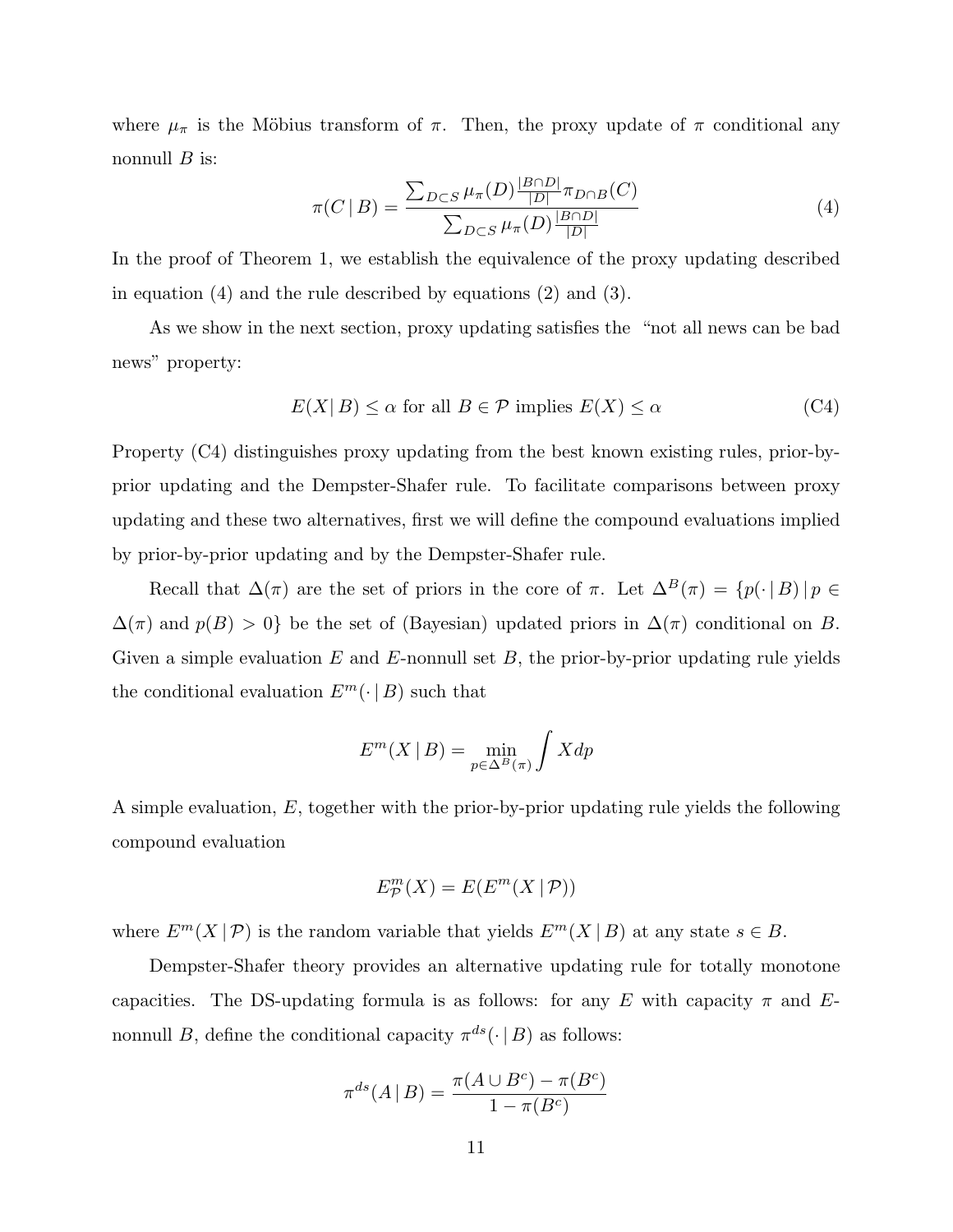Then,  $E^{ds}(X | B) = \int X d\pi^{ds}(\cdot | B)$  is the conditional evaluation for the Dempster-Shafer rule. The corresponding compound evaluation is

$$
E_{\mathcal{P}}^{ds}(X) = E(E^{ds}(X|\mathcal{P}))
$$

The following examples contrast the proxy rule with prior-by-prior updating and the Dempster-Shafer rule.

### 3.1 Example 1: Proxy rule vs Prior by Prior updates

In this example, two balls are drawn consecutively from separate urns. The first draw is unambiguous while the second draw is not. The agent bets on the first draw after observing the second. The first ball is drawn from an urn consisting of one ball labeled R and a second ball labeled G. If R is drawn, the second ball is drawn from urn I; if G is drawn, the second draw is from urn II. Both urn I and urn II contain 12 balls, each either red or green. Urn I contains at least 4 red and at least 2 green balls while urn II contains least 4 green and at least 2 red balls.

The decision maker observes the second draw (b or w) and, conditional on that draw, evaluates the random variable X that yields 1 in case the first draw was  $R$ , and 0 otherwise. Let  $S = \{Rr, Wb, Gr, Gg\}$  denote the state space, let  $R := \{Rr, Wb\}$ ,  $B = \{Gr, Gg\}$  denote the events corresponding to the first draw and let  $w = \{Rr, Gr\}$ ,  $b = \{Wb, Gg\}$  denote the events corresponding to the second draw. Assume that the agent translates the description above into the totally monotone capacity  $\pi$  such that

$$
\pi(Rr) = \pi(Gg) = 1/6
$$

$$
\pi(Rg) = \pi(Gr) = 1/12
$$

$$
\pi(R) = \pi(B) = 1/2
$$

The capacity of all other events is found by extending the above values additively. The Möbius transform of  $\pi$  is  $\mu_{\pi}$  where

$$
\mu_{\pi}(Rr) = \mu_{\pi}(Gg) = 1/6
$$
  

$$
\mu_{\pi}(Rg) = \mu_{\pi}(Gr) = 1/12
$$
  

$$
\mu_{\pi}(R) = \mu_{\pi}(B) = 1/4
$$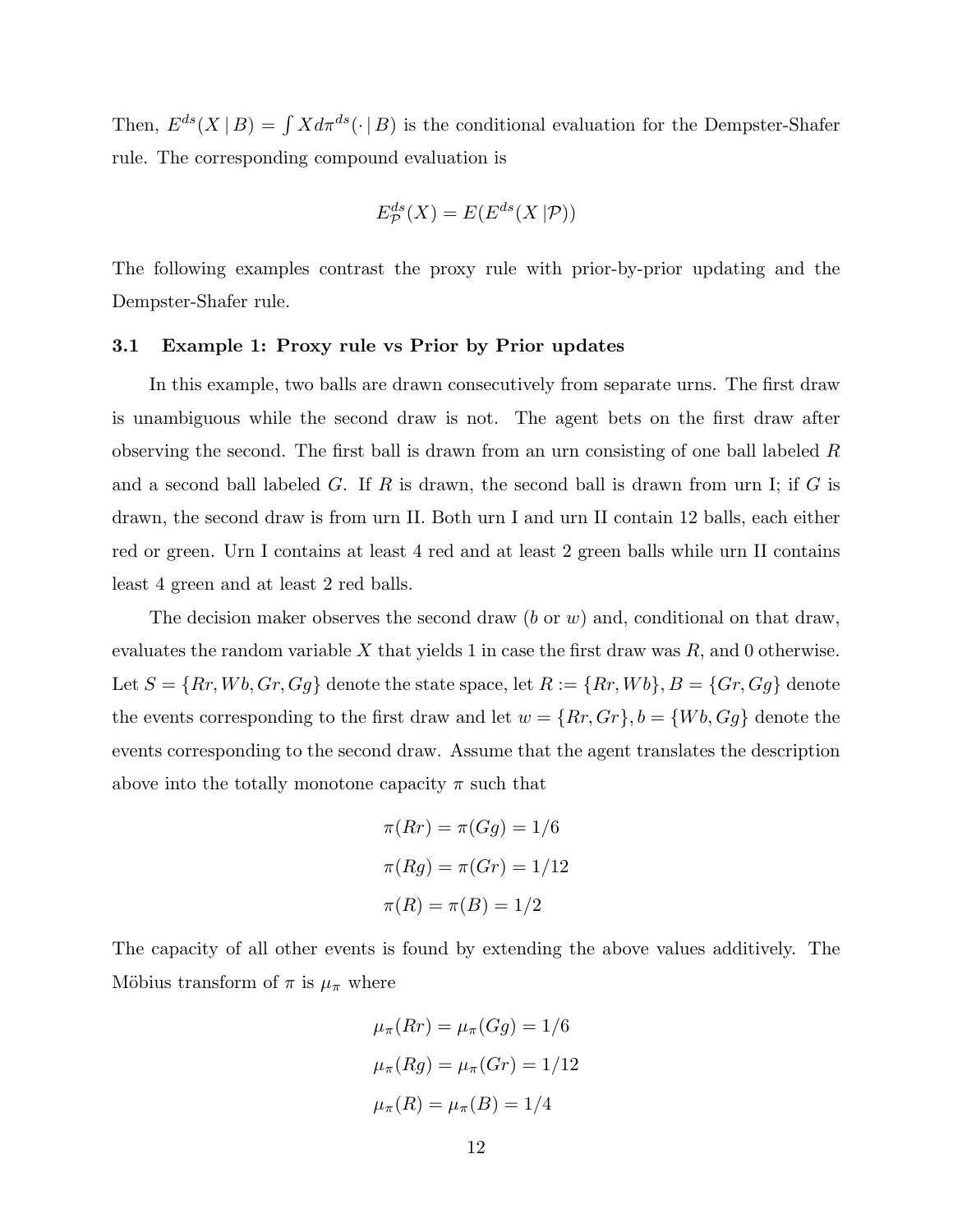For all other events  $A \subset S$ ,  $\mu_{\pi}(A) = 0$ . For  $\mathcal{P} = \{w, b\}$  the Möbius transform of the proxy satisfies

$$
\mu_{\pi}^{\mathcal{P}}(Rr) = \frac{1}{6} + \frac{1}{2} \cdot \frac{1}{4} = \frac{7}{24} = \mu_{\pi}^{\mathcal{P}}(Gg)
$$

$$
\mu_{\pi}^{\mathcal{P}}(Rg) = \frac{1}{6} + \frac{1}{2} \cdot \frac{1}{4} = \frac{5}{24} = \mu_{\pi}^{\mathcal{P}}(Gr)
$$

and  $\mu_{\pi}^{\mathcal{P}}(A) = 0$  for all other  $A \subset S$ . Therefore, the proxy updates  $\pi^{\mathcal{P}}(R|r), \pi^{\mathcal{P}}(G|r)$  are

$$
\pi^{\mathcal{P}}(R|r) = \frac{7/24}{12/24} = 7/12
$$

$$
\pi^{\mathcal{P}}(R|g) = \frac{5/24}{12/24} = 5/12
$$

Thus, under the proxy rule  $E(X|r) = 7/12$  and  $E(X|g) = 5/12$ .

Next, we compute the conditional evaluations with the prior-by-prior rule. The core of the capacity  $\pi$  is the following set of priors:

$$
\Delta(\pi) = \{ p | p_{Rr} = x, p_{Rg} = 1/2 - x, p_{Gr} = 1/2 - y, p_{Gg} = y \text{ for } x, y \in [1/6, 5/12] \}
$$

A straightforward calculation then yields the following set of posteriors:

$$
Pr(R|r) \in [1/3, 5/6]
$$

$$
Pr(R|g) \in [1/6, 2/3]
$$

With the maxmin criterion applied to the set of updated beliefs, the bet on  $R$  is worth 1/3 after observing a red ball and 1/6 after observing a green ball, both less the ex ante value of  $1/2$ . Thus, if a maxmin agent updates prior-by-prior, then all news can be bad news. Following a green draw, the agent evaluates X as if urn I has 4 red balls and 8 green balls and urn II has of 8 red balls and 4 green balls. Following a green draw, the agent evaluates  $X$  as if urn I had of 10 red balls and 2 green balls while urn II had of 10 green balls and 2 red balls.<sup>5</sup> By contrast, under the proxy rule, for the purpose of updating the agent creates "proxy urns" I<sup>∗</sup> and II<sup>∗</sup> that do not vary with the conditioning event. In this example, the proxy urn I<sup>∗</sup> has 7 green balls and 5 red balls while II<sup>∗</sup> has 7 green balls and 5 red balls.

<sup>&</sup>lt;sup>5</sup> In this example, the set of updated beliefs conditional on any cell in the information partition is a superset of the set of priors. Seidenfeld and Wassermann (1993) observe this feature of prior-by-prior updating and call it dilation. Their paper characterizes when it occurs.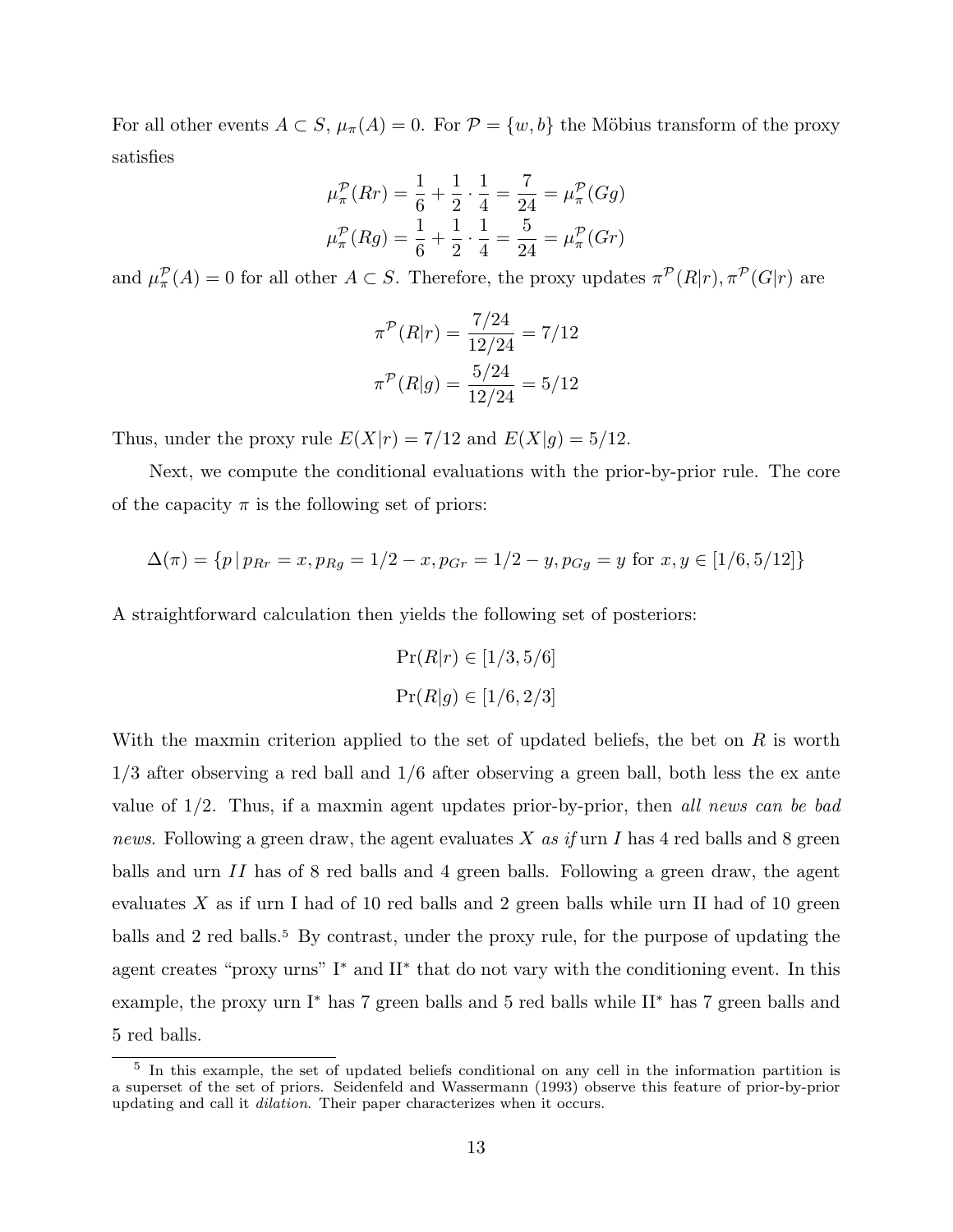#### 3.2 Example 2: Proxy Updating vs the Dempster-Shafer rule

Consider the following modified version of the previous example. As above, the first ball is drawn from an urn that has two balls, one labeled  $k$ , the other labeled  $u$ . If the ball labeled k is chosen, a second ball is drawn from urn  $K$ ; if the balllabeled u is chosen, the second ball is drawn from urn U. Urn U contains 4 red or green balls; at least 1 red, at least 1 green. Urn K contains 2 red balls and 2 green balls. The decision maker observes the draw from the second urn (red or green) and, conditional on that draw, evaluates the random variable X that yields 1 in case the first draw was the ball labeled  $k$ , and 0 otherwise.

Let  $S = \{kg, kr, ug, ur\}$  and let  $k = \{kg, kr\}$ ,  $u = \{ug, ur\}$ ,  $g = \{kg, ug\}$ ,  $r = \{kr, ur\}$ be the events corresponding to the first and second draws respectively. Assume the agent translates the description above into the totally monotone capacity  $\pi$  where

$$
\pi(ug) = \pi(ur) = 1/8
$$

$$
\pi(kg) = \pi(kr) = 1/4
$$

$$
\pi(k) = \pi(u) = 1/2
$$

The capacity of all other events is determined by extending the values above additively. According to the Dempster-Shafer rule, the conditional capacity satisfies,  $\pi^{ds}(k|r) = 2/5 =$  $\pi^{ds}(k|g)$ . Thus, all news about the random variable X is bad news. The Dempster-Shafer rule determines the posterior likelihood of  $k$  given  $r$  as if the agent picks a "maximum likelihood" urn consistent with the description of urn U. Thus, upon observing a red ball, the agent updates as if urn U consisted of 3 red balls and 1 green ball, while upon observing a green ball, the agent updates as if urn  $U$  consisted of 3 green balls and 1 red ball.<sup>6</sup> By contrast, proxy updating implies that observing a red or green draw provides no information about  $X$  in this case. Under the proxy rule, for the purpose of updating the agent creates a "proxy urn"  $U^*$  that does not vary with the conditioning event and contains 2 red and 2 green balls.

<sup>&</sup>lt;sup>6</sup> In this example, prior-by-prior updating coincides with Dempster-Shafer updating. Both rules imply that all news is bad news.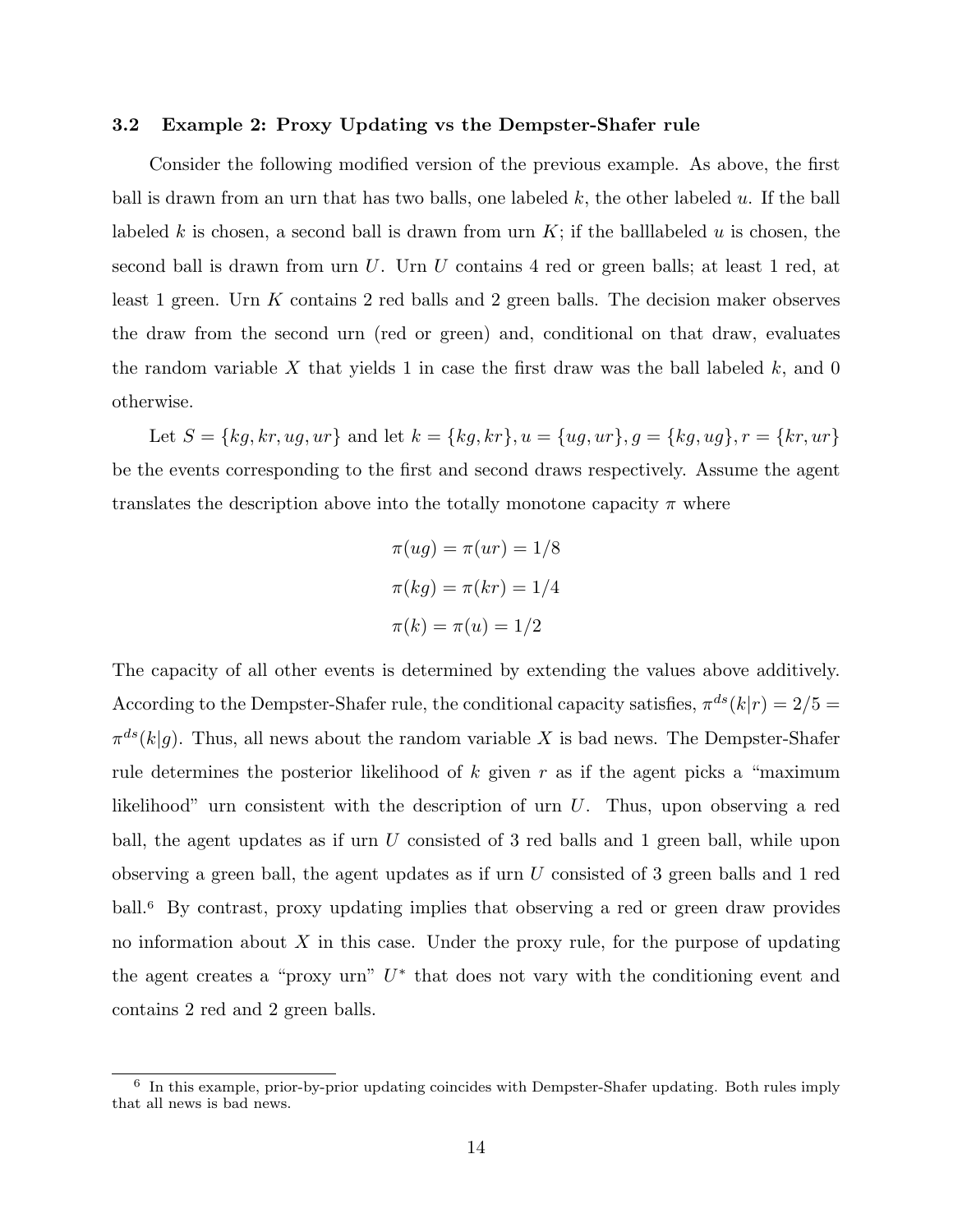### 4. Representation Theorem

To derive the proxy rule, we impose 4 conditions on the conditional evaluation. The first condition relates to elementary evaluations: recall that  $E_D$  is the (elementary) evaluation with capacity  $\pi_D$  such that  $\pi_D(A) = 1$  if  $D \subset A$  and  $\pi_D(A) = 0$  otherwise. Our first property specifies the conditional elementary evaluations:

**C1:** If B is E-nonnull, then  $E(\cdot | B) = E(\cdot | B \cap S_E)$ ; in particular,  $E_D(\cdot | B) = E_{D \cap B}$ .

The first part asserts that only the part of the conditioning event contained in the support of  $E$  matters. The second part states that the conditioning an elementary evaluation with support  $D$  yields an elementary evaluation with support  $D$  intersected with the conditioning event. Property C1 is uncontroversial: it is satisfied by all updating rules including Bayesian updating of probabilities, prior-by-prior updating and Dempster-Shafer updating.

Our second property, C2, asserts that if  $E_0$  is a mixture of  $E_1$  and  $E_2$ , then the conditional of  $E_0$  must also be a mixture of the conditionals of  $E_1$  and  $E_2$ . In addition, C2 ensures that the support of the conditional of a mixture of two evaluations is the same as the union of the supports of the conditionals of the two individual evaluations.

It is difficult to interpret C2 as a behavioral condition because it relates the conditionals of two evaluations to the conditionals of a third one. Nevertheless, it is a simple and easily interpretable condition that is satisfied by Bayes' law (i.e., when calculating conditional expectations), by prior-by-prior updating, and by Dempster-Shafer updating.

**C2:** Let  $E_0 = \lambda E_1 + (1 - \lambda)E_2$  for  $\lambda \in (0, 1)$  and let B be  $E_1$ -nonnull. Then,  $E_0(\cdot | B)$  =  $\alpha E_1(\cdot|B) + (1-\alpha)E_2(\cdot|B)$  for some  $\alpha \in (0,1]$ ;  $\alpha < 1$  if and only if B is E<sub>2</sub>-nonnull.

The third property, symmetry, says that the updating rule is neutral with respect to labeling of the states. Let  $h : S \to S$  be a bijection. We write  $X \circ h$  for the random variable Y such that  $Y(s) = X(h(s))$  and  $h(A)$  for the event  $A' = \{h(s) | s \in A\}$ . C3 below, like C1 and C2 is satisfied by all known updating rules. Nevertheless, providing a version of our updating rule that does not impose C3 is not difficult. We discuss such updating rules following Corollary 1 below.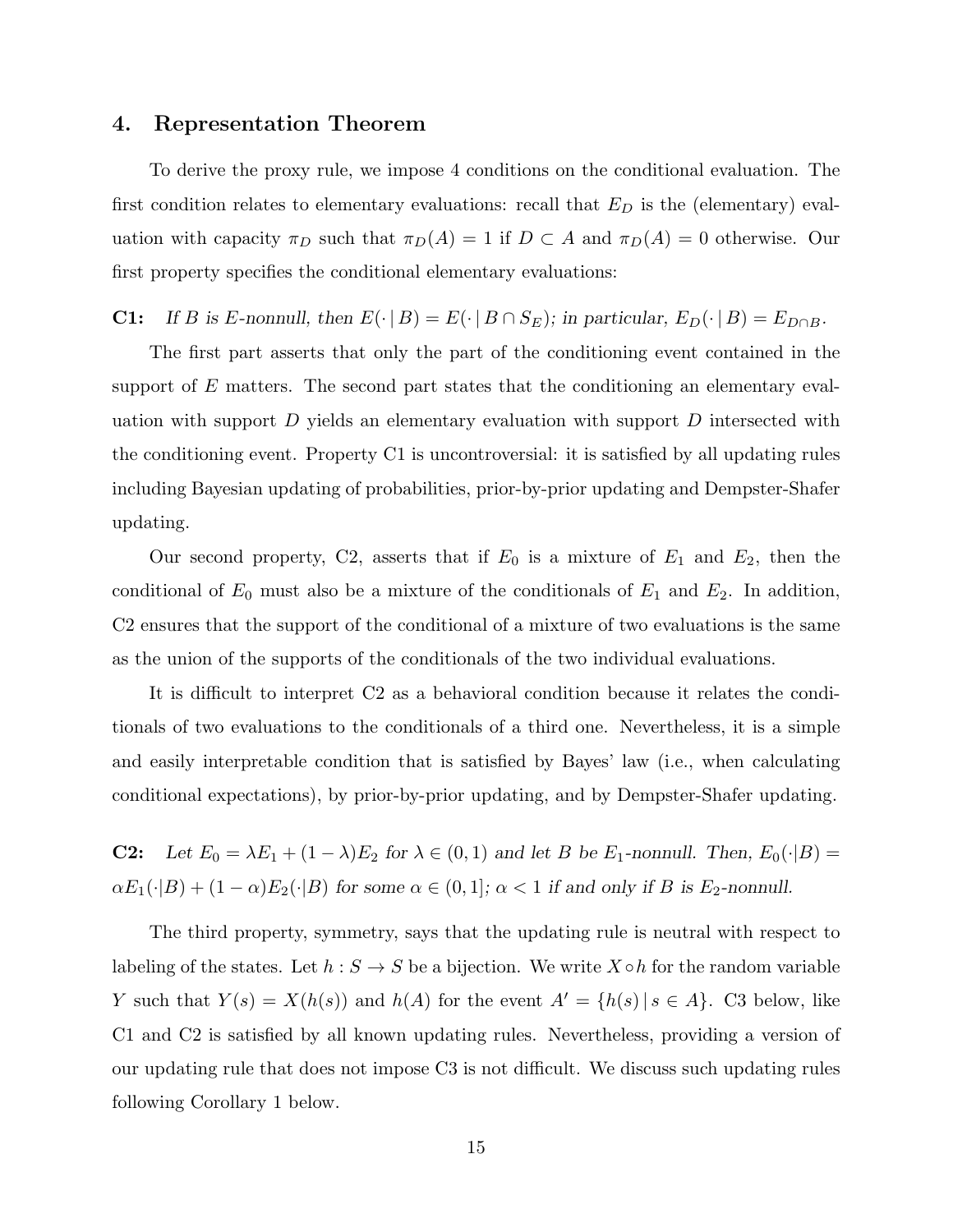**C3:** If  $E(X \circ h) = E(X)$  for all X, then  $E(X \circ h \mid h(B)) = E(X \mid B)$ .

Our final property is weak dynamic consistency. This property is what enables us to distinguish our model from prior-by-prior updating and Dempster-Shafer updating since the latter two models do not satisfy it. Weak dynamic consistency reflects the view that gradual resolution of uncertainty reduces ambiguity and, therefore, cannot render the compound evaluation uniformly worse. To put it differently, not all news can be bad news.

**C4:** If  $E(X|B) \leq c$  for all E-nonnull  $B \in \mathcal{P}$ , then  $E(X) \leq c$ .

**Theorem 1:** A conditional evaluation satisfies C1-C4 if and only if it is the proxy update.

We defined proxy updating as an application of Bayes' rule to a modified capacity (the proxy capacity). Next, we provide two other equivalent definitions, the first in terms of Shapley values of appropriately defined games, the second in terms of the core of the capacity.

Given the capacity  $\pi$ , interpret  $\pi(A)$  as the value of "coalition"  $A \subset S$ . Then, let  $\rho_{\pi}(s)$  denote the Shapley value of "player" s in the "game"  $\pi$ .<sup>7</sup> Without risk of confusion, we identify  $\rho_{\pi}$  with its additive extension to the power set of S; that is  $\rho_{\pi}(A) = 0$  whenever  $A \cap S_{\pi} = \emptyset$ ,  $\rho_{\pi}(A) = \sum_{s \in A \cap S_{\pi}} \rho(s)$  otherwise. Let  $\rho_{\pi}^{D}(s)$  denote the Shapley value of s in the game  $\pi^D$  where  $\pi^D(A) = \pi(A \cap D)$  for all A. Again, identify  $\rho_{\pi}^D$  with its additive extension to the set of all subsets of S. Corollary 1 shows that the updated capacity is the ratio of Shapley values:

**Corollary 1:** For any nonnull  $B \in \mathcal{P}$  and  $D := A \cup B^c$ ,  $\pi(A \mid B) = \frac{\rho_{\pi}^D(A \cap B)}{\rho_D(B)}$  $\frac{\pi}{\rho_{\pi}^D(B)}$ .

Without property C3 the updating rule is not unique. Specifically, replacing the Shapley value with a weighted Shapley value (see Kalai and Samet (1987)) in Corollary 1

$$
\rho_{\pi}(s) = \frac{1}{|\Theta|} \sum_{\theta \in \Theta} [\pi(\theta^{s}) - \pi(\theta^{s} \setminus \{s\})]
$$

<sup>&</sup>lt;sup>7</sup> Let  $\Theta$  denote the set of all permutations of  $S_{\pi}$ . Hence,  $\Theta$  is the set of all bijections from  $S_{\pi}$  to the set  $\{1,\ldots,|S_{\pi}|\}$ . Then, for any  $\theta \in \Theta$ , let  $\theta^{s} = \{\hat{s} \in S_{\pi} | \theta(\hat{s}) \leq \theta(s)\}\$ . The Shapley value of s is defined as follows: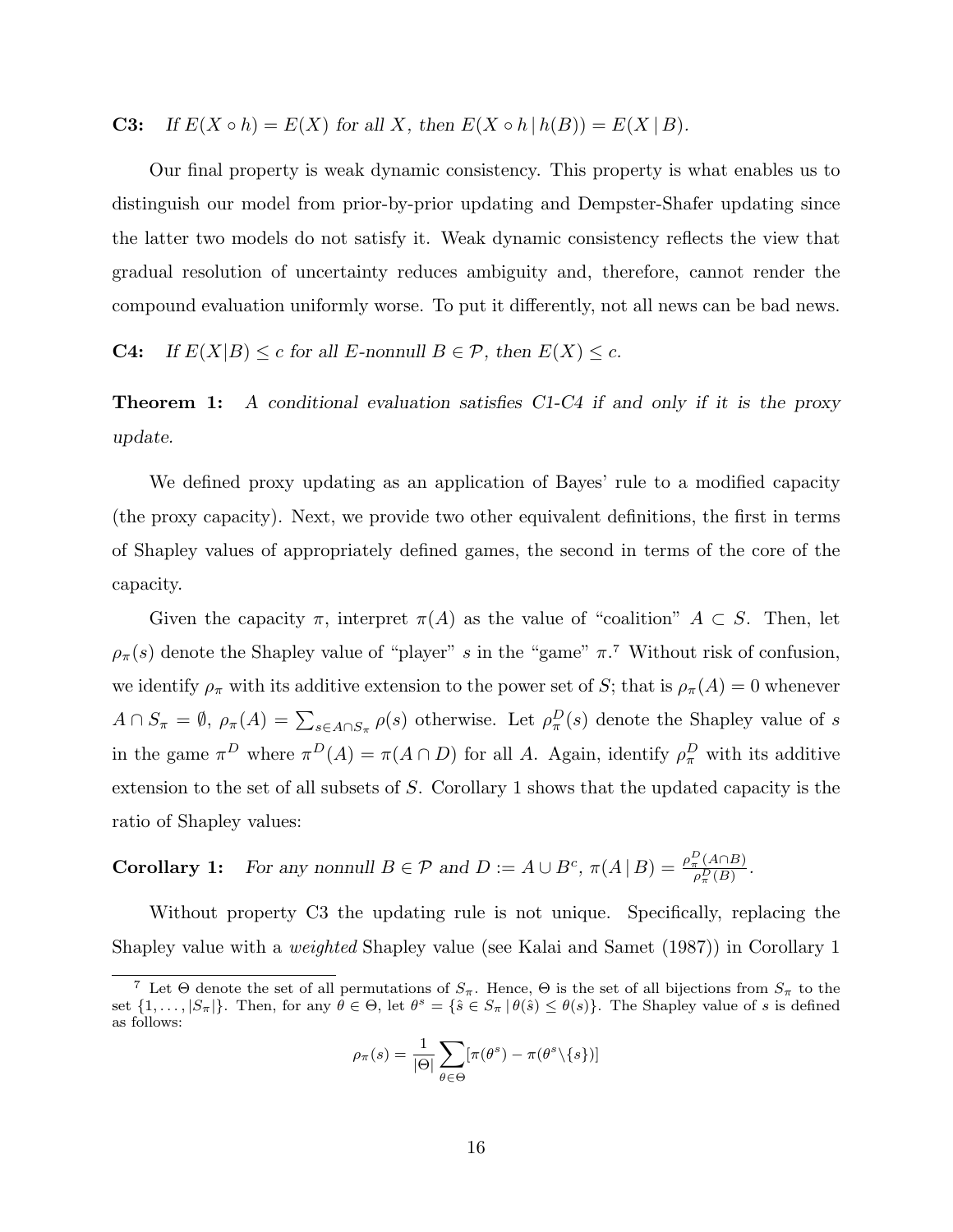yields an updating rule that satisfies C1, C2 and C4. Thus, the role of C3 is to yield a uniform weight on all states.

Next, we relate proxy updates to the prior-by-prior rule. Recall that  $\Delta(\pi)$  denotes the core of the capacity  $\pi$ . Under the prior-by-prior rule, the agent updates every prior in  $\Delta(\pi)$  and evaluates conditional acts with the least favorable posterior. The proxy rule can be interpreted as a modified version of the prior-by-prior rule in which, for updating purposes, the agent considers only a subset of the priors in  $\Delta(\pi)$ . This subset depends on the information partition. Recall that  $\rho_{\pi}$  is the Shapley value of  $\pi$  and let

$$
\Delta^{\mathcal{P}}(\pi) = \{ p \in \Delta(\pi) \, | \, p(B) = \rho_{\pi}(B) \text{ for all } B \in \mathcal{P} \}
$$

The set  $\Delta^{\mathcal{P}}(\pi)$  is the subset of  $\Delta(\pi)$  consisting of priors that assign  $\rho_{\pi}(B)$  to each cell B of the information partition;  $\Delta^{\mathcal{P}}(\pi)$  is also the core of the proxy  $\pi^{\mathcal{P}}$ .

As we noted above, our model draws a distinction between the agent's ex ante and ex post perceptions of ambiguity. Once an information cell, B, is revealed, it is no longer deemed ambiguous and the agent assigns probability  $\rho_{\pi}(B)$  to it (and assigns probability  $1 - \rho^{\pi}(B)$  to  $B^c$ ). When updating, she only considers priors that agree with the Shapley value on elements of the information partition. Corollary 2 shows that proxy updating is equivalent to this modified prior-by-prior rule:

**Corollary 2:** If  $E(\cdot|B)$  is the proxy update of the simple evaluation E then

$$
E(X | B) = \min_{p \in \Delta^{\mathcal{P}}(\pi)} \frac{1}{p(B)} \int X_B dp
$$

for all random variables X and nonnull  $B \in \mathcal{P}$ .

As we noted earlier, proxy updating violates the law of iterated expectation. However, there are information structures for which the law of iterated expectation is satisfied. Epstein and Schneider (2003) identify a necessary and sufficient condition (rectangularity) on  $\pi$ ,  $\mathcal P$  that ensures that the law of iterated expectation is satisfied with prior-by-prior updating. The proposition below shows that the same condition, applied to our setting, is also necessary and sufficient for satisfying the law of iterated expectation with updating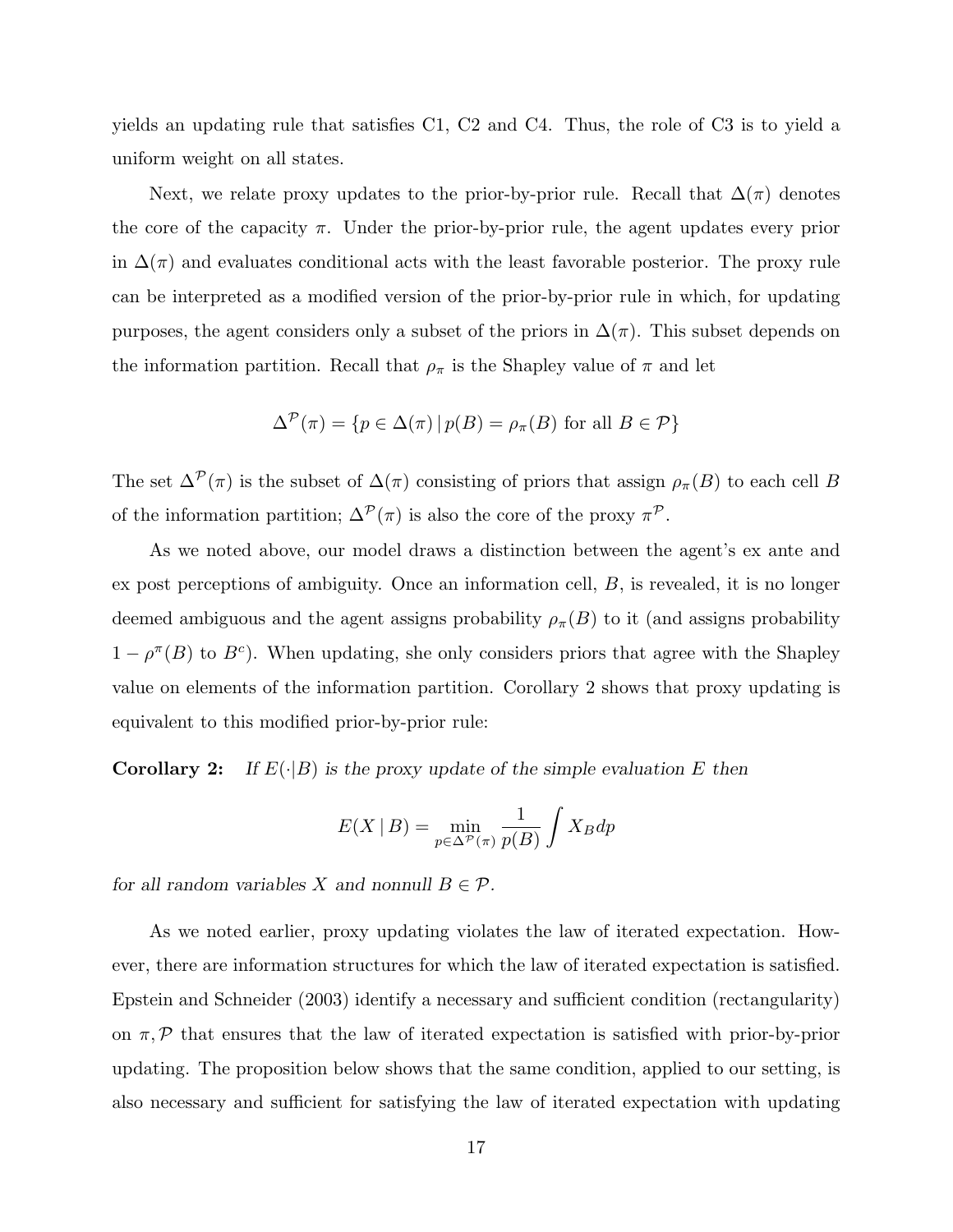by proxy and with the Dempster-Shafer rule. We replace Epstein and Schneider's rectangularity condition with a new condition that is easier to interpret in our setting. We say that the partition  $\mathcal{P} = \{B_1, \ldots, B_n\}$  is  $\pi$ -extreme if, for all *i*, either (i)  $B_i$  is unambiguous or (ii)  $\mu_{\pi}(A) \cdot \mu_{\pi}(C) > 0$  and  $A \cap B_i \neq \emptyset \neq C \cap B_i$  imply  $A \cap B_i = C \cap B_i$ . Thus, a partition is  $\pi$ -extreme if each of its elements,  $B_i$ , is either unambiguous or totally ambiguous in the sense that every positive probability element of the Möbius transform of  $\pi$  that intersects  $B_i$  contains all nonnull states of  $B_i$ . Proposition 3, below, shows that  $\pi$ -extremeness is necessary and sufficient for the law of iterated expectation under any of the three updating rules.

**Proposition 3:** Let  $\pi$  be the capacity of the simple evaluation E and let P be a partition. Then, the following statements are equivalent: (i)  $E_{\mathcal{P}}(X) = E(X)$  for all X, (ii)  $E_{\mathcal{P}}^m(X) =$  $E(X)$  for all X, (iii)  $E^{ds}_{\mathcal{P}}(X) = E(X)$  for all X, (iv)  $\mathcal P$  is  $\pi$ -extreme.

As Proposition 3 shows, when conditioning on ambiguous information, only the most trivial form of ambiguity is consistent with the law of iterated expectation. In particular, there must either be no ambiguity or complete ambiguity within any cell of the information partition. Moreover, all three rules are equivalent when it comes to their adherence to the law of iterated expectation.

Our setting is less general than the setting of Epstein and Schneider (2003) because we restrict the sets of probabilities to be the core of a totally monotone capacity. Thus, the recursive prior-by-prior model and Epstein and Schneider's rectangularity condition apply to a broader class of models than the other two rules and  $\pi$ -extremeness.

## 5. Proxy Updating and Inference: An Example

In this section, we apply proxy updating to a standard inference problem. Let  $\{0,1\}^n$ be sequences of n possible signal realizations and let  $\Theta = {\theta_1, \theta_2}, 0 < \theta_1 < 1/2 < \theta_2 < 1$ be the possible values of the parameter. The state space is  $S = \Theta \times \{0,1\}^{\infty}$ .

The decision maker observes a sequence of n signals  $y = (y_1, \ldots, y_n) \in T^n$  and draws inferences about the parameter  $\theta \in \Theta$ . The signal induces a partition  $\mathcal{P} = \{ \Theta \times \{y\} \mid y \in \Theta\}$  $T^n$ }. Let  $\#y = \sum_{i=1}^n y_i$ .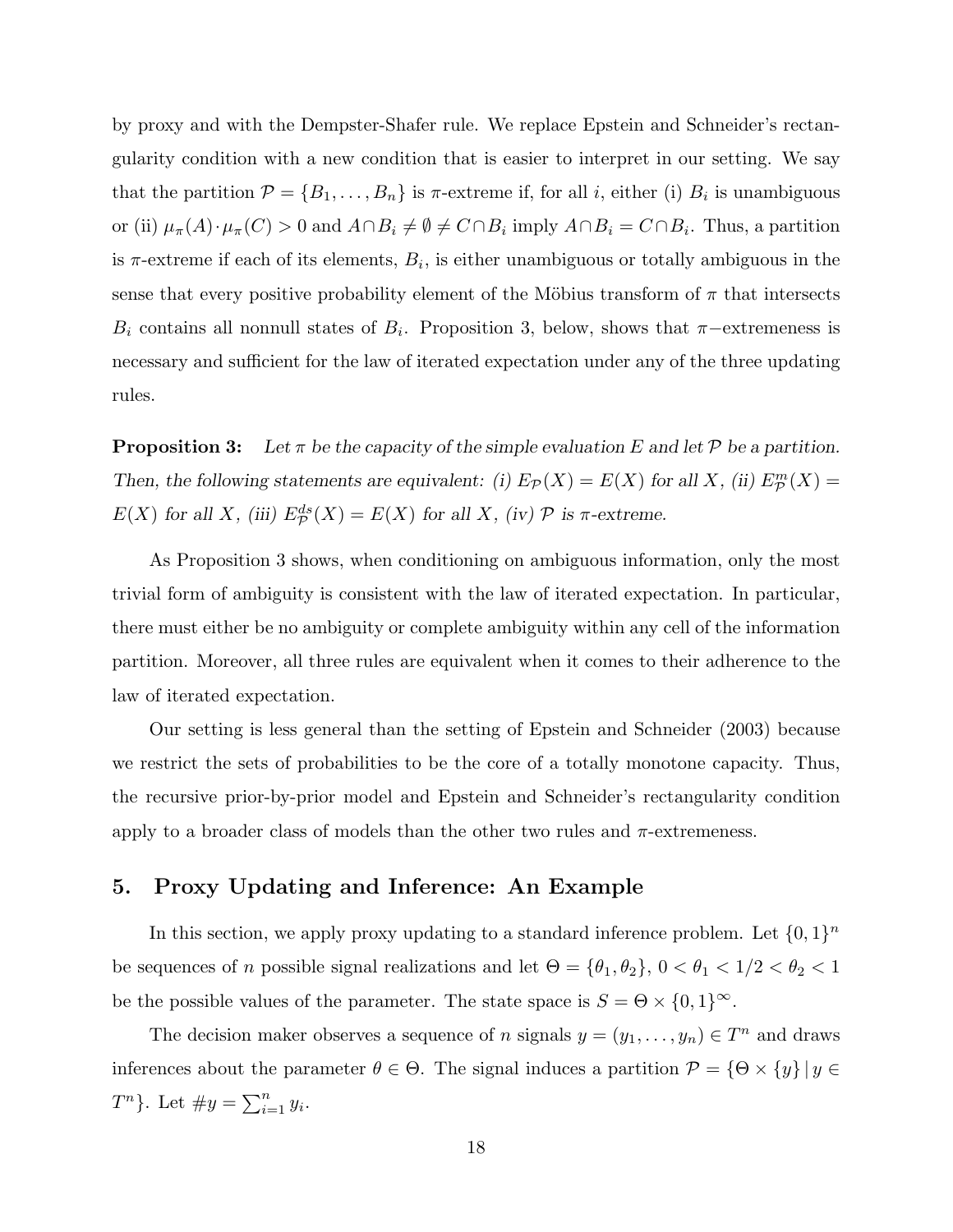The decision maker's simple evaluation with n signals has capacity  $\pi_n$ . For this capacity, the parameters are unambiguous:  $\pi_n(\{\theta_i\} \times T) = p_i$  and  $p_1 + p_2 = 1$ ; if  $A \subset$  ${\theta_1} \times T$ ,  $B \subset {\theta_2} \times T$ , then  $\pi_n(A \cup B) = \pi_n(A) + \pi_n(B)$ . However, there is ambiguity about the signal: if  $A \neq \emptyset$  is a strict subset of  $\{\theta_1\} \times T$ , then

$$
\pi_n(A) = (1 - \epsilon)p_i \sum_{(\theta_i, y) \in A} \theta_i^{\#y} (1 - \theta_i)^{n - \#y}
$$

If  $\epsilon = 0$ , then this is the setting of a standard Wald (1945) problem in which the  $y_i$ 's follow a Bernoulli distribution with parameter  $\theta_i$ . If  $\epsilon > 0$ , then the signal is ambiguous. This example describes an agent who believes that with probability  $1 - \epsilon$  a typical Bernoulli source generates the signals and with probability  $\epsilon$  the signal is maximally ambiguous.

The decision maker's goal is to evaluate the random variable that yields 1 if the value of the parameter is  $\theta_1$  and 0 otherwise. With some abuse of notation, we write  $\theta_i$  to denote the event  $\{\theta_i\} \times T$ . Hence,  $1_{\theta_1}$  is the uncertain prospect that the decision maker needs to evaluate. Let  $E(1_{\theta_1}|y)$  be the conditional evaluation of this random variable given  $\Theta \times \{y\}$ for  $y \in \{0,1\}^n$ . It is straightforward to verify that  $E(1_{\theta_1} | y) = E(1_{\theta_1} | y')$  when  $\#y = \#y'$ . Consider a sequence of the above inference problems indexed by the number of signals n. Let  $r_i := \frac{\ln(1/2) - \ln \theta_i}{\ln(1 - \theta_i) - \ln \theta_i}$  $\frac{\ln(1/2)-\ln \theta_i}{\ln(1-\theta_i)-\ln \theta_i}$ . The following proposition characterizes the limit of this evaluation as n goes to infinity.

**Proposition 4:** Assume  $0 < \epsilon < 1$  and  $\alpha := \lim_{n \to \infty} \#y/n$ . Then,

$$
\lim E(1_{\theta_1} | y) = \begin{cases} 0 & \text{if } \alpha_1 < r_1 \\ p_1 & \text{if } r_1 < \alpha < r_2 \\ 1 & \text{otherwise.} \end{cases}
$$

To illustrate the result in Proposition 4, assume that  $\theta_1 = 1/3, \theta_2 = 2/3$ . If  $\epsilon = 0$ , then,  $\lim E(1_{\theta_1} | y) = 0$  for  $\alpha < 1/2$  and  $\lim E(X | y) = 1$  for  $\alpha > 1/2$ . By contrast, if  $\epsilon > 0$ , then

$$
\lim E(1_{\theta_1} | y) = \begin{cases} 0 & \text{if } \alpha < .42 \\ p_1 & \text{if } .42 < \alpha < .58 \\ 1 & \text{otherwise.} \end{cases}
$$

Thus, the effect of ambiguity is to create a region (between .42 and .58 in the example) where the signal is deemed uninformative.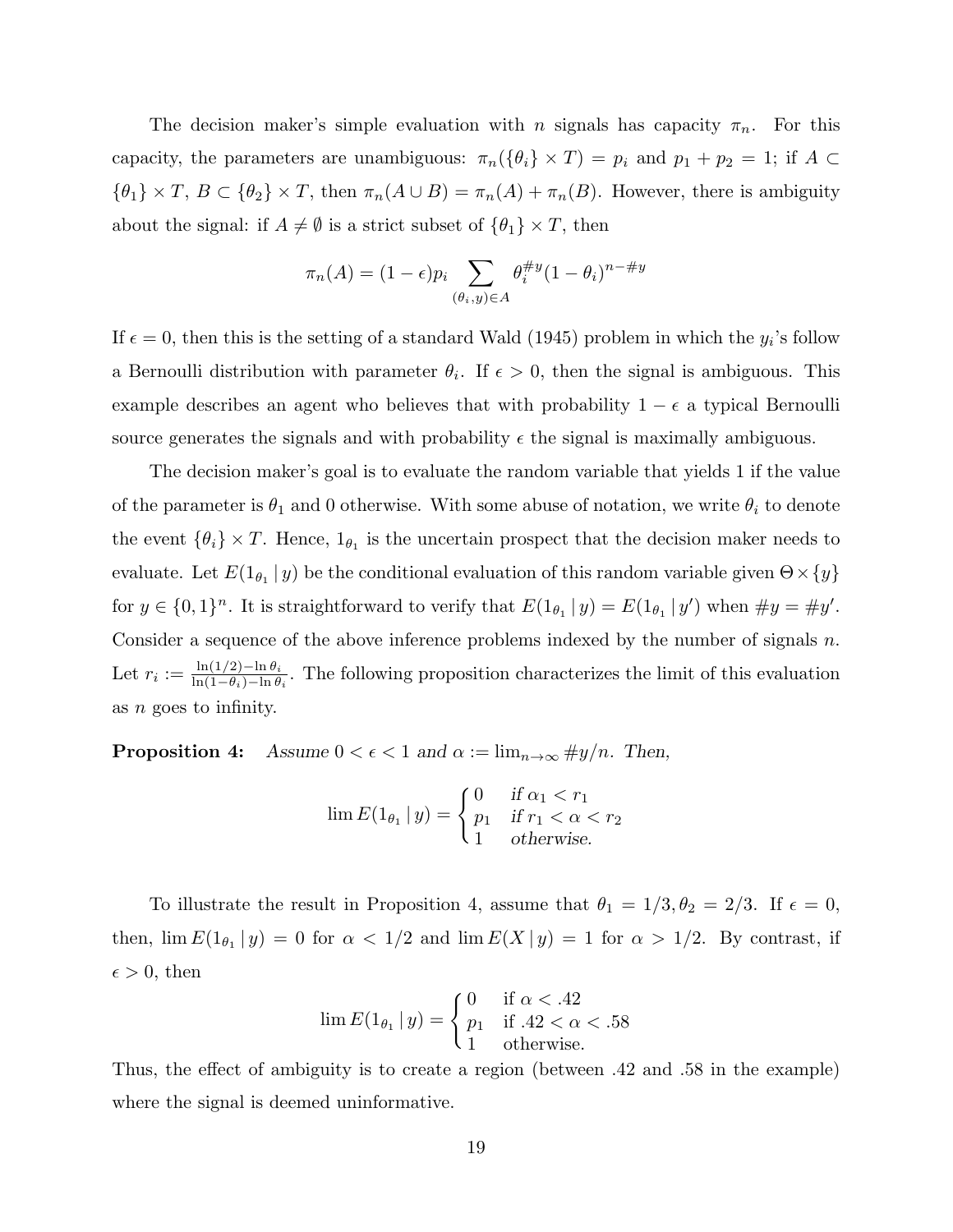We can compare Proposition 4 to the corresponding results for prior-by-prior updating and the Dempster-Shafer rule. Let  $E^m(1_{\theta_1}|y)$  and  $E^{ds}(1_{\theta_1}|y)$ , respectively be the conditional evaluations of the decision maker's uncertain prospect with prior-by-prior and Dempster-Shafer updating. As is the case with the proxy rule, it is straightforward to verify that  $E^m(1_{\theta_1}|y)$  and  $E^{ds}(1_{\theta_1}|y)$  depend on y only through  $\#y$ .

# **Proposition 5:** If  $\lim \#y/n$  exists, then  $\lim E^{m}(1_{\theta_{1}} | y) = 0$  and  $\lim E^{ds}(1_{\theta_{1}} | y) = p_{1}$ .

For large  $n$ , the Dempster-Shafer rule predicts that the agent deems the signal uninformative irrespective of its realization. To understand the reason for this result, first note that the with Dempster-Shafer rule, the conditional value of  $1_{\theta_1}$  depends on the "maximum" likelihood" prior among those in the core of  $\pi_n$ . For large n, the maximum likelihood prior is the one that places an  $\epsilon$  mass on the realized sequence conditional on either value of the parameter. It is easy to see that - for that prior - the signal is uninformative when  $n$  is large.

The prior-by-prior rule chooses the worst prior among all of the updated priors in the core of  $\pi_n$ . For one such prior, conditional on  $\theta_2$ , the realized signal sequence has probability  $\epsilon$  while, conditional on  $\theta_1$ , the realized sequence has the corresponding Bernoulli probability times  $1 - \epsilon$ . It is straightforward to verify that - for that prior - the updated value of  $1_{\theta_1}$  converges to zero.

In the example above, there is no prior ambiguity regarding the parameter  $\theta$ ; that is,  $\pi_n(A \cup B) = \pi_n(A) + \pi_n(B)$  for  $A \subset {\theta_1} \times T, B \subset {\theta_2} \times T$ . In such situations, the proxy rule yields no ambiguity regarding  $\theta$  conditional on observing the signal sequence. By contrast, with prior-by-prior updating, the posterior over  $\theta$  "inherits" ambiguity from the ambiguous signal. In the limit, the posterior ambiguity is extreme as the set of posterior probabilities of  $\theta_1$  converges to the whole interval [0, 1] for all signal sequences. It is straightforward to generalize the example above so that the parameter is ambiguous. In that case, the conditional (proxy-)evaluation about the parameter will also exhibit ambiguity.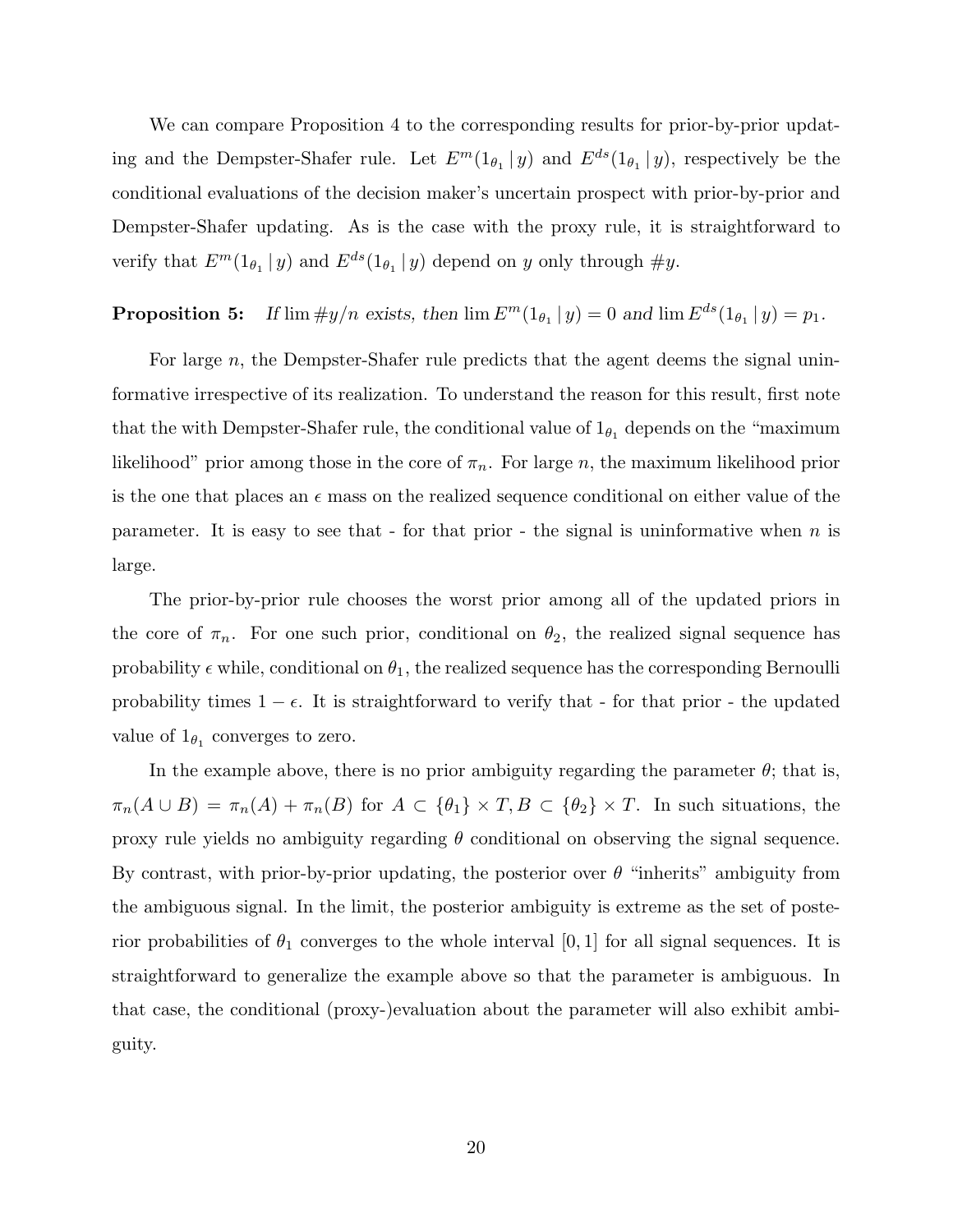### 6. Revealed Preference Implications

Our agent's evaluation of a compound random variable depends on how uncertainty resolves. In this section, we analyze the dynamic behavior consistent with our model. The agent evaluates random variables according to the function  $E_{\mathcal{P}}$  such that

$$
E_{\mathcal{P}}(X) = E(E(X | \mathcal{P}))
$$

where E is a simple evaluation and  $E(\cdot | \mathcal{P})$  is the conditional valuation defined in section 3. The goal of this section is to relate  $E_{\mathcal{P}}$  to standard models of choice under ambiguity.

**Example:** Let  $S = \{1, 2, 3\}$  and let state 1 be unambiguous:  $(\pi(\{1\}) = 1/3 = 1 - \{1\})$  $\pi({2,3})$ ). States 2 and 3 are ambiguous and  $\pi({2}) = \pi({3}) = 0$ . The information partition is  $P = \{\{1, 2\}, \{3\}\}\.$  The compound evaluation  $E_{\mathcal{P}} = E(E(\cdot | \mathcal{P}))$  for this example has the following maxmin representation: let  $\Delta = \{p | p_1 = p_2, 0 \le p_3 \le 2/3\}$ . Then, it is easy to verify that the compound evaluation is the maxmin evaluation with the set of priors  $\Delta$ ; that is,

$$
E_{\mathcal{P}}(X) = \min_{p \in \Delta} \int X dp
$$

Note that the right-hand side of the above equation does not have a Choquet integral representation. Thus, compound evaluations encompass behavior more general than simple evaluations. As we show below, the features of this example generalize: compound evaluations always have a maxmin representation and, conversely, for every maxmin evaluation there is a compound evaluation that approximates it.

So far, we have only considered signals that form a partition of the payoff relevant states. This information structure is rich enough for our results on updating but it is too sparse to capture the range of possible compound evaluations. Therefore, we extend information structures to include signals that do not correspond to a partition of the payoff relevant states.

Let the set T represent the possible signals. Let  $E$  be a simple evaluation on  $S$ , the payoff relevant states, and let  $\pi$  be its capacity. Then, the simple evaluation  $(S \times T, E^e)$ is an extension of  $(S, E)$  if its capacity,  $\pi^e$ , satisfies  $\pi^e(A \times T) = \pi(A)$  for all  $A \subset S$ . For any random variable X on S, define the extended random variable  $X^e$  on  $S \times T$  as follows: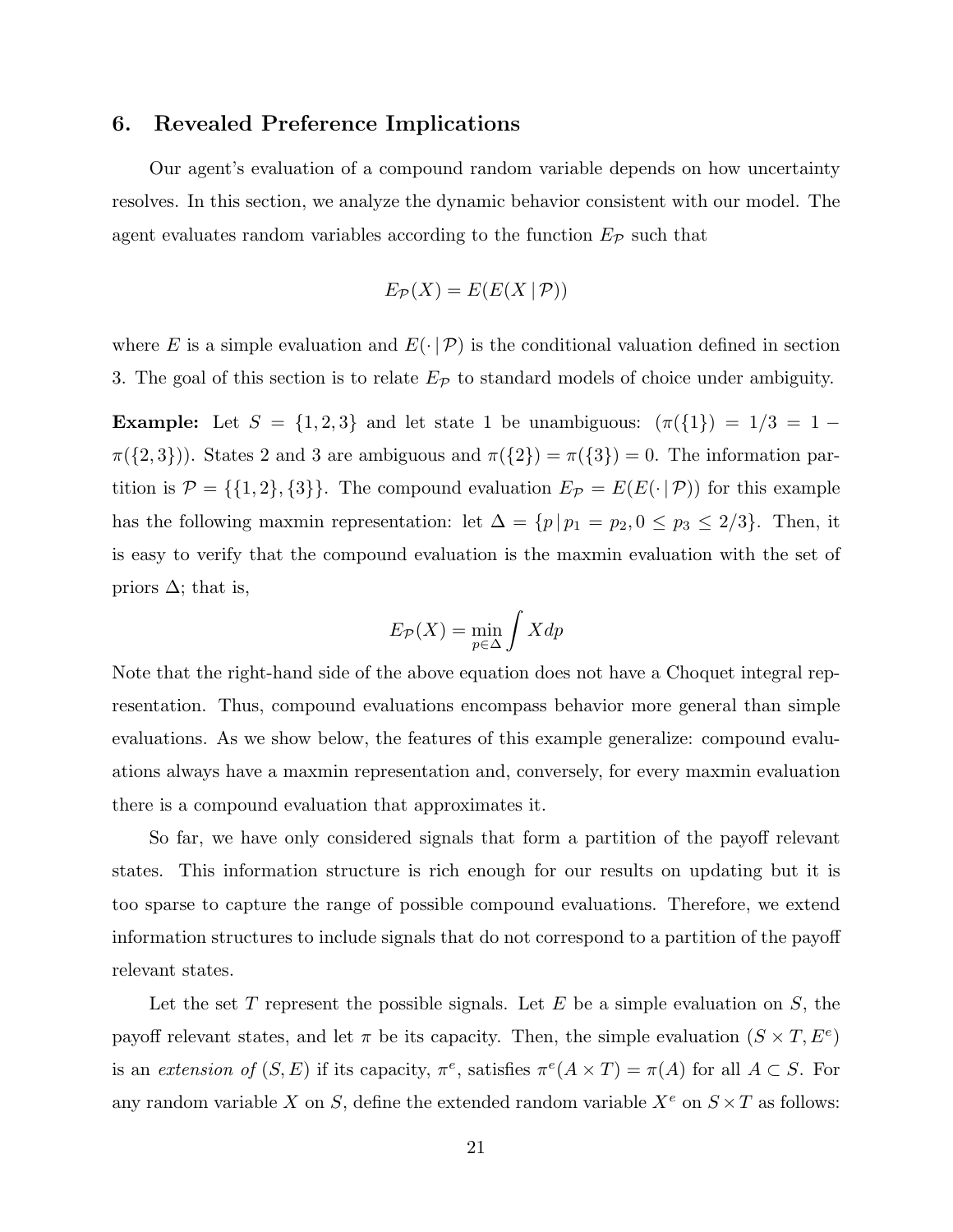$X^{e}(s,t) = X(s)$  for all  $(s,t) \in S \times T$ . Let  $\mathcal{T} = \{S \times \{t\} | t \in T\}$  be the partition of  $S \times T$ induced by the signal T.

Then, the general compound evaluation  $E_{\mathcal{T}}$  is defined as follows:

$$
E_{\mathcal{T}}(X) = E^e(E^e(X^e | \mathcal{T}))
$$

where  $E^e(X^e | \mathcal{T})$  is the proxy update of the simple evaluation  $E^e$  defined above. Hence, a general compound evaluation assigns to every random variable, X, the compound evaluation of its extension,  $X^e$ , to some  $S \times T$  where T is the set of possible realizations of some signal.

Theorem 2 characterizes all generalized compound evaluations:

**Theorem 2:** Let  $(S \times T, E^e)$  be an extension of  $(S, E)$ . Then, there is a compact, convex set of simple probabilities  $\Delta$ , each with support contained in  $S_{\pi}$ , such that

$$
E_{\mathcal{T}}(X) = \min_{p \in \Delta} \int X dp
$$

Theorem 2 shows that any generalized compound evaluation can be represented as a maxmin evaluation on the payoff relevant states. Theorem 3 provides a converse: any maxmin evaluation can be approximated by a generalized compound evaluation on the payoff relevant states. For any set of states  $\hat{S}$ , let  $\Delta_{\hat{S}}$  denote the set of probabilities with support contained in  $\hat{S}$  and let  $\mathcal{V} = \{X \mid X(s) \leq 1\}$ .<sup>8</sup>

**Theorem 3:** For any nonempty finite  $\hat{S}$ , compact, convex set of probabilities  $\Delta \subset \Delta_{\hat{S}}$ and  $\epsilon > 0$ , there is a general compound evaluation  $E_{\mathcal{T}}$  such that, for all  $X \in \mathcal{V}$ ,

$$
\left| E_{\mathcal{T}}(X) - \min_{p \in \Delta} \int X dp \right| < \epsilon
$$

<sup>&</sup>lt;sup>8</sup> The approximation result holds for any uniformly bounded set of random variables. Setting the bound to 1, as we have done here, is without loss of generality.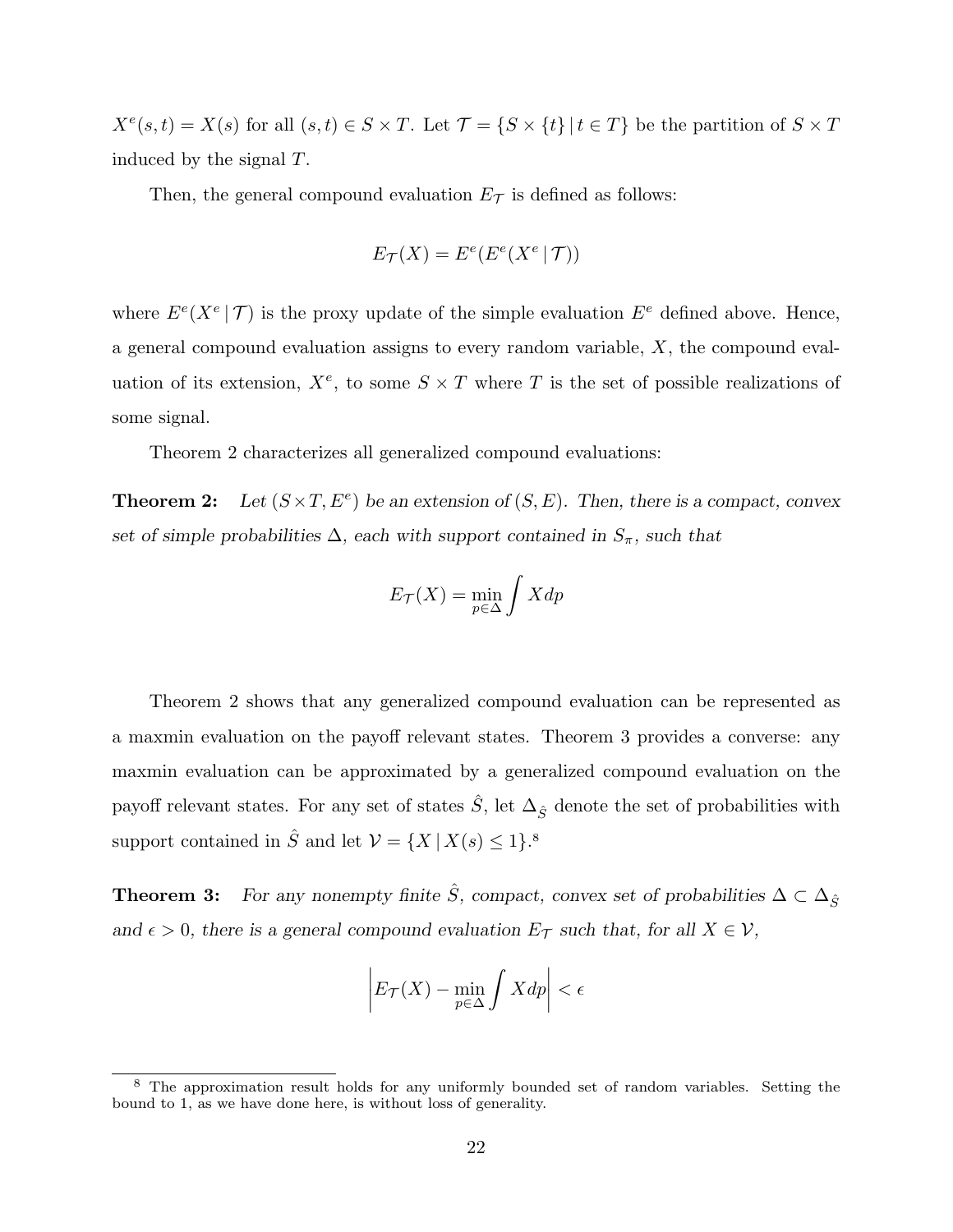Theorems 2 and 3 provide a tight connection between our theory of updating and maxmin evaluations. Note that *simple* evaluations constitute a subset of maxmin evaluations - those for which the set of probabilities forms the core of a totally monotone capacity. In contrast, compound evaluations are more general; they can approximate all maxmin evaluations.

# 7. Conclusion

We have developed and analyzed a consequentialist and recursive model of updating under ambiguity. In our model, the agent is dynamically consistent but is not indifferent to the order of resolution of uncertainty. We derived an updating rule that yields behavior consistent with some of the implicit assumptions in the ambiguity literature: objective uncertainty (coin toss) hedges ambiguity when it resolves after the ambiguous event (ball drawn from an urn with unknown proportions of red and green balls) but provides no hedge if it resolves before the ambiguous event.

We have considered random variables that resolve in at most two periods; we have not dealt with arbitrary filtrations. Since conditional evaluations,  $E(\cdot | B)$ , are themselves simple evaluations, this is essentially without loss of generality. The extension of our results to more general dynamic settings is immediate.

For the most part, we have interpreted the order of resolution of uncertainty as an observable. We can also interpret the information structure as subjective. In other words, the information structure may reflect the sequence in which the agent envisages the uncertainty resolving. With this interpretation, two agents facing the same random variable may perceive different information structures. An agent who believes randomization hedges ambiguity behaves as if the ball is drawn first while an agent who does not believe randomization hedges ambiguity behaves as if the coin is tossed first. Intermediate situations between these two extremes can be modeled with the general information structures and Theorems 2 and 3 characterize the observable implications of that model.

In future research, we plan to apply our updating rule to standard dynamic problems in statistical decision theory, suitably modified to incorporate ambiguity. These applications are likely to require a generalization of our updating rule to settings with a continuum of states and continuous random variables.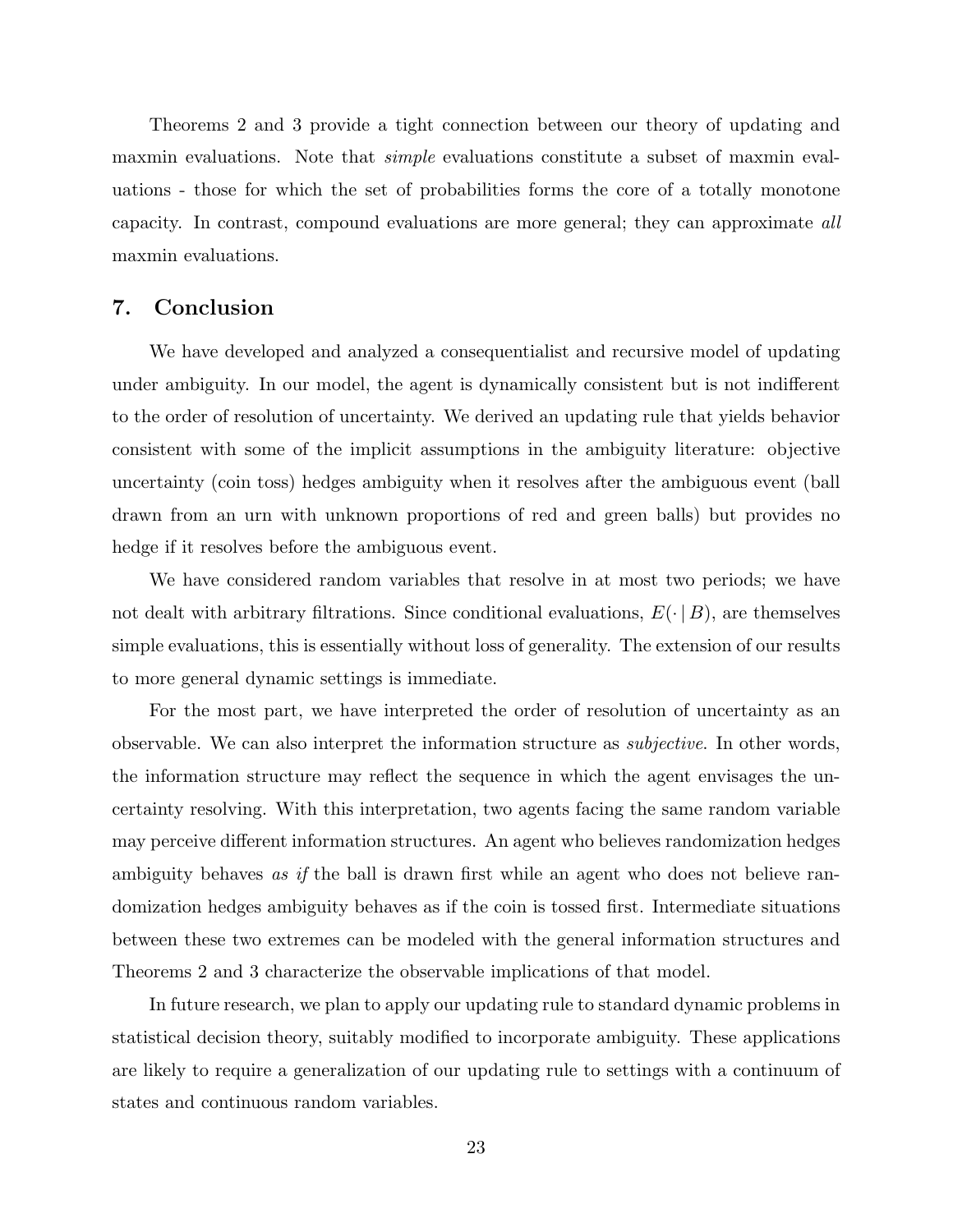# 8. Appendix

### 8.1 Proof of Proposition 1

Verifying that E defined by  $E(X) = \int X d\pi$  for some capacity  $\pi$  satisfies P1 and P2 is straightforward. Next, we will show that if this capacity is totally monotone, then P3 is also satisfied.

Since  $\pi$ , the capacity of E, is totally monotone, it has a non-negative Möbius transform  $\mu_{\pi}$ . Note that

$$
E(Z) = \sum_{B \neq \emptyset} \mu_{\pi}(B) \cdot \min_{s \in B} Z(s)
$$

for all Z. The display equation above is easy to verify using the definition of the Choquet integral and the definition of the Möbius transform; it is also well-known (see for example Gilboa (1994)). Let  $\mathcal{X} = (X_1, \ldots, X_n)$  and  $\mathcal{Y} = (Y_1, \ldots, Y_n)$ , let  $\alpha_1 > \ldots > \alpha_k$  be all of the strictly positive values attained by any random variable in X or Y and let  $\alpha_{k+1} = 0$ , Then, the display equation above yields

$$
\sum E(X_i) = \sum_i \sum_{A \neq \emptyset} \mu_{\pi}(A) \cdot \min_{s \in A} X_i(s) = \sum_{A \neq \emptyset} \mu_{\pi}(A) \sum_i \cdot \min_{s \in A} X_i(s)
$$

$$
= \sum_{A \neq \emptyset} \mu_{\pi}(A) \sum_{j=1}^k K_{\alpha_j}(\mathcal{X}, A) \cdot (\alpha_j - \alpha_{j+1})
$$

$$
\leq \sum_{A \neq \emptyset} \mu_{\pi}(A) \sum_{j=1}^k K_{\alpha_j}(\mathcal{Y}, A) \cdot (\alpha_j - \alpha_{j+1}) = \sum E(Y_i)
$$

as desired.

Next, we will prove that P1-P3 yield the Choquet integral representation and that the corresponding capacity is totally monotone. First, note that  $E$  must be monotone; that is,  $X(s) \geq Y(s)$  for all  $s \in S$  implies  $E(X) \geq E(Y)$ . This follows immediately from P3. Define  $\pi$  such that  $\pi(A) = E(1_A)$ . Next, we will show that  $E(\gamma_A) = \gamma \pi(A)$ . First, by P2,  $E(0) = E(0) + E(0)$  and hence  $E(0) = 0$  and therefore, the desired result holds if  $\gamma = 0$ . Next, assume that  $\gamma > 0$  is a rational number. Then  $\gamma = \frac{k}{n}$  $\frac{k}{n}$  for integers  $k, n > 0$ . Arguing as above, by invoking P2 repeatedly, we get  $E(\gamma_A) = kE(\frac{1}{n})$  $\frac{1}{n} \cdot 1_A$ ) =  $\frac{k}{n} E(1_A) = \gamma E(1_A)$ . Suppose  $E(\gamma_A) > \gamma \pi(A)$  for some irrational  $\gamma$ . If  $\pi(A) = 0$ , choose a rational  $\delta > \gamma$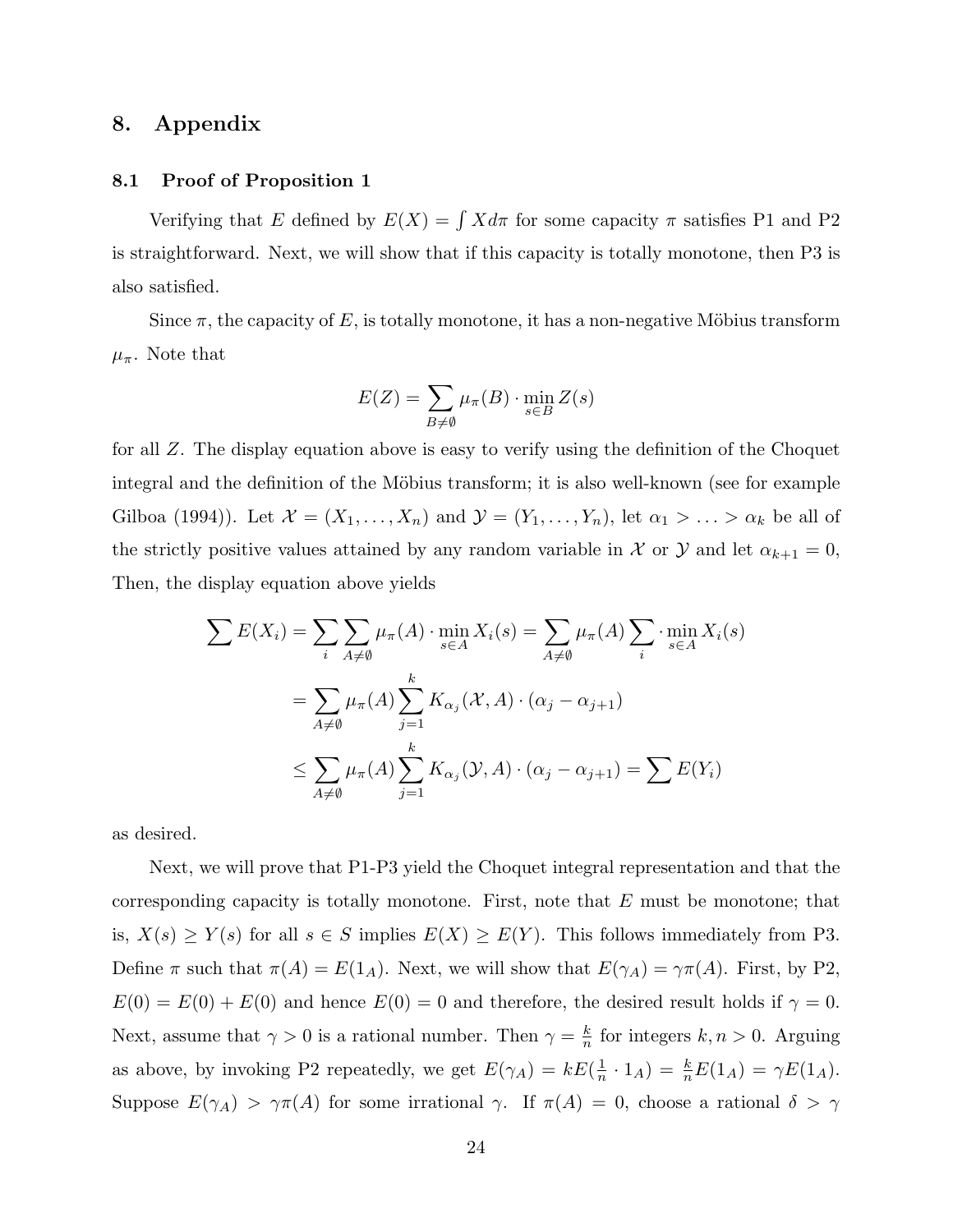and invoke the monotonicity and the result established for the rational case to get  $0 =$  $E(\delta_A) \geq E(\gamma_A) > 0$ , a contradiction. Otherwise, choose  $\delta \in (\gamma, E(\gamma_A)/\pi(A))$  and again, invoke the previous argument and monotonicity to get  $E(\gamma_A) > \delta \pi(A) = E(\delta_A) \geq E(\gamma_A)$ , a contradiction. A symmetric argument for the  $E(\gamma_A) < \gamma$  case yields another contradiction. Hence,  $E(\gamma_A) = \gamma \mu(A)$ .

Then, by applying the fact established in the previous paragraph and P2 repeatedly, we get

$$
E(X) = \sum_{i=1}^{n} (\alpha_i - \alpha_{i+1}) \pi({s | X(s) \ge \alpha_i})
$$

where  $\alpha_i, \ldots, \alpha_n$  are all of the nonzero values that X can take on  $S_{\pi}$  and  $\alpha_{n+1} = 0$ .

To conclude the proof, we will show that  $\pi$  is totally monotone. Let n be the cardinality of a non-empty subset of the support of  $\pi$ . Without loss of generality, we identify  $\{1,\ldots,n\}$ with this set and let N be the set of all subsets of  $\{1, \ldots, n\}$ . Let  $N^o(N^e)$  be the set of all subsets of  $\{1, \ldots, n\}$  that have an odd (even) number of elements.

First, consider the case in which n is an even number. Let  $\mathcal{X} = (1_B)_{B \in N^e}$  and  $\mathcal{Y} = (1_B)_{B \in N^o}$ . It is easy to verify that the cardinality of the sets X and Y are the same:  $2^{n-1}$ . We will show that  $K_{\alpha}(\mathcal{X}, A) \geq K_{\alpha}(\mathcal{Y}, A)$ . Choose  $A \subset N$  such that  $k = |A| < n$ . Then, it is easy to verify that for  $\alpha \in (0,1],$ 

$$
|K_{\alpha}(\mathcal{X}, A) - K_{\alpha}(\mathcal{Y}, A)| = \left| \sum_{m=k}^{n} (-1)^m \binom{n-k}{m-k} \right| = (1-1)^{n-k} = 0
$$

For  $|A| = n$  and  $\alpha \in (0, 1]$ ,  $K_{\alpha}(\mathcal{X}, A) - K_{\alpha}(\mathcal{Y}, A) = 1 - 0 = 1$ . That  $K_{\alpha}(\mathcal{X}, A) - K_{\alpha}(\mathcal{Y}, A) =$ 0 in all other cases is obvious. By P3,  $\sum_{B \in N^e} E(1_B) - \sum_{B \in N^o} E(1_B) \ge 0$ . Recall that  $\sum E(X) = \sum_{A \neq \emptyset} \mu_{\pi}(A) \cdot \min_{s \in A} X(s)$  for all X. Hence,

$$
0 \le \sum_{B \in N^e} E(1_B) - \sum_{B \in N^o} E(1_B) = \sum_{B \in N^e} \sum_{A \subset B} \mu_{\pi}(A) - \sum_{B \in N^o} \sum_{A \subset B} \mu_{\pi}(A)
$$
  
= 
$$
\sum_{B \in N^e} 2^{n-|B|-1} - \sum_{B \in N^o} \sum_{A \subset B} \mu_{\pi}(A)
$$
  
= 
$$
\mu_{\pi}(\{1, ..., n\})
$$

Next, consider the case in which n is an odd number. Let  $\mathcal{X} = (1_B)_{B \in N^o}$ ,  $\mathcal{Y} = (1_B)_{B \in N^e}$ and repeat the arguments above to establish  $\mu_{\pi}(\{1,\ldots,n\}) \geq 0$  for all odd *n*.  $\Box$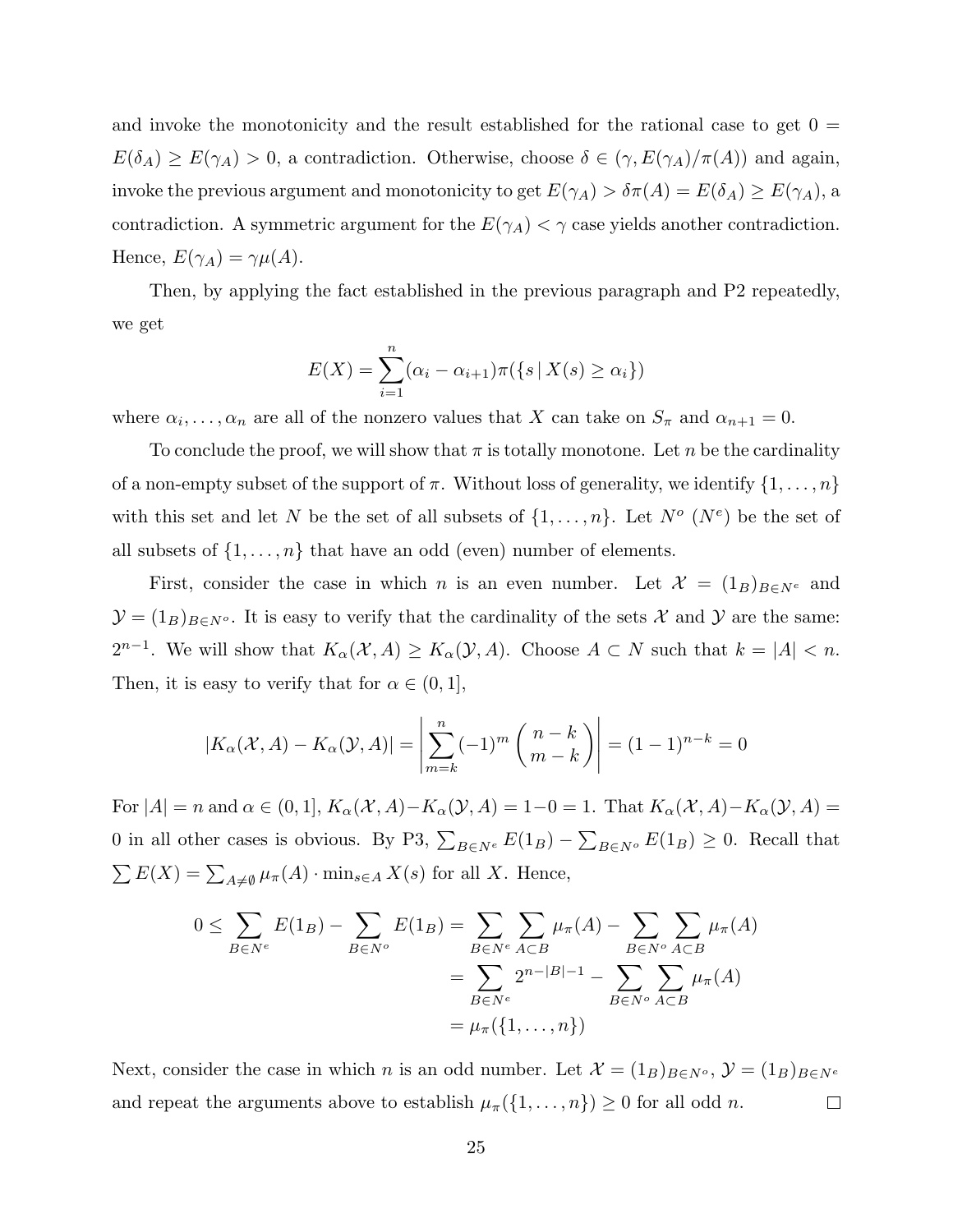### 8.2 Proof of Proposition 2

Define  $A_{\pi} = \{A \subset S | \mu_{\pi}(A) \neq 0\}$ . To prove (iii) implies (ii), let  $s \in B$  be such that  $A_{\pi}(s) \cap B^c \neq \emptyset$ . Then, there exists  $A \in \mathcal{A}_{\pi}$  such that  $A \cap B \neq \emptyset \neq A \cap B^c$ . It follows that  $\pi(B) + \pi(B^c) \leq 1 - \mu_{\pi}(A) < 1$  as desired. Next, assume (ii) holds. Recall that  $\int X d\pi = \sum_{C \in \mathcal{A}_{\pi}} \min_{s \in C} X(s) \mu_{\pi}(C)$ . Hence,  $E(X) = E(X_B) + E(X_{B^c})$  for all X, proving (i). Finally, if (i) holds, then  $1 = E(1_B) + E(1_{B<sup>c</sup>}) = \pi(B) + \pi(B<sup>c</sup>)$  and hence (iii) follows.  $\Box$ 

### 8.3 Proof of Theorem 1

In the following lemmas, we assume that  $E(\cdot | \cdot)$  satisfies C1-C4. Let  $\pi^B$  be the capacity of  $E(\cdot | B)$ . To prove the only if part of Theorem 1, we will show that  $\pi^{B} = \pi(\cdot | B)$  where  $\pi(\cdot | B)$  is as defined by (2) and (3) above.

**Lemma 1:** Let  $E \in \mathcal{E}^{\circ}$  and  $\pi$  be the probability of E. Then  $\pi^{B}(A) = \pi(A \cap B)/\pi(B)$ for all A.

**Proof:** Let  $\delta_s$  be the probability such that  $\delta_s({s}) = 1$ . By the hypothesis of the lemma,  $\pi = \sum_{s \in D} \alpha_s \delta_s$  for some finite set D and some  $\alpha_s \in (0,1]$  such that  $\sum_D \alpha_s = 1$ . If D is a singleton, then the result follows from property C1. Thus, assume the result holds for all D' with cardinality  $k \ge 1$  and let D have cardinality  $k + 1$ . If  $B \cap D = D$ , then write E as a convex combination of some E' with capacity  $\pi' = \sum_{i=1}^{k} \alpha'_s \delta_s$  and  $\hat{E}$  with capacity δ<sub>ε</sub>. Then, property C2 and the inductive hypothesis imply that  $\pi^B = \sum_{s \in D} \gamma_s \delta_s$  for some  $\gamma_s \in (0,1]$  such that  $\sum_{s \in D} \gamma_s = 1$ . By C4,  $\gamma_s \ge \alpha_s$  for all s and, therefore,  $\gamma_s = \alpha_s$  as desired. If  $\emptyset \neq B \cap D \neq D$ , then again write E as a convex combination of some E' with capacity  $\pi' = \sum_{s \in B \cap D}^k \alpha'_s \delta_s$  and  $\hat{E}$  with capacity  $\hat{\pi} = \sum_{s \in D \setminus B} \alpha'_s \delta_s$ . Then, the result follows from property C2 and the inductive hypothesis.  $\Box$ 

For Lemma 2, we consider evaluations  $E, E_1$  and  $E_D$  such that  $E = \frac{1}{2}$  $\frac{1}{2}E_D + \frac{1}{2}$  $\frac{1}{2}E_1.$ Let  $\pi$ ,  $\pi_1$  and  $\pi_D$  respectively, be the capacities of E, E<sub>1</sub> and E<sub>D</sub> respectively. Clearly,  $\pi = \frac{1}{2}$  $rac{1}{2}\pi D + \frac{1}{2}$  $\frac{1}{2}\pi_1$ . Finally, for any E-nonnull B, let  $\pi^B$  denote the capacity of  $E(\cdot | B)$ .

**Lemma 2:** Let  $C = \{s_1, \ldots, s_k\}$ , let  $\pi_1 = \frac{1}{k}$  $\frac{1}{k} \sum_{s \in C} \delta_s$ ,  $C \cap D = \emptyset$  and  $|D| = k$ . Let  $\mathcal{P} = \{B_1, \ldots, B_k\}$  be such that  $B_i \cap C = \{s_i\}$  for all  $i \geq 1$ . Then,

$$
\pi^{B_i} = \frac{|B_i \cap D|\pi_{B_i \cap D} + \delta_{s_i}}{|B_i \cap D| + 1}
$$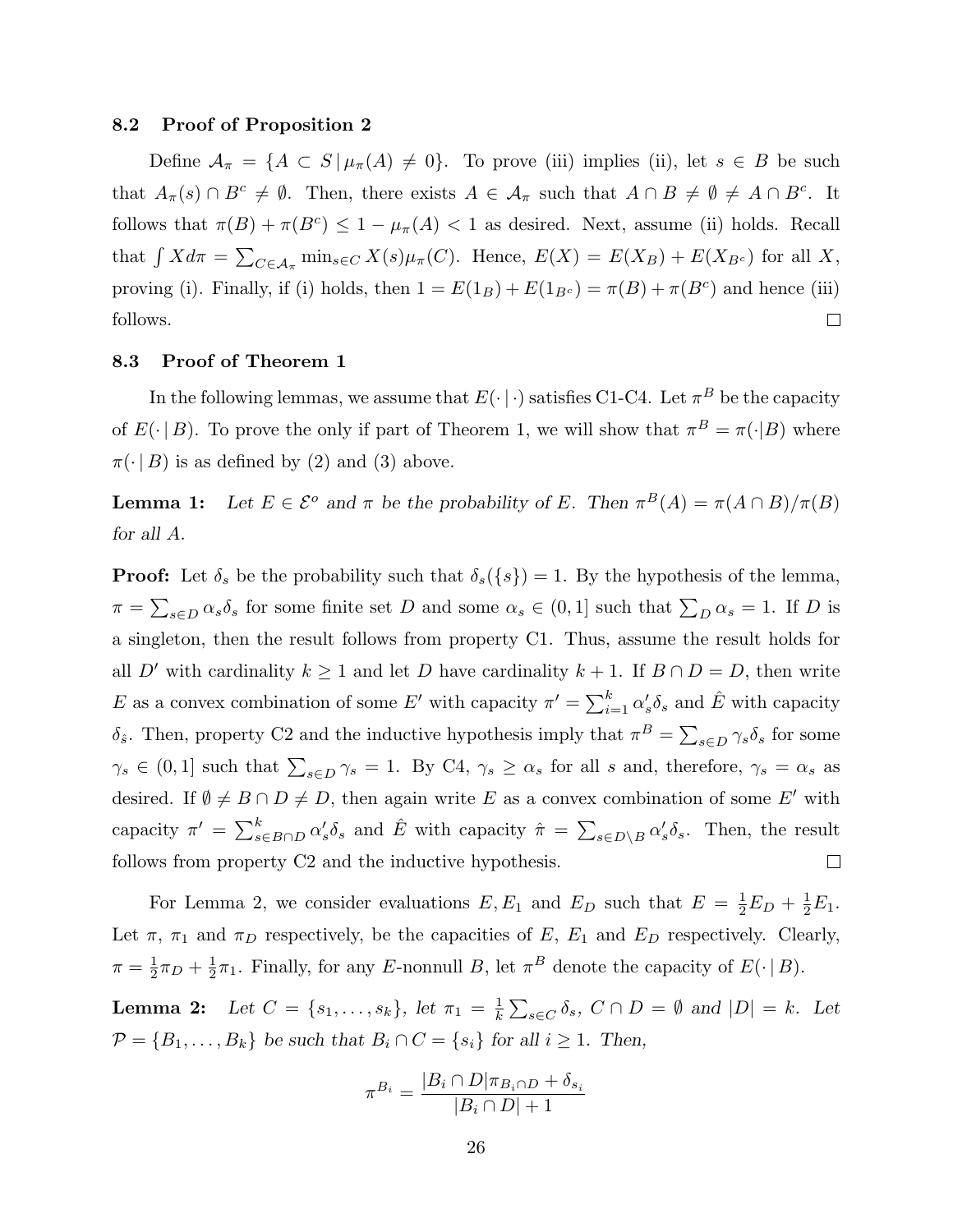**Proof:** Lemma 1, C1 and C2 imply that there is  $a_i \geq 0$  such that

$$
\pi^{B_i} = \frac{a_i}{1 + a_i} \pi_{B \cap D} + \frac{1}{1 + a_i} \delta_{s_i}
$$
\n(A1)

and  $a_i > 0$  if and only if  $B_i \cap D \neq \emptyset$ . Next, we show that  $\sum_{i=1}^{k} a_i = k$ . First, assume  $\sum_{i=1}^{k} a_i > k$ . Let X be the following random variable:

$$
X(s) = \begin{cases} 1 + a_i & \text{if } s = s_i \in C \\ 0 & \text{otherwise} \end{cases}
$$

Then, equation (A1) above implies  $E(X|B_i) = 1$  for all *i*. Also,  $E(X) = \sum_{i=1}^{k} \frac{1+a_i}{2}$ 2 1  $\frac{1}{k}$  = 1  $rac{1}{2} + \frac{1}{2l}$  $\frac{1}{2k} \sum_{s=1}^{k} a_i > 1$ . Since this violates condition C4, we conclude that  $\sum_{i=1}^{k} a_i \leq k$ . Next, assume  $\sum_{i=1}^{k} a_i < k$ . Choose  $r > \max\{1 + a_i \mid i \in C\}$ . Let Y be the following random variable:

$$
Y(s) = \begin{cases} r - 1 - a_i & \text{if } s = s_i \in C \\ r & \text{otherwise} \end{cases}
$$

Then, equation (A1) above implies  $E(Y|B_i) = r - 1$  for all i. Furthermore,  $E(Y) =$  $r - \sum_{i=1}^{k} \frac{1 + a_i}{2}$ 2 1  $\frac{1}{k} = r - \frac{1}{2}$  $rac{1}{2} - \frac{1}{2l}$  $\frac{1}{2k} \sum_{i=1}^{k} a_i > r - 1$ . Again, this violates C4, and therefore, the assertion follows.

Let  $\{B_1, \ldots, B_k\}$  be such that  $B_i \cap D = \{s'_i\}$  and each  $B_i$  has the same cardinality. Then, C3 implies  $a_1 = a_i$  for all i. Since  $\sum_{i=1}^{k} a_i = k$ , we have  $a_1 = 1$ . By C1,  $\pi^B = \pi^{B'}$ if  $B \cap S_{\pi} = B' \cap S_{\pi}$ , and, therefore, by (A1),  $\pi^{B'} = \frac{1}{2}$  $\frac{1}{2}\pi_{B' \cap D} + \frac{1}{2}$  $\frac{1}{2}\delta_{s_i}$  for all  $B'$  such that  $B' \cap S_{\pi} = \{s_i, s'_i\}$  for  $s_i \in C$  and  $s'_i \in D$ .

Next, let  $B_1$  be such that  $|B_1 \cap D| = m \leq k$  and choose  $B_i$  for  $i = 2, \ldots, k$  such that  $B_i \cap D$  is either a singleton or empty. Then, by the argument above,  $a_i = 1$  if  $B_i \cap D$  is a singleton. Moreover, by C2,  $a_i = 0$  if  $B_i \cap D = \emptyset$ . Since  $\sum_{i=1}^{k} a_i = k$ , it follows that  $a_1 = m$ , as desired.  $\Box$ 

**Lemma 3:** Let  $s \in B$ ,  $s \notin D$ . If  $\pi = \alpha \pi_D + (1 - \alpha)\delta_s$ , then

$$
\pi^B = \frac{\alpha \frac{|B \cap D|}{|D|} \pi_{B \cap D} + (1 - \alpha)\delta_s}{\alpha \frac{|B \cap D|}{|D|} + 1 - \alpha}
$$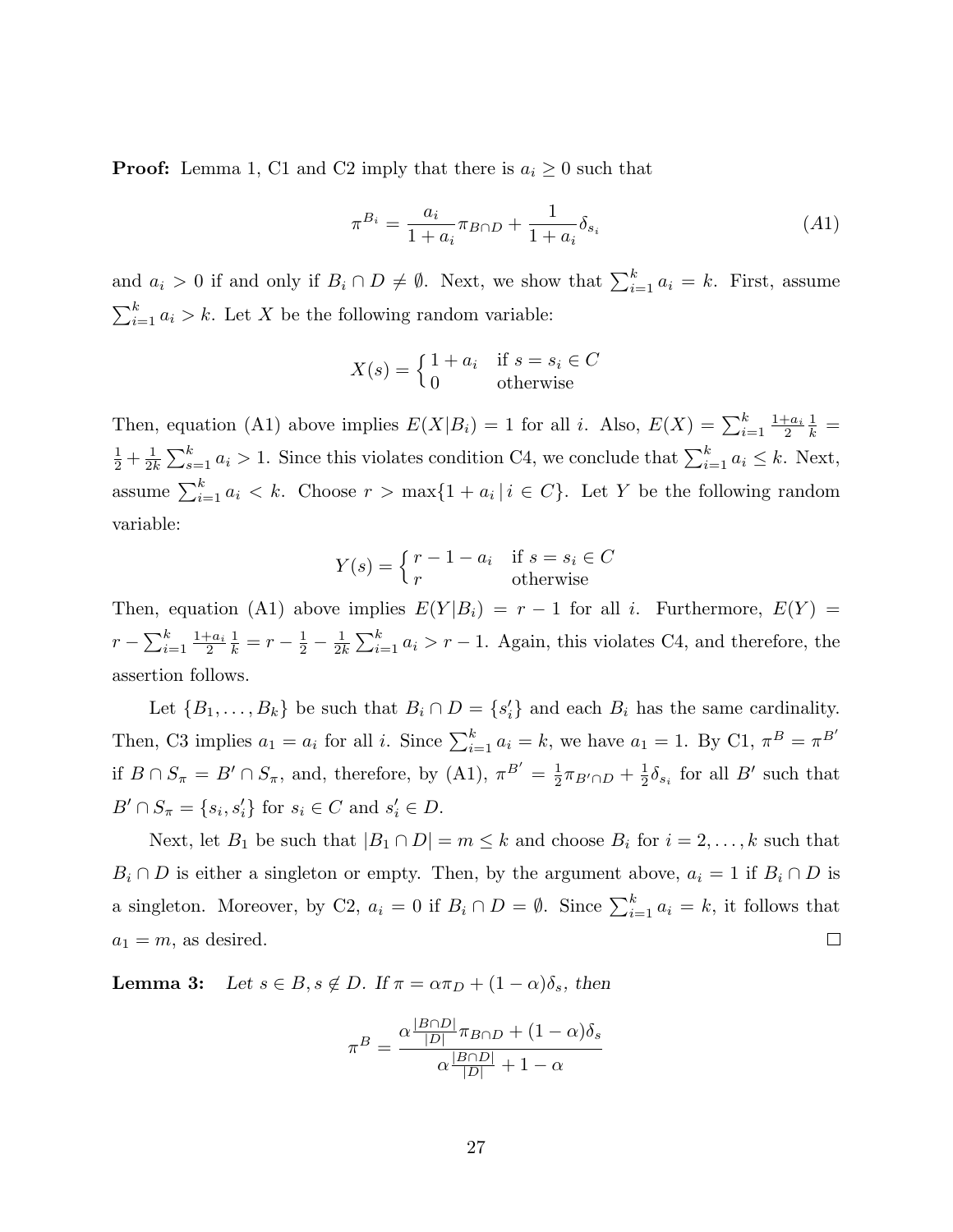**Proof:** Let  $C \subset S$  satisfy  $C \cap D = \emptyset$ ,  $|C| = |D| = k$ ,  $s \notin C$  and  $B \cap C = \emptyset$ . Since D is a finite set and S is countable, a set C with these properties exists. Let  $\pi_1 = \frac{1}{k}$  $\frac{1}{k}\sum_{\hat{s}\in C}\delta_{\hat{s}}.$ Let

$$
\pi_{12} = \frac{1}{2}\pi_1 + \frac{1}{2}\pi_D
$$
  
\n
$$
\pi_{13} = \alpha \pi_1 + (1 - \alpha)\delta_s
$$
  
\n
$$
\pi_{23} = \alpha \pi_D + (1 - \alpha)\delta_s
$$
  
\n
$$
\pi_0 = \frac{\alpha}{1 + \alpha}\pi_1 + \frac{\alpha}{1 + \alpha}\pi_D + \frac{1 - \alpha}{1 + \alpha}\delta_s
$$

Let  $B' = B \cup {\bar{s}}$  for  $\bar{s} \in C$ . Lemmas 1 and 2 imply that

$$
\pi_{12}^{B'} = \frac{|B \cap D|\pi_{B \cap D} + \delta_{\bar{s}}}{|B \cap D| + 1}
$$

$$
\pi_{13}^{B'} = \frac{(1 - \alpha)k\delta_{s} + \alpha\delta_{\bar{s}}}{(1 - \alpha)k + \alpha}
$$

By C2, there are  $\alpha_1, \alpha_2 \in (0, 1)$  and  $\gamma_1, \gamma_2, \gamma_3 \in (0, 1), \sum \gamma_i = 1$  such that

$$
\pi_0^{B'} = \alpha_1 \pi_{12}^{B'} + (1 - \alpha_1)\delta_s
$$

$$
= \alpha_2 \pi_{13}^{B'} + (1 - \alpha_2)\pi_{D \cap B}
$$

$$
= \gamma_1 \delta_s + \gamma_2 \delta_{\bar{s}} + \gamma_3 \pi_{D \cap B}
$$

Let  $r = |D \cap B|$  and note that the preceding five equations yield

$$
\gamma_1 = (1 - \alpha)k/((1 - \alpha)k + \alpha(r + 1))
$$

$$
\gamma_2 = \alpha/((1 - \alpha)k + \alpha(r + 1))
$$

$$
\gamma_3 = \alpha r/((1 - \alpha)k + \alpha(r + 1))
$$

By C2, there is  $\alpha_3, \beta \in (0, 1)$  such that

$$
\pi_0^{B'} = \alpha_3 \pi_{23}^{B'} + (1 - \alpha_3) \delta_{\bar{s}}
$$
  
= 
$$
\alpha_3 (\beta \pi_{D \cap B} + (1 - \beta) \delta_s) + (1 - \alpha_3) \delta_{\bar{s}}
$$

which, in turn, implies that  $\beta = \alpha r/((1 - \alpha)k + \alpha r)$ . Thus,

$$
\pi_{23}^{B'} = \pi^B = \frac{\alpha r \pi_{D \cap B} + (1 - \alpha) k \delta_s}{\alpha r + (1 - \alpha) k}
$$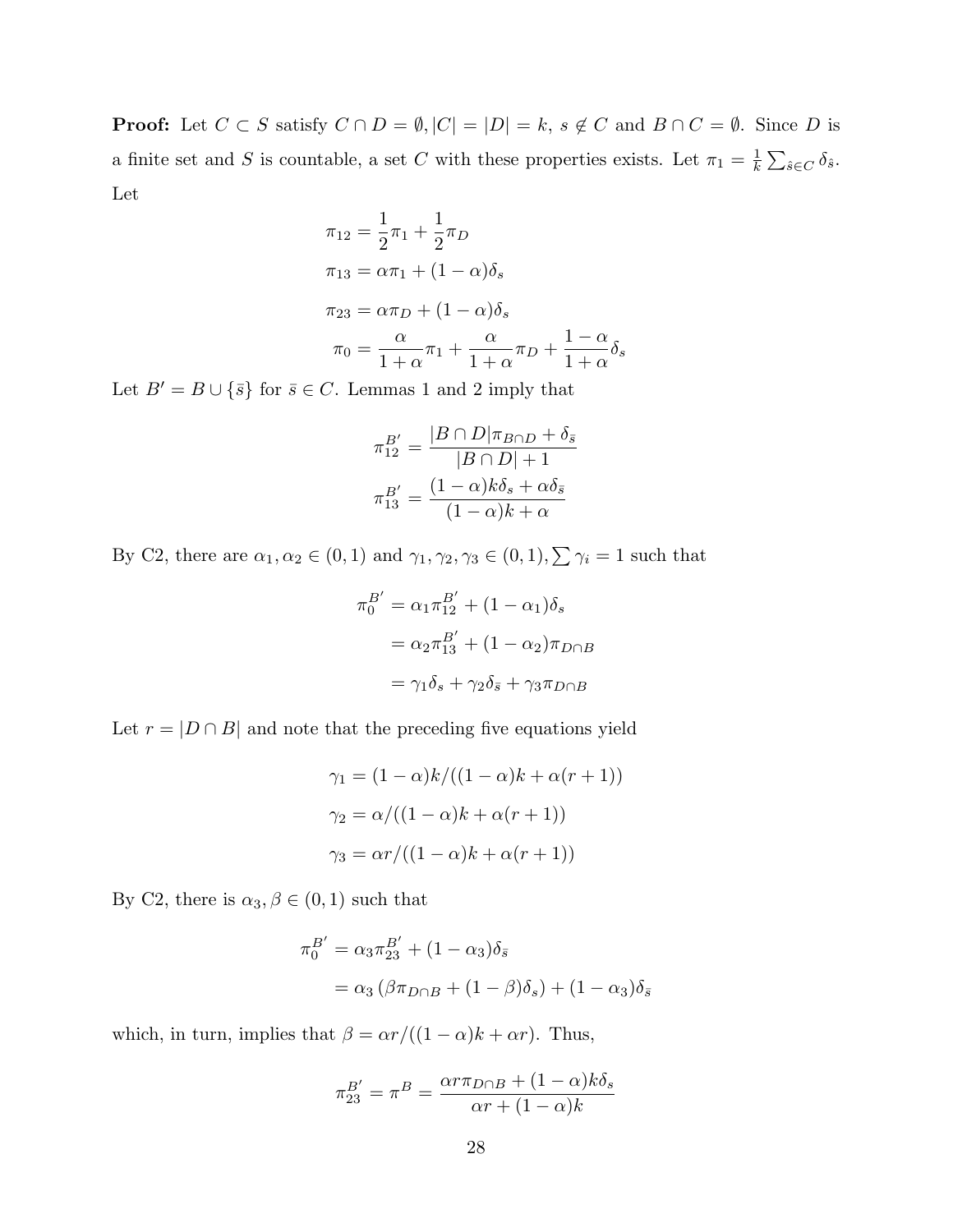as desired.

 $Bv$ 

**Lemma 4:** Let  $\pi_i = \pi_{D_i}$  for  $i = 1, ..., n$  and let  $\pi = \sum_{i=1}^n \alpha_i \pi_i$ , for  $\alpha_i \in (0, 1)$  such that  $\sum_{i=1}^{n} \alpha_i = 1$ . Let  $A_i = D_i \cap B$  and let  $k_i = |A_i|/|D_i|$ . If B is  $\pi$ -nonnull, then  $\pi^{B} = \sum_{i=1}^{n} \alpha_{i} k_{i} \pi_{A_{i}} / \sum_{i=1}^{n} \alpha_{i} k_{i}$ .

**Proof:** Let  $B' = B \cup C$  for some  $C = \{s_1, \ldots, s_n\}$  such that  $C \cap (\bigcup D_i) = \emptyset$ . Let  $\hat{\pi} = \frac{1}{2}$  $\frac{1}{2}\sum_{i=1}^{n} \alpha_i \pi_i + \frac{1}{2}$  $\frac{1}{2}\pi_0$  where  $\pi_0 = \sum_{s \in C}^n \delta_s/n$ . Let  $\gamma = n/(1+n)$  and  $\tilde{\pi} = \gamma \sum_{i=1}^n \alpha_i \pi_i +$  $(1 - \gamma)\delta_{s_i}$ . By C2,

$$
\tilde{\pi}^{B'} = \hat{\pi}^{B'}
$$

Then, Lemma 3 and applying C2 repeated implies that there are  $\beta_i > 0$  with  $\sum \beta_i = 1$ such that

$$
\hat{\pi}^{B'} = \sum_{i=1}^{n} \beta_i \frac{n\alpha_i k_i \pi_{A_i} + \delta_{s_i}}{n\alpha_i k_i + 1}
$$

By  $(C3)$ , permuting the elements of C does not alter the above equation; that is, replacing each  $s_i$  with  $s_{\theta(i)}$  where  $\theta$  is a permutation of C changes neither the  $\beta_i$ 's nor the  $\hat{\pi}^{B'}(\{s_i\})$ 's. Therefore, there exists  $w > 0$  such that, for all  $i = 1, ..., n$ ,

$$
\frac{\beta_i}{n\alpha_i k_i + 1} = w/n
$$

Define  $w_i = \beta_i \frac{n a_i k_i}{n a_i k_i + 1}$ . For j such that  $k_j > 0$ , it follows that  $w_i/w_j = \alpha_i k_i/\alpha_j k_j$ . Therefore,

$$
\hat{\pi}^{B'} = (1 - w) \sum_{i=1}^{n} \frac{\alpha_{i} k_{i} \pi_{A_{i}}}{\sum_{i=1}^{n} \alpha_{i} k_{i}} + w \pi_{0}
$$
  
C2,  $\pi^{B'} = \pi^{B} = \sum_{i=1}^{n} \frac{\alpha_{i} k_{i} \pi_{A_{i}}}{\sum_{i=1}^{n} \alpha_{i} k_{i}},$  as desired.

**Proof of Theorem 1:** To prove the only if part of the theorem, let  $\pi$  be the capacity of E and  $\mu_{\pi}$  be  $\pi$ 's Möbius transform. Since  $\pi$  is totally monotone,  $\mu_{\pi}(A) \geq 0$  for all A. Define  $\mathcal{A}_{\pi} = \{D \subset S | \mu_{\pi}(D) \neq 0\}$  and note that  $\mathcal{A}_{\pi}$  is a finite set; that is,  $\mathcal{A}_{\pi} = \{D_1, \ldots, D_n\}.$ Let  $\alpha_i = \mu(D_i)$ . Then,  $\pi = \sum_{i=1}^n \alpha_i \pi_{D_i}$ . If B is  $\pi$ -nonull, then, by Lemma 4, for all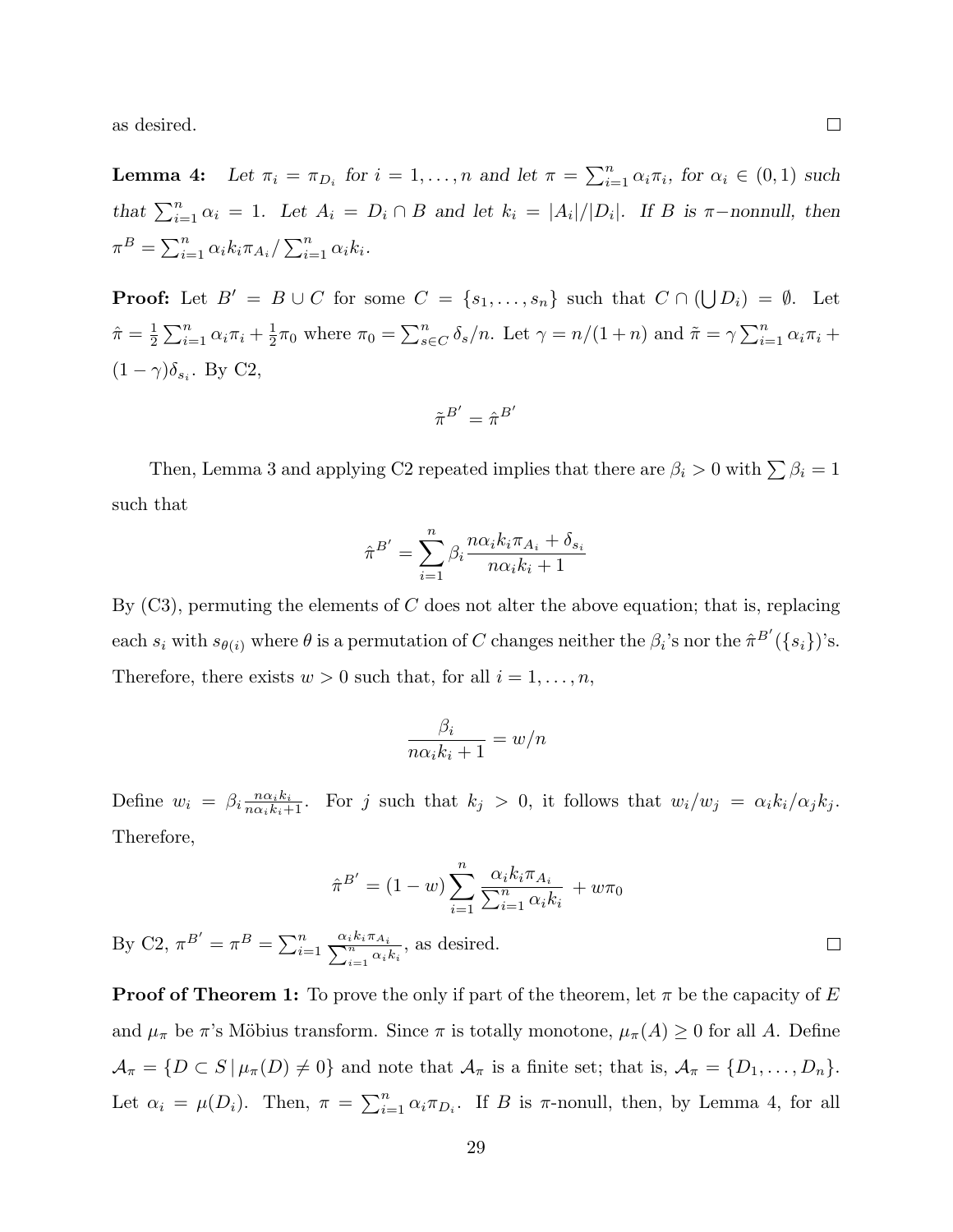$C \subset B$ ,

$$
\pi^{B}(C) = \frac{\sum_{i=1}^{n} \alpha_{i} \frac{|B \cap D_{i}|}{|D_{i}|} \pi_{D_{i} \cap B}(C)}{\sum_{i=1}^{n} \alpha_{i} \frac{|B \cap D_{i}|}{|D_{i}|}}
$$
  
= 
$$
\frac{\sum_{i=1}^{n} \sum_{A \subset C \cap B} \sum_{\{i:D_{i} \cap B = A\}} \frac{|A|}{|D_{i}|} \mu(D_{i})}{\sum_{i=1}^{n} \sum_{A \subset B} \sum_{\{i:D_{i} \cap B = A\}} \frac{|A|}{|D_{i}|} \mu(D_{i})}
$$
  
= 
$$
\frac{\pi^{P}(C \cap B)}{\pi^{P}(B)}
$$
  
= 
$$
\pi(C | B)
$$

where the last equality holds for any  $P$  such that  $B \in \mathcal{P}$ .

For the if part of the theorem, note that C1, C2 and C3 are immediate. It remains to prove that proxy updating satisfies property C4. Define  $E^{\mathcal{P}}$  to be the evaluation with capacity  $\pi^{\mathcal{P}}$ , the proxy of  $\pi$ . Let  $E_D$  be an elementary evaluation and let  $\pi_D$  be its capacity. It is easy to verify that  $E_D(X) = \min_{s \in D} X(s) \leq E_D^{\mathcal{P}}(X)$ . Next, consider any simple evaluation E and let  $\pi$  be its capacity. As we noted above,  $\pi = \sum_{i=1}^{n} \alpha_i \pi_{D_i}$ for some finite collection  $\{D_i\}$  and coefficients  $\alpha_i \geq 0$  such that  $\sum_{i=1}^n \alpha_i = 1$ . It is straightforward to verify that  $E^{\mathcal{P}} = \sum \alpha_i E_{D_i}^{\mathcal{P}}$ . It follows that  $E(X) \leq E^{\mathcal{P}}(X)$  for all X. Since  $E^{\mathcal{P}}(X) = \sum_{B \in \mathcal{P}} \pi^{\mathcal{P}}(B) E(X|B)$ , we have  $E(X) \le E(X|B)$  for some  $B \in \mathcal{P}$ .  $\Box$ 

### 8.4 Proof of Corollaries 1 and 2

The Shapley value of i is defined as follows:

$$
\rho_{\pi}(i) = \frac{1}{|\Theta|} \sum_{\theta \in \Theta} [\pi(\theta^i) - \pi(\theta^i \setminus \{i\})]
$$

Without risk of confusion, we identify  $\rho_{\pi}$  with its additive extension to the power set of S, that is  $\rho_{\pi}(\emptyset) = 0$ ,  $\rho_{\pi}(A) = \sum_{i \in A \cap S_{\pi}} \rho(i)$  whenever  $A \neq \emptyset$ . Let  $\pi^{\mathcal{P}}$  be the proxy of  $\pi$ . **Lemma 5:** (i)  $\rho_{\pi}(B) = 0$  if and only if  $\pi^{\mathcal{P}}(B) = 0$ . (ii)  $\pi^{\mathcal{P}}(A \cap B) \cdot \rho_{\pi}(B) = \rho_{\pi}^{D}(A \cap B) \cdot$  $\pi^{\mathcal{P}}(B)$  for all partitions  $\mathcal{P}, B \in \mathcal{P}$  and  $D = (A \cap B) \cup B^{c}$ .

**Proof:** To see why (i) is true, note that the Shapley value of any  $s \in S$  can be expressed in terms of the Möbius transform as follows:

$$
\rho_{\pi}(s) = \sum_{A \ni s} \frac{\mu_{\pi}(A)}{|A|} \tag{A2}
$$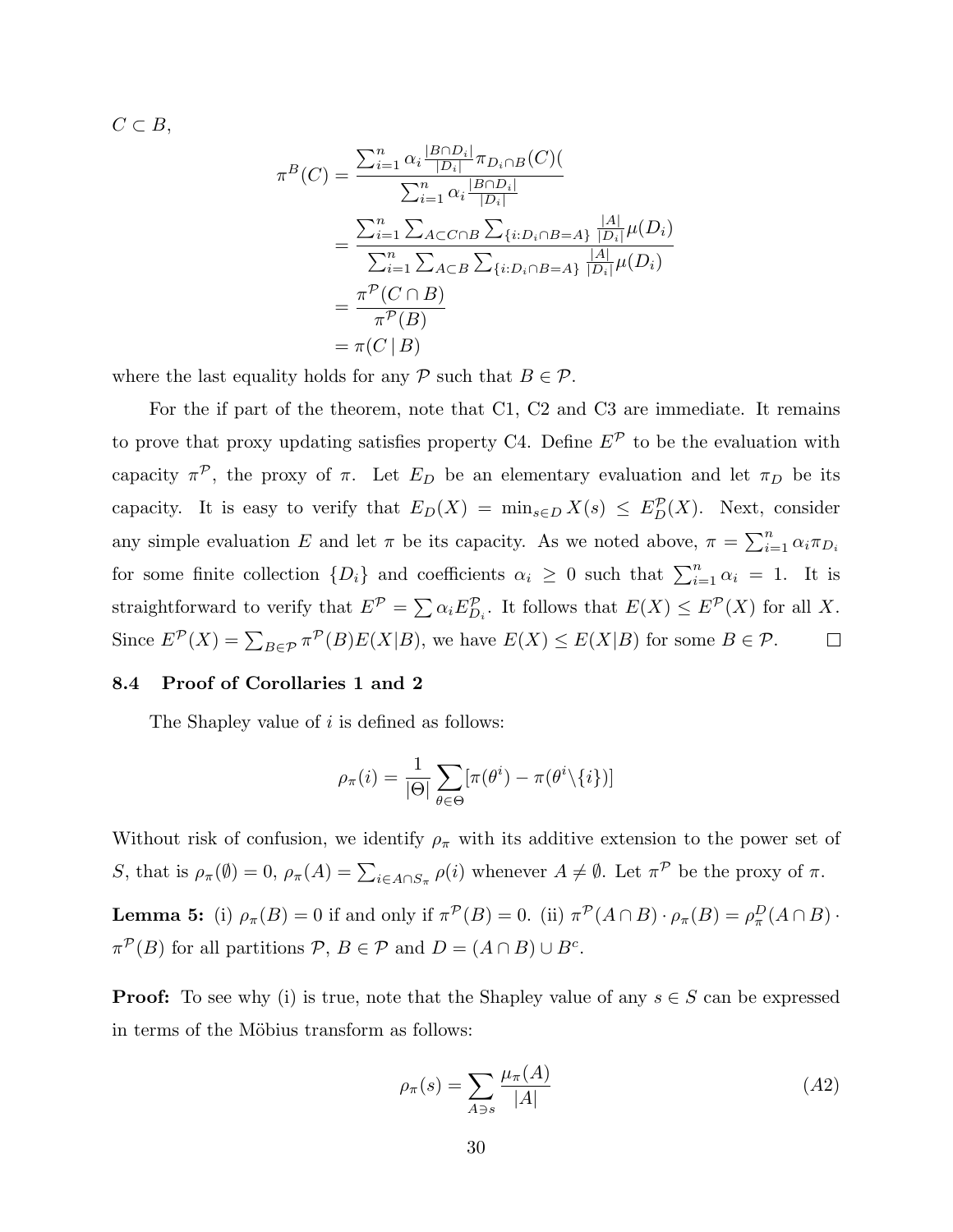Equation (A2) follows easily from the definition of the Shapley value and the definition of the Möbius transform. Part (i) follows from equation  $(A2)$ .

Each  $B \in \mathcal{P}$  is  $E^{\mathcal{P}}$ -unambiguous and hence, by Proposition 2 and equation (A2),  $\rho_{\pi}(B) = \pi^{\mathcal{P}}(B)$  for all  $B \in \mathcal{P}$ . To conclude the proof of part (ii), we need to show that  $\pi^{\mathcal{P}}(A) = \rho_{\pi}^{D}(A)$  for all  $A \subset B \in \mathcal{P}$ . That  $\sum_{C \subset A} \mu^{\mathcal{P}}(C) = \rho^{D}(A)$  follows from the definition of the Möbius transform and equation (A2) applied to the game  $\pi^D$  for  $A \subset B$ and  $D = A \cup B^c$ . Hence,  $\rho_\pi^D(A \cap B) = \pi^{\mathcal{P}}(A \cap B)$  for all  $B \in \mathcal{P}$  and all A, proving part (ii).  $\Box$ 

Proof of Corollaries 1 and 2: Corollary 1 follows from Lemma 5. It remains to prove Corollary 2. We first prove it for an elementary evaluation  $E_D$ . Let  $\pi_D$  be the corresponding capacity. Then,  $\rho_D$  such that

$$
\rho_D(s) = \begin{cases} 1/|D| & \text{if } s \in D \\ 0 & \text{otherwise} \end{cases}
$$

is the Shapley value of  $\pi_D$ . Recall that  $\Delta_D$  is the set of probabilities with support D. It is easy to verify that  $\Delta(\pi_D) = \Delta_D$  and, using the definition of  $\pi_D^{\mathcal{P}}$ , for  $\mathcal{P} = \{B_1, \ldots, B_k\}$ , we have

$$
\Delta(\pi_D^{\mathcal{P}}) = \sum_{i=1}^k \frac{|B_i \cap D|}{|D|} \Delta_{D \cap B_i}
$$
  
=  $\{p \in \Delta(\pi_D) | p(B_i) = \rho_D(B_i) \text{ for all } i = 1, ..., k\}$ 

Thus, the corollary follows for all elementary evaluations. Let  $E = \alpha_i \sum_{i=1}^n E_i$  where each  $E_i = E_{D_i}$  is an elementary evaluation and let  $\mathcal{P} = \{B_1, \ldots, B_k\}$  and let  $\pi$  be the capacity for E. Then, by the linearity of the Shapley value,

$$
\Delta(\pi) = \sum_{j=1}^{n} \alpha_j \sum_{i=1}^{k} \frac{|B_i \cap D_j|}{|D_j|} \Delta_{D_j \cap B_i}
$$
  
=  $\{p \in \Delta(\pi) | p(B_i) = \sum_{j=1}^{n} \alpha_j \rho_{D_j}(B_i) = \rho_{\pi}(B_i) \text{ for all } i = 1, ..., k\}$ 

and, therefore, the corollary follows.

### 8.5 Proof of Proposition 3

Recall that the partition  $\mathcal{P} = \{B_1, \ldots, B_n\}$  is  $\pi$ -extreme if for all *i*, either (i)  $B_i$  is unambiguous or (ii)  $\mu_{\pi}(A) \cdot \mu_{\pi}(C) > 0$  and  $A \cap B_i \neq \emptyset \neq C \cap B_i$  imply  $A \cap B_i = C \cap B_i$ .

 $\Box$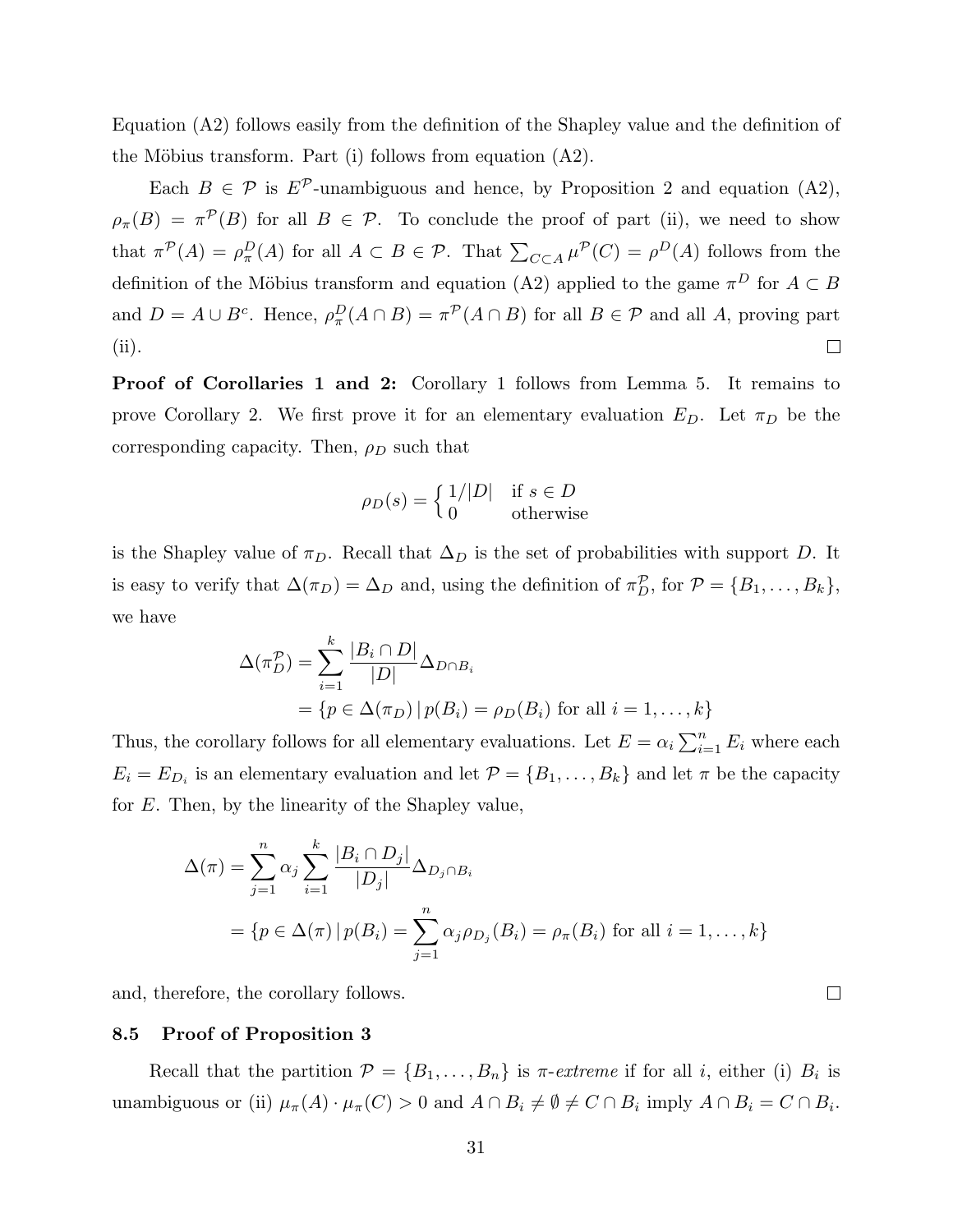Thus, a partition is  $\pi$ -extreme if each of its elements,  $B_i$ , is either unambiguous or totally ambiguous in the sense that any positive probability element of the Möbius transform of  $\pi$  that intersects  $B_i$  contains all nonnull states of  $B_i$ . Showing that  $\pi$ -extremeness implies the law of iterated expectation for any of the three updating rules is straightforward and omitted. Below, we prove the "only if" part.

Assume P is not  $\pi$ -extreme. Then, there exists i and A, C such that  $\mu_{\pi}(C)\mu_{\pi}(A) > 0$ ,  $A \cap B_i, C \cap B_i$  and  $(A \backslash C) \cap B_i$  non-empty. Without loss of generality, assume  $i = 1$  and let  $X^z$  be the random variable such that

$$
X^{z}(s) = \begin{cases} 1 & \text{if } s \in B_1^c \\ z & \text{if } s \in C \cap B_1 \\ 0 & \text{otherwise.} \end{cases}
$$

Therefore, for  $z \geq 1$ ,

$$
E(X^{z}) = \pi(C \cup B_{1}^{c}) + \pi(C \cap B_{1})(z - 1)
$$
\n<sup>(A3)</sup>

Since  $\mu_{\pi}(A) > 0$  and  $A \cap B_1$  is not a subset of C, for z close to 1,  $E(X^z | B_1) < 1 =$  $E(X^z | B_j)$  for  $j \neq 1$ . Then,

$$
E_{\mathcal{P}}(X^z) = (1 - \pi(B_1^c))E(X^z | B_1) + \pi(B_1^c) = (1 - \pi(B_1^c))\frac{z\pi^{\mathcal{P}}(C \cap B_1)}{\pi^{\mathcal{P}}(B_1)} + \pi(B_1^c) \quad (A4)
$$

It is easy to check that  $\pi^{\mathcal{P}}(D) \ge \pi(D)$  for any  $\mathcal{P}$  and D. Since  $\mu(A), \mu(C) > 0$  and  $A \cap B_1^c \ne$  $0 \neq C \cap B_1^c, \pi^{\mathcal{P}}(B_1) < 1 - \pi(B_1^c)$  and hence  $(1 - \pi(B_1^c)) \frac{\pi^{\mathcal{P}}(C \cap B_1)}{\pi^{\mathcal{P}}(B_1)}$  $\frac{C(\text{CHB}_1)}{\pi^{\mathcal{P}}(B_1)} > \pi(C \cap B_1)$ . Then, (A3) and (A4) imply that a small increase in z near  $z = 1$  will increase  $E_{\mathcal{P}}(X^z)$  more than it increases  $E(X^z)$  establishing that the two cannot be equal for all z. Hence, law of iterated expectation fails for proxy updating.

Next, it is easy to verify that near  $z = 1$ ,  $E^m(X^z | B_1) = \frac{z\pi(C)}{1 - \pi(B_1^c)} < 1$  and hence,

$$
E_{\mathcal{P}}^{m}(X^{z}) = (1 - \pi(B_{1}^{c}))E^{m}(X^{z} | B_{1}) + \pi(B_{1}^{c}) = z\pi(C) + \pi(B_{1}^{c})
$$
 (A5)

Since  $C \cap B_1^c \neq \emptyset$  and  $\pi(C \cap B_1) \leq \pi(C) - \mu_{\pi}(C), \pi(C \cap B_1) < \pi(C)$ . Then, (A3) and (A5) imply that a small increase in z at  $z = 1$  will increase  $E_{\mathcal{P}}^m$  more than it increases  $E(X^z)$ proving that law of iterated expectation fails with prior-by-prior updating.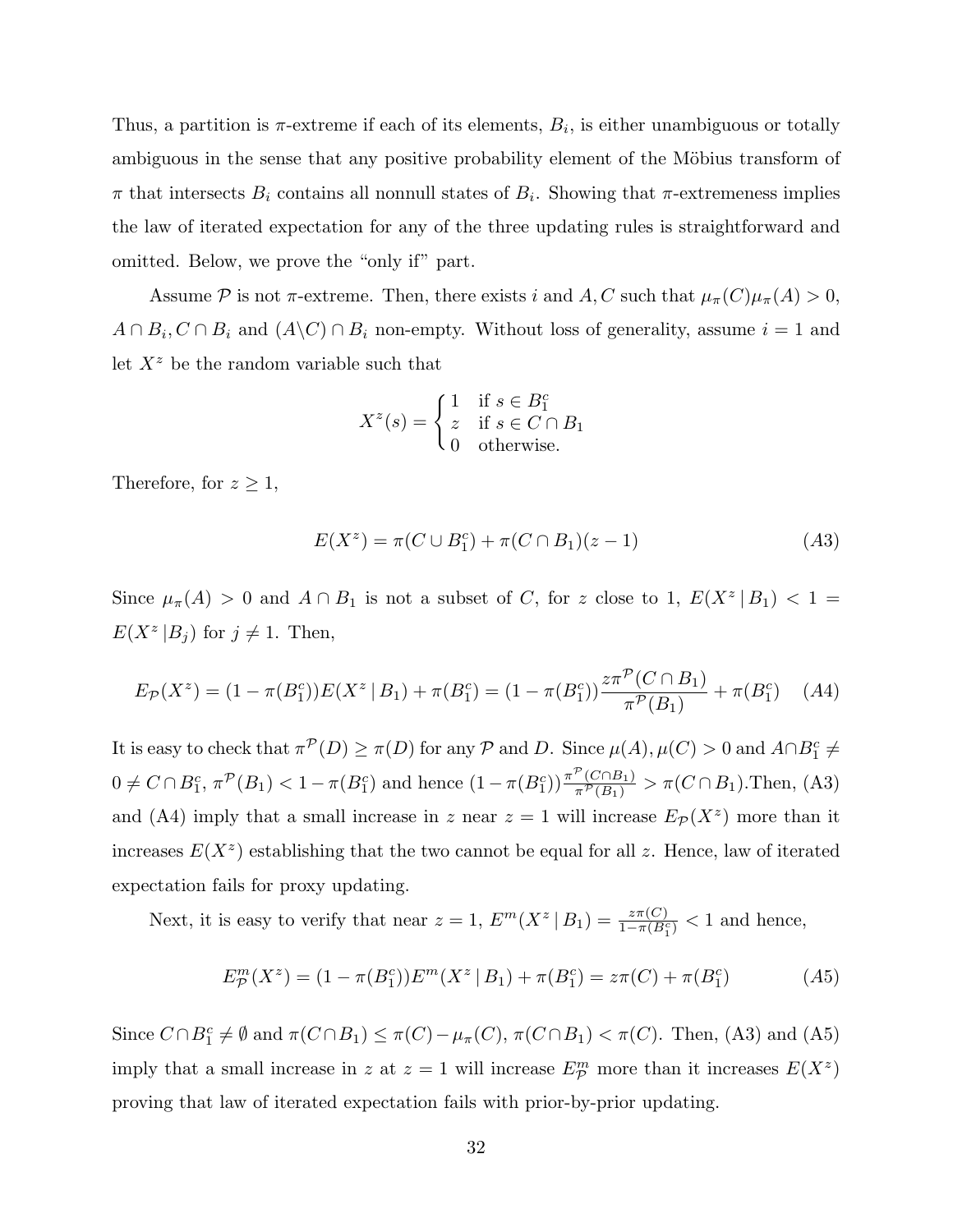Finally, note that  $E^{ds}(X^z \mid B_1) = \frac{z(\pi(C \cup B^c) - \pi(B_1^c))}{1 - \pi(B^c)}$  $\frac{\pi(DB^c) - \pi(B_1^c)}{1 - \pi(B_1^c)}$ . Since,  $\pi(C \cup B_1^c) \leq 1 - \mu_{\pi}(A)$ ,  $\pi(C \cup B^c) < 1$  and therefore,

$$
E_{\mathcal{P}}^{ds}(X^z) = (1 - \pi(B_1^c))E^{ds}(X^z | B_1) + \pi(B_1^c) = z(\pi(C \cup B^c) - \pi(B_1^c)) + \pi(B_1^c) \tag{A6}
$$

Since  $\pi$  is totally monotone, it is supermodular. Therefore,  $\pi(C \cup B_1^c) - \pi(B_1^c) \ge \pi(C) \ge$  $\pi(C \cap B_1^c) - \mu_{\pi}(A)$ . Again, the last inequality follows from the fact that  $A \cap B_1^c \neq \emptyset$ . Hence,  $\pi(C \cup B_1^c) - \pi(B_1^c) > \pi(C \cap B_1)$  and therefore, (A3) and (A6) imply that a small increase in z at  $z = 1$  will increase  $E^{ds}_{\mathcal{P}}(X^z | \mathcal{P}) = E(E^{ds}(X^z | \mathcal{P}))$  more than it increases  $E(X^z)$  proving that Dempster-Shafer updating fails the law of iterated expectation.

 $\Box$ 

### 8.6 Proof of Propositions 4 and 5

Applying the definition of  $\pi^{\mathcal{P}}$  we obtain,

$$
\pi^{\mathcal{P}}(\theta_i, y) = p_i \left( \epsilon \left( \frac{1}{2} \right)^n + (1 - \epsilon) \theta_i^{\# y} (1 - \theta_i)^{n - \# y} \right)
$$

and, therefore,

$$
E(X \mid y) = \frac{\epsilon p_1 \left(\frac{1}{2}\right)^n + (1 - \epsilon) p_1 \theta_1^{\#y} (1 - \theta_1)^{n - \#y}}{\epsilon \left(\frac{1}{2}\right)^n + (1 - \epsilon) \left(p_1 \theta_1^{\#y} (1 - \theta_1)^{n - \#y} + p_2 \theta_2^{\#y} (1 - \theta_2)^{n - \#y}\right)}
$$

$$
= \frac{\epsilon p_1 \left(\frac{1}{2}\right)^n + (1 - \epsilon) p_1 R_\alpha(\theta_1)^n}{\epsilon \left(\frac{1}{2}\right)^n + (1 - \epsilon) (p_1 R_\alpha(\theta_1)^n + p_2 R_\alpha(\theta_2)^n)}
$$

where  $\alpha = \#y/n$  and  $R_{\alpha}(\theta) = \theta^{\alpha}(1-\theta)^{(1-\alpha)}$ . Recall that  $\theta_1 < 1/2 < \theta_2$  and consider  $\frac{1}{2}$  if and only if  $\alpha < (>)\frac{\ln(1/2)-\ln(\theta_1)}{\ln(1-\theta_1)-\ln(\theta_1)}$  $\alpha \leq 1/2$ . Then,  $R_{\alpha}(\theta_2) < \frac{1}{2}$  $\frac{1}{2}$  and  $R_{\alpha}(\theta_1) > (\langle \rangle \frac{1}{2})$  $\frac{\ln(1/2) - \ln(\theta_1)}{\ln(1-\theta_1) - \ln(\theta_1)} = r_1.$ Similarly, if  $\alpha \geq 1/2$ , then  $R_{\alpha}(\theta_1) < \frac{1}{2}$  $\frac{1}{2}$  and  $R_{\alpha}(\theta_2) > (\langle \rangle \frac{1}{2})$  $\frac{1}{2}$  if and only if  $\alpha > \frac{1}{2}$ . Applying these facts to the limit, as  $n$  goes to infinity, of right-hand side of the equation above proves Proposition 4. The proof of Proposition 5 is straightforward and, therefore, omitted.  $\Box$ 

### 8.7 Proof of Theorems 2 and 3

**Proof of Theorem 2:** Assume that every  $t \in T$  is nonnull; that is,  $\pi^{e}([S \times \{t\}] \cup A)$  $\pi^{e}(A)$  for some  $A \subset S \times T$ . This assumption is without loss of generality since we can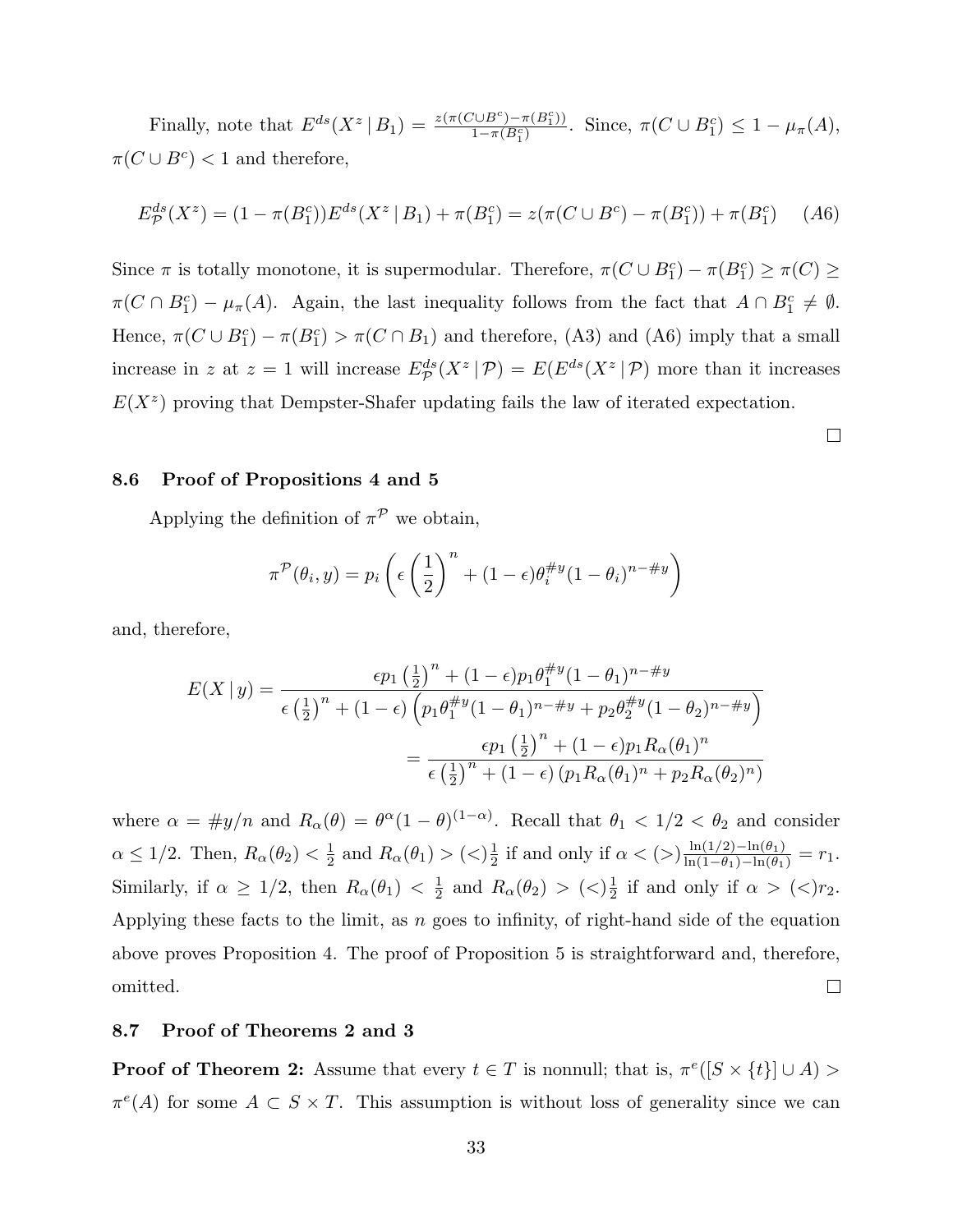eliminate all null t to obtain  $\hat{\mathcal{T}} \subset \mathcal{T}$ , construct the set of priors on  $S \times \hat{T}$  as described below, prove the desired result for this  $\hat{T}$  and then extend those priors to  $S \times T$  by setting every  $\mathcal{P}(s,t)$  equal to zero for all  $t \in T\backslash \hat{T}$  all priors  $p$ .

For each  $t \in T$ , let  $E(X | t) = E^{e}(X | S \times \{t\})$ . By definition, the capacity of  $E^{e}$ is totally monotone. Then, Theorem 1 ensures that the capacity of  $E^e(\cdot | S \times \{t\})$  is also totally monotone and hence supermodular. Then, there is a convex, compact set of probabilities  $\Delta_t$  on  $S \times T$  such that

$$
E(Z \mid t) = \min_{p_t \in \Delta_t} \int Z dp_t
$$

for all random variables Z on  $S \times T$ . By Theorem 1,  $p_t(S \times \{t\}) = 1$  for all  $p_t \in \Delta_t$ . Identify each  $p_t \in \Delta_t$  with a probability  $\hat{p}$  on S such that  $\hat{p}_t(A) = p_t(A \times \{t\})$ .

Next, let  $\hat{\pi}$  be the capacity on T such that  $\hat{\pi}(R) = \pi^e(S \times R)$  for all  $R \subset T$ . Again, since  $\pi^e$  is totally monotone, so is  $\hat{\pi}$  and therefore, there is a convex, compact set of probabilities  $\Delta^*$  on T such that

$$
E(\hat{Z}) = \min_{q \in \Delta^*} \int \hat{Z} dq
$$

for all random variables  $\hat{Z}$  on T.

Define a convex, compact set of probabilities,  $\Delta$ , on S as follows:

$$
\Delta = \left\{ p = \sum_{t \in T} q(t) \cdot p_t \, \middle| \, q \in \Delta^*, p_t \in \Delta_t \text{ for all } t \in T \right\}
$$

Clearly, for any  $\mathcal T$ -measurable Z on  $S \times T$ , we have

$$
E^e(Z) = \min_{q \in \Delta} \int Z dq
$$

The first and the last display equations above yield, for any random variable  $X$  on  $S$ ,

$$
E^{e}(E^{e}(X^{e} | \mathcal{T})) = \min_{q \in \Delta^{*}} \sum_{t \in T} q(t) \min_{p_{t} \in \Delta_{t}} \sum_{s \in S} X^{e}(s, t) p_{t}(s, t)
$$

$$
= \min_{q \in \Delta^{*}} \sum_{\omega \in T} q(t) \min_{p_{t} \in \Delta_{t}} \sum_{s \in S} X(s) \hat{p}_{t}(s)
$$

$$
= \min_{p \in \Delta} \sum X(s) p(s)
$$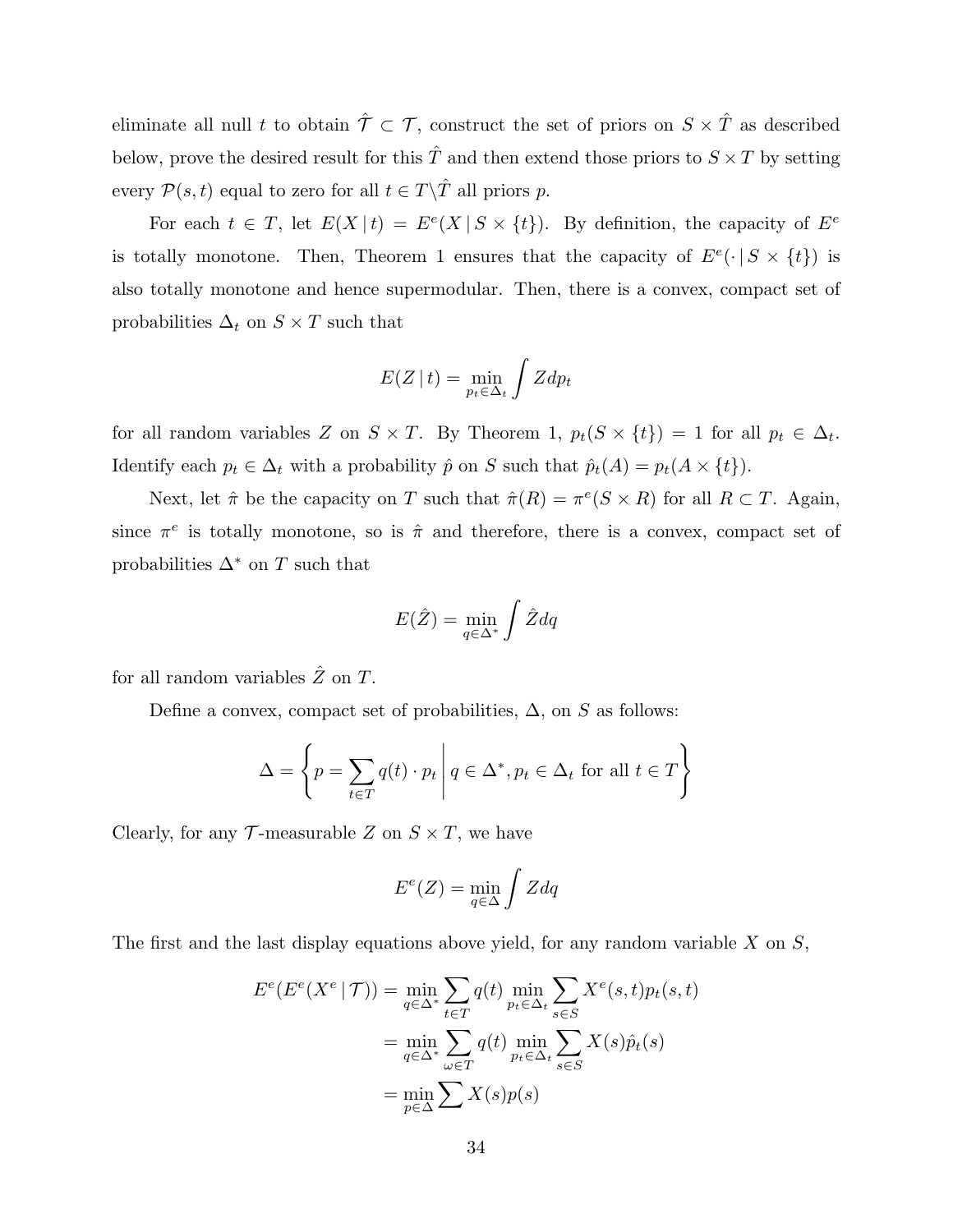Hence,  $E_{\mathcal{T}}(X) = \min_{p \in \Delta} \int X dp$  as desired.

**Proof of Theorem 3:** We will show that for any finite nonempty  $\hat{S}$  and collection of probabilities,  $\Delta_0 = \{p_1, \ldots, p_m\} \subset \Delta_{\hat{S}}$  such that (i) no  $p_i$  is in the convex hull of the remaining elements  $\{p_1, \ldots, p_{i-1}, p_{i+1}, \ldots, p_m\}$  and (ii)  $p_i(s)$  is a rational number for every i and s, there exists a general compound evaluation  $E_{\mathcal{T}}$  such that

$$
E_{\mathcal{T}}(X) = \min_{p_i \in \Delta_0} \sum_{s \in \hat{S}} X(s) p_i(s)
$$

Let  $\Delta_0 = \{p_1, \ldots, p_m\} \subset \Delta_{\hat{S}}$  be a set with the properties described above. Then, there are integers n,  $k_i(s)$  for all j, s such that  $p_j(s) = \frac{k_j(s)}{n}$ . We will define  $E^e$  by defining the Möbius transform  $\mu_{\pi^e}$  of its capacity  $\pi^e$  on  $S \times T$ .

For all  $j = \{1, \ldots, m\}$ , let  $F_j : \{1, \ldots, n\} \to \hat{S}$  be a function such that  $|F_j^{-1}|$  $\int_{j}^{s-1}(s)| =$  $k_j(s)$ . Then, set  $T = \Delta_0$  and define  $A_i^e \subset \hat{S} \times T$  as follows:

$$
A_i^e = \{ (F_j(i), p_j) | j = 1, \dots, m \}
$$

Then, let

$$
\mu_{\pi^e}(A^e) = \frac{|\{i \mid A^e = A^e_i\}|}{n}
$$

and let  $E^e$  be the evaluation that has  $\pi^e$  as its capacity. Next, we will define a capacity  $\pi$ with support  $\hat{S}$  by defining its Möbius transform  $\mu_{\pi}$ : let

$$
A_i = \{ s \, | \, (s, p_j) \in A_i^e \text{ for some } j \}
$$

Then, let  $\mu_{\pi}(A) = \frac{|\{i \mid A = A_i\}|}{n}$ . Let E be the evaluation that has  $\pi$  as its capacity.

By construction,  $\pi^{e}(\cdot | p_j) = p_j$  for all  $p_j$ . Note also that  $\pi^{e}(A^e) = 0$  unless A contains some  $A_j^e$ , which means the marginal  $\pi_T^e$  of  $\pi^e$  on T satisfies  $\pi_T^e(R) = 0$  unless  $R = T$ . Hence,

$$
E_{\mathcal{T}}(X) = \min_{p_i \in \Delta_0} \int X dp_i
$$

The equation above still holds when  $\Delta_0$  is replaced with its convex hull.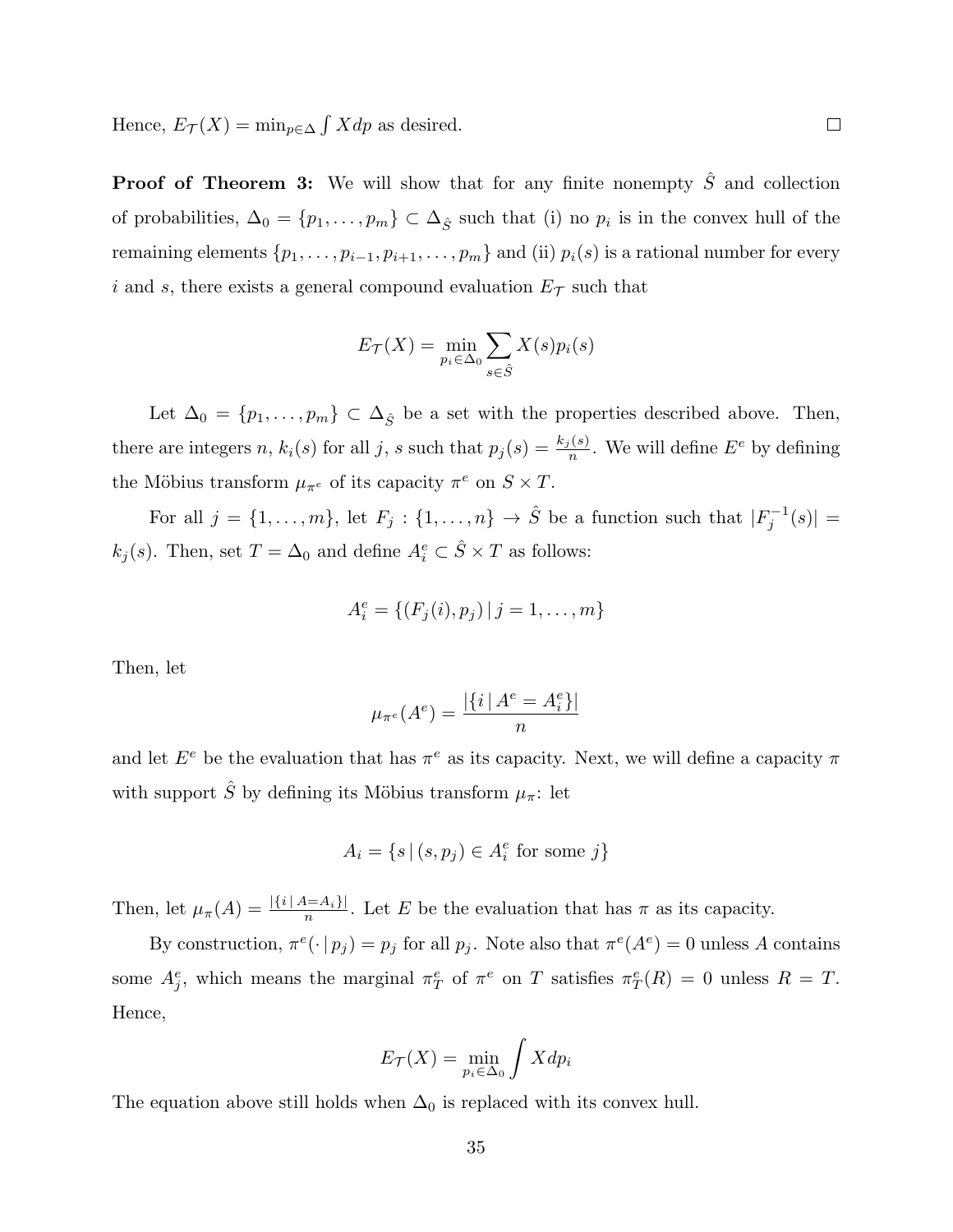The preceding argument establishes the desired result whenever  $\Delta$  is a polytope with rational extreme points. Let  $\mathcal C$  be the set of all nonempty, compact convex subsets of  $\Delta_{\hat S}$ . Define the mapping  $f:\mathcal{C}\times\mathcal{V}\rightarrow I\!\!R_{+}$  as follows:

$$
f(\hat{\Delta}, X) = \left| \min_{p \in \Delta} \int X dp - \min_{p \in \hat{\Delta}} \int X dp \right|
$$

Endow C with the Hausdorff metric,  $V$  with the Euclidian metric,  $C \times V$  with the corresponding product metric and note that the function f is continuous. Since  $V$  is compact, the function  $f^*$  defined by

$$
f^*(\hat{\Delta}) = \max_{X \in \mathcal{V}} f(\hat{\Delta}, X)
$$

is also continuous. Since the set of all polytopes in C is dense in C if follows that for  $\epsilon > 0$ , there is some polytope  $\hat{\Delta}$  such that  $f^*(\hat{\Delta}) < \epsilon$ . Then, the preceding argument yields 7 such that  $E_{\mathcal{T}}(X) = \min_{p \in \hat{\Delta}} \int X dp$  and completes the proof.

 $\Box$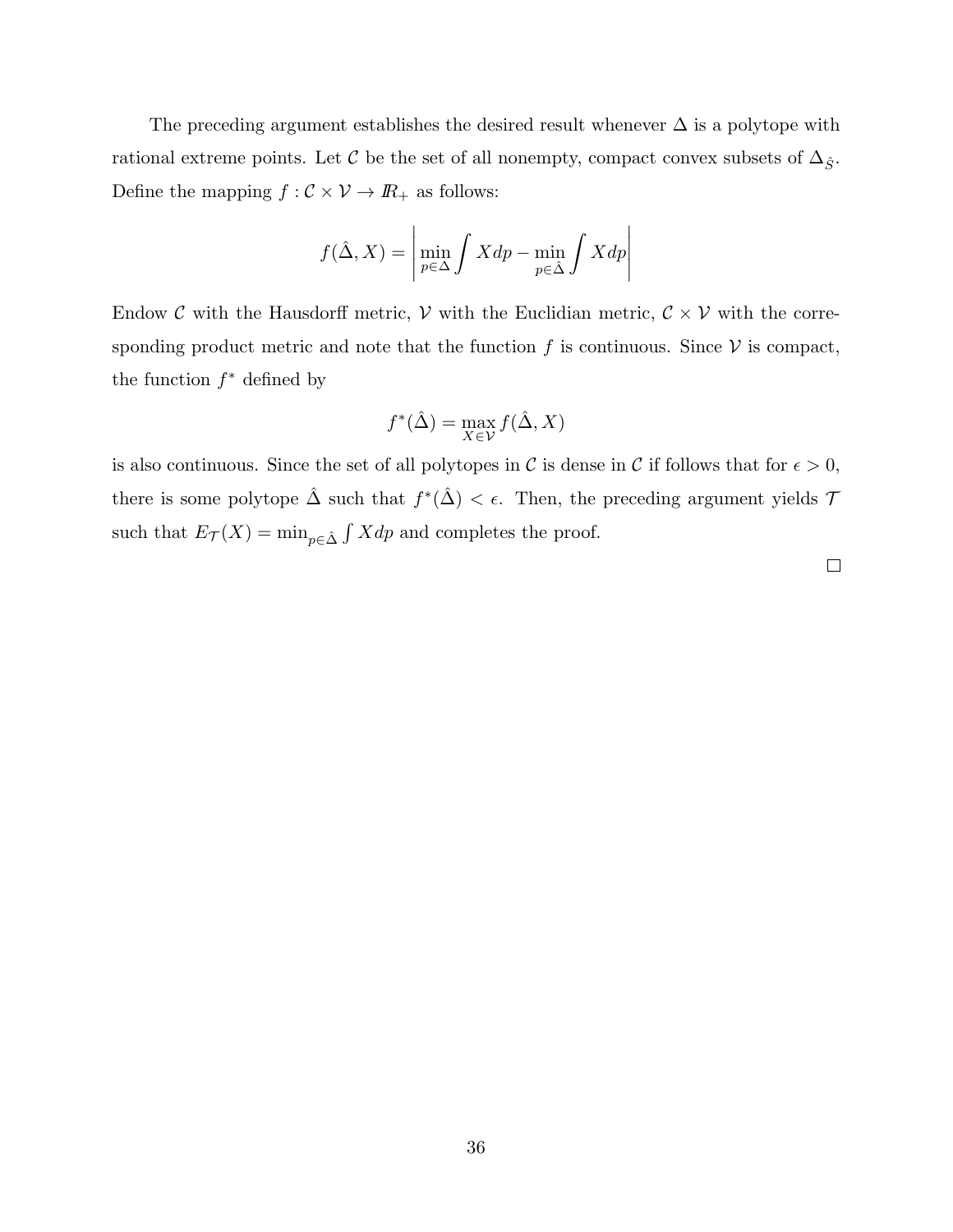### References

- Dempster, A. P. (1967) "Upper and Lower Probabilities Induced by a Multivalued Mapping," The Annals of Mathematical Statistics, 38, 325–339.
- Cerreia-Vioglio, S, F. Maccheroni and M. Marinacci (2015) "Put-Call Parity and Market Frictions," Journal of Economic Theory, 157, 730–762.
- Ellis, A. (2016) "Condorcet Meets Ellsberg," Theoretical Economics, 11, 865–895
- Ellsberg, D. (1961) "Risk, Ambiguity and the Savage Axioms," Quarterly Journal of Economics, 75, 643–669.
- Epstein L. G. and M. Schneider (2003) "Recursive Multiple-Priors," Journal of Economic Theory, 113, 1–31
- Epstein L. G. and M. Schneider (2007) "Learning under Ambiguity," Review of Economic Studies, 74, 1275–1303
- Ghirardato P. and M. Marinacci (2001) "Risk, Ambiguity, and the Separation of Utility and Beliefs," Mathematics of Operations Research, 26, 864–890.
- Ghirardato, P., F. Maccheroni and M. Marinacci (2004) "Differentiating Ambiguity and Ambiguity Attitude's Journal of Economic Theory, 118, 133–173.
- Gilboa, I, and D. Schmeidler (1989) "Maxmin Expected Utility with a Non-Unique Prior," Journal of Mathematical Economics, 18, 141–153.
- Gilboa, I, and D. Schmeidler (1993) "Updating Ambiguous Beliefs," Journal of Economic Theory, 59, 33–49.
- Gilboa, I. and D. Schmeidler (1994) "Additive representations of non-additive measures and the Choquet integral," Annals of Operations Research, 52, 43–65.
- Jaffray, J.Y. (1992), "Bayesian Updating and Belief Functions," IEEE Transactions on Systems, Man and Cybernetics, 22, 1144–1152.
- Kalai, E. and D. Samet (1987) "On Weighted Shapley Values," International Journal of Game Theory, 16, 205–222.
- Klibanoff, P and E. Hanany "Updating Ambiguity Averse Preferences," The B.E. Journal of Theoretical Economics, 9.
- Kreps, D. and E. Porteus (1978), "Temporal Resolution of Uncertainty and Dynamic Choice Theory," Econometrica, 46, 185–200.
- Pires, C. P. (2002) "A Rule for Updating Ambiguous Beliefs," Theory and Decision, 53: 137–152.